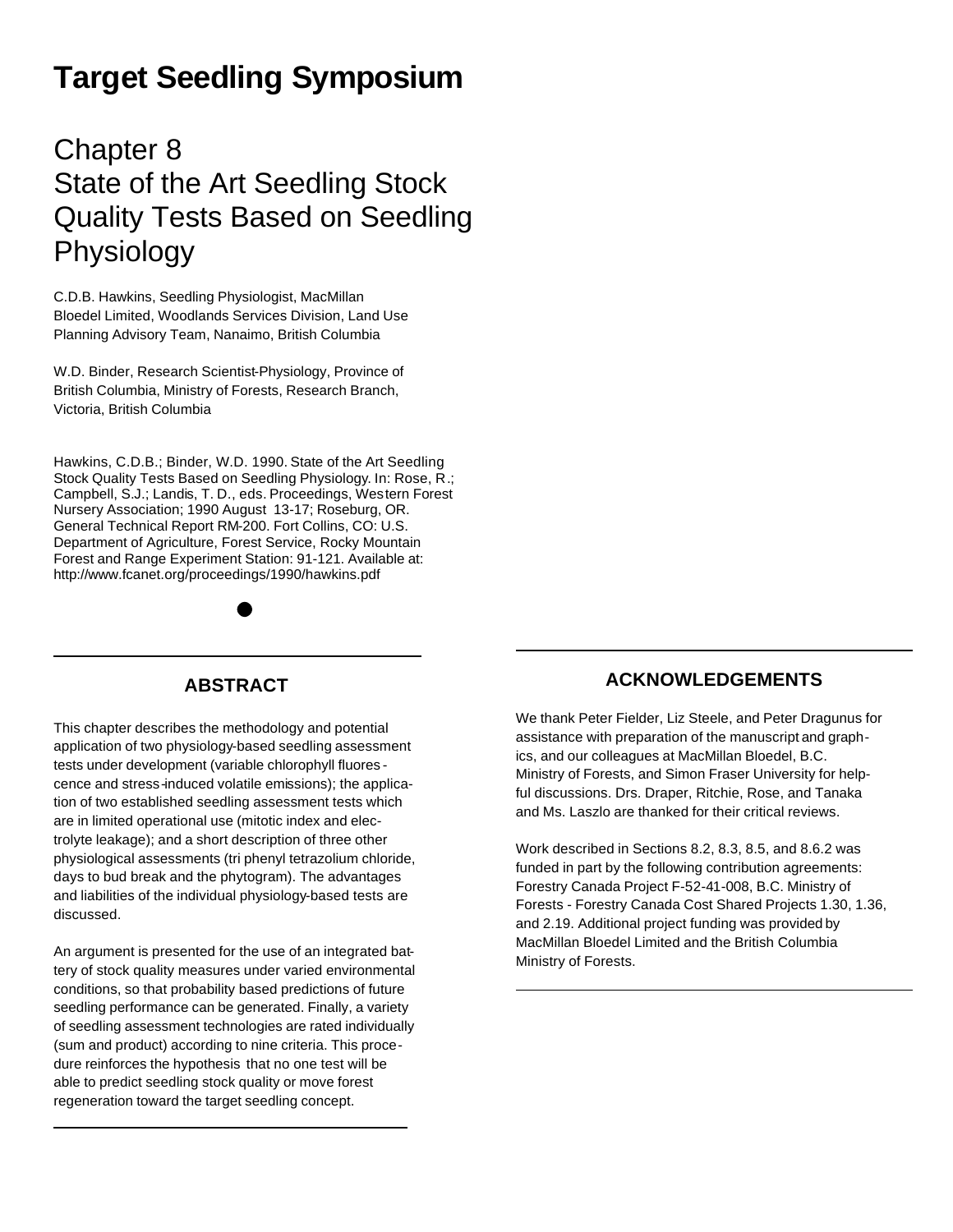### **8.1 Introduction**

The 1984 Oregon State University Workshop on Evaluating Seedling Quality (Duryea 1985a) was the first major North American attempt to provide a sound basis for evaluating the various past, present, and projected methods of evaluating forest seedling stock quality. Traditionally, morphological specifications have been important grading criteria. However, we stress the theme of others (Wakely 1948, Kramer 1956, Sutton 1979, Bunting 1980, Ritchie 1984, Glerum 1985, Navratil et al. 1986, Sutton 1988, Lavender 1989, Puttonen 1989, Ritchie 1989) that, although seedling morphology is an important management standard (Sutton 1979, Puttonen 1989), it is not what the tree looks like before planting but how it performs after planting that is important to its future performance (Wakely 1948, Sutton 1979).

Morphological seedling grading for height and root collar diameter is rapid but it is unchanging, whereas stresses occurring between grading and planting significantly change physiology without altering morphological grade (Duryea 1985b). This has been aptly summed by Norris (in Duryea 1985a) that seedlings are not of equal physiological quality when planted. Physiology is critical. Its interaction with the environment and its morphological package determine the success or failure of every plantation (Wakely 1948). Seedling physiological assessments should not be used in isolation because there is no one effective method of measuring seedling vigor (Lavender 1989). Rather, they should be done in concert so that a composite of physiological evidence, as to the health of the seedling, is generated. Therefore to ensure plantation success, it is imperative that the physiological condition or vigor of forestry seedlings be monitored from sowing in the nursery through to planting at the reforestation site.

The intent of this review is to report on new and improved seedling physiological assessments with operational potential and novel methods of their integration, rather than reviewing all possible physiological tests. We include theory, methodology, and data interpretation at different levels (depending on the test' historical use in conifer regeneration) for promising operational stock quality assessments. It is hoped this information will aid operational practitioners in understanding and selecting an appropriate series of physiological-based assessments. The expansion and integration of useful stock quality assessments will promote, by definition, the managementdriven target seedling stock quality concept.

### **8.2 Variable Chlorophyll Fluorescence (FVAR)**

#### **8.2.1 Backgroundand theory**

In a living plant, some of the light energy absorbed by green chloroplast pigments used to drive photosynthesis is re-emitted as long-wave infra-red light (Kautsky and Hirsch 1931a,b, Kautsky and Frank 1943). This phenomenon has been coined the Kautsky effect and abbreviated FVAR (Hipkins and Baker 1986, Goedheer 1972, Bose 1982, Geacintov and Breton 1987, see Figure 8.1). The basic principles that govern the yield of fluorescence in the photosynthetic system of plants is complex and have been reviewed elsewhere (Butler 1977, Krause and Weis 1984, Briantais et al. 1986, Krause and Weis 1988). In general, the red light emitted from the plant chloroplast thylakoid membrane reflects the primary processes of photosynthesis including light absorption, excitation ener-



**Figure 8.1***—Generalized FVAR curve from 0 to 5 minutes of a typical Douglas-fir seedling. Fast-rise from 'O' to 'P': 'O' to 'I', rapid reduction of Q<sup>A</sup> associated with water-splitting charge accumulation; 'I' to 'D', oxidation of Q<sup>A</sup> as Q<sup>B</sup> is reduced; 'D' to 'P', Q<sup>A</sup> and the plastoquinone pool are highly reduced and the photochemical quenching of fluorescence approaches zero (Papegeorgiou 1975, Bothar-Nordenkampf et al. 1989). Slow change decline from 'P' through S1: re-oxidation of Q by electron transport as CO<sup>2</sup> reduction to carbohydrate level activity increases. Rate through Ml interaction between build up ofmembrane proton potential, rate of non-cyclic electron flow ATP synthesis, and CO<sup>2</sup> reduction. S<sup>2</sup> and M2: slow equilibrium. M<sup>2</sup> to T: attainment of steady state equilibrium between proton gradient, ATP synthesis and CO<sup>2</sup> reduction to carbohydrate. After Vidaver etal. (7990).*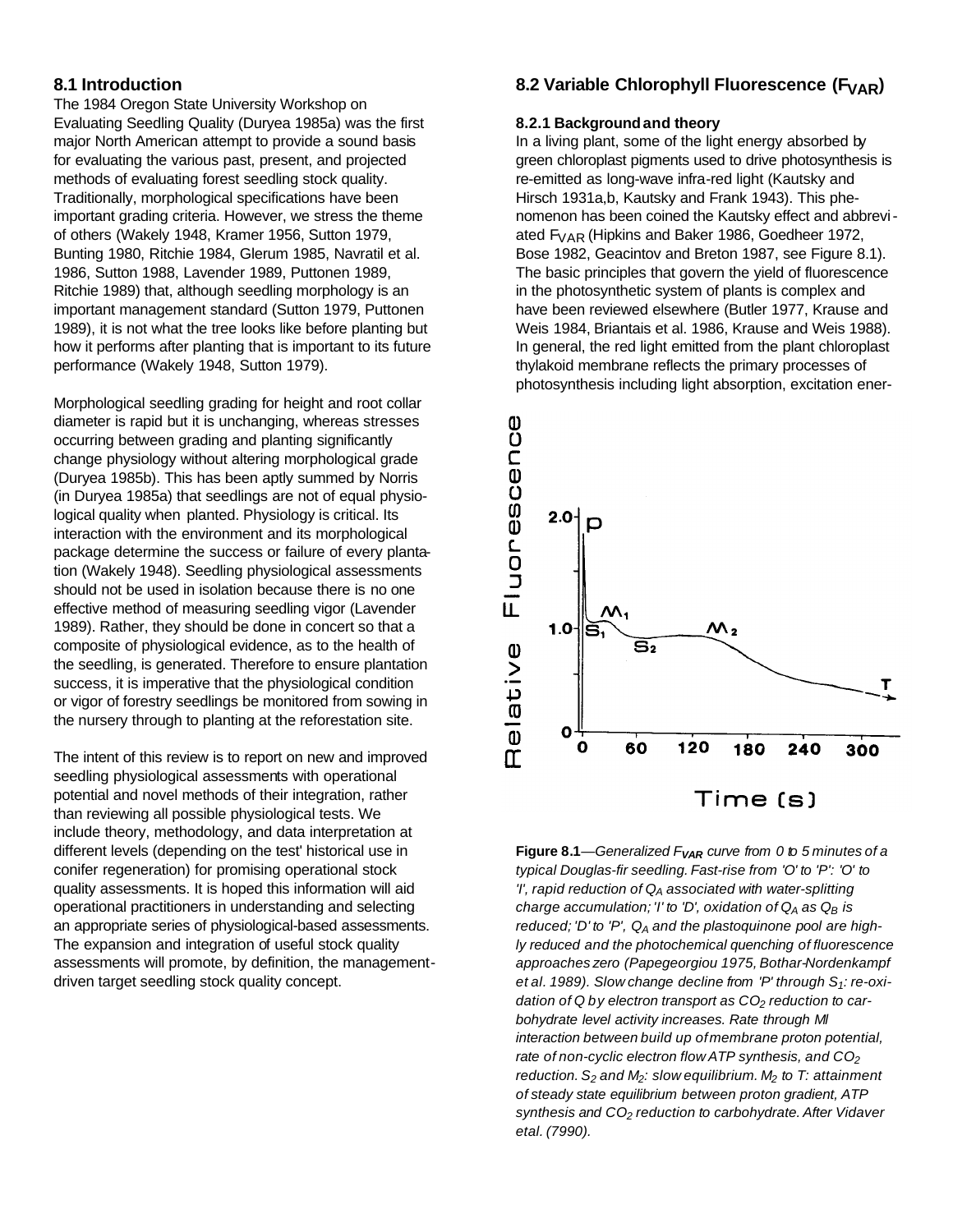gy transfer, and the photochemical reactions in photosystern II (Schreiber and Vidaver 1976, Schreiber et al. 1976, Holzwarth 1988, Krause and Weis 1988, Walker 1988, Vanselow et al. 1989ab). The basis of the chlorophyll fluorescence assessment is that the FVAR response, which is an indicator of the plant's photochemical activity, varies with plant species, season of the year, changes in environmental conditions, previous history of the sample and other factors which may have physiological effects (Vidaver et al. 1990).

In recent years, the measurement of fluorescence has been increasingly applied to various fields in plant physiology. Pertinent reviews on the subject include that of Papageorgiou (1975), Schreiber (1983), Krause and Weis (1984), and Lichtenthaler and Rinderle (1988b). Fluorescence has been studied in relation to chilling injury (Hetherington and Öquist 1988), as a screening method for cold tolerance (Schapendink et al. 1989, Serrano et al. 1988), in relation to the effects of different water regimes (Mugnozza et al. 1988), for detection of stress conditions in plants (Lichtenthaler and Rinderle 1988b, Lichtenthaler 1988b), and in ecophysiological investigations (Lichtenthaler et al. 1986). The first monograph devoted to the applications of fluorescence was published in 1988 (Lichtenthaler 1988a).

With reference to conifers, fluorescence has been studied in relation to seasonal variations in photosynthetic activity (Lichtenthaler et al. 1988, Vidaver et al. 1988, 1989, 1990, Brooke et al. 1989), stress evaluation (Toivonen 1985, Bothar-Nordenkampf and Lechner 1988), forest

decline (Lichtenthaler and Rinderle 1988a), frost hardening and dehardening (Strand and Öquist 1988a, Öquist and Malmberg 1989), water stress (Toivonen and Vidaver 1988), nutrient deficiency (Baillon et al. 1988), light stress (Öquist and Malmberg 1989), and provenance differences (Vidaver et al. 1989, 1990).

### **8.2.1.1 Instrumentation**

A portable probe for *in vivo* detection of plant chlorophyll a fluorescence has been commercially available since 1979 (Richard Branker Research Ltd., Ottawa, Ontario). Other units using fiberoptics (Schreiber 1983) with microprocessor (Öquist and Wass 1988) or laserequipped portable field systems (Lichtenthaler and Rinderle 1988a) have also been described. These include the PSM (BioMonitor), MFMS (Hansetech Limited) and PAM 100 (Heinz Walz). All fluorometers have their unique assets and liabilities. These systems are all useful in determining the state of the plant's photosynthetic membrane. However, they cannot assess large samples or entire seedlings and therefore have low utility in conifer applications. Toivonen and Vidaver (1984) constructed a fluorometer to make  $F_{VAR}$  measurements on whole conifer seedlings.

The system constructed by Toivonen and Vidaver (1984) uniquely incorporates an integrating sphere, light source, photographic shutter, optical fibers, and a photodetector. These components are arranged in an appropriate housing and interfaced to a microcomputer which triggers the shutter opening and acquires and stores the fluorescence emission data at onset of shutter opening (Figure 8.2).



**Figure 8.2**—*Diagram of the integrating fluorometer showing major mechanical and electrical components for detecting, converting, and storing fluorescence events. From Vidaver et al. (1990); with permission.*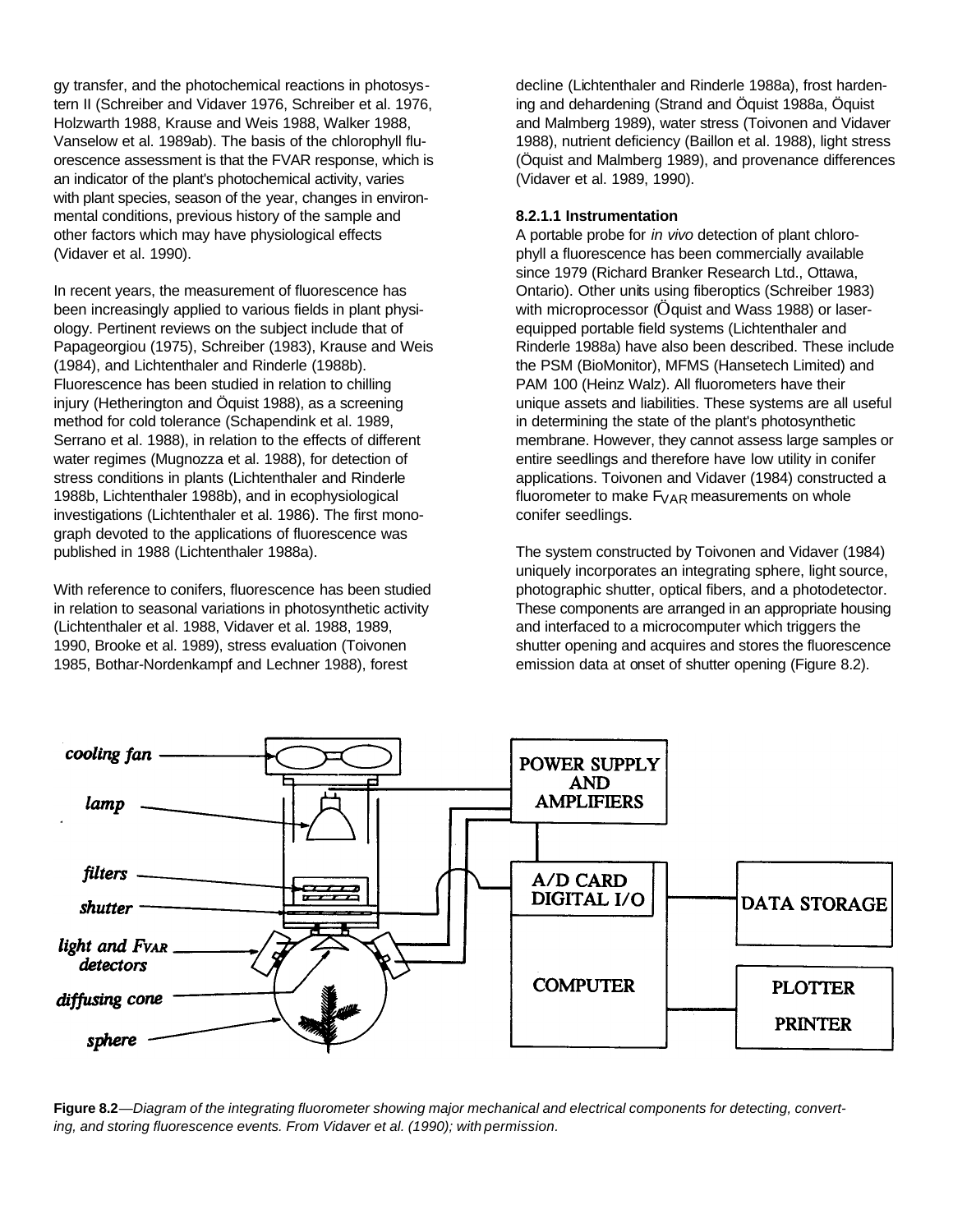Chlorophyll fluorescence emission from the plant has a peak wavelength of approximately 680-685 nm with a secondary shoulder at 740 nm. Measurement durations can vary from milliseconds (fast change) to five minutes or longer. The data of the completed  $F_{VAR}$  time courses can be normalized. This removes the effect of sample size (fluorescence emission amplitude) when comparing data from different samples or when averaging the responses of more than one sample. In practice, any number of samples can be added. A complete description of the system and operation is given in Vidaver et al. (1990).

### **8.2.2 Applieddata**

Variable chlorophyll fluorescence induction analysis is a direct measure of the physiological status of the thylakoid membrane (photosynthesis). It can be used in conjunction with other types of physiological assessments such as electrical conductivity, root growth potential, and stressinduced volatile emissions. After placing the plant material in the dark for 20 minutes , the technique requires only a few minutes for measurement. It is also reliable, provides an immediate response, and is completely nondestructive of the sample, so the sample can be remeasured as many times as required by a trained technician or outplanted for future reference.

### **8.2.2.1 Stress-induced photosynthetic inactivation**

Fluorescence is useful as a stress indicator (Conroy et al. 1986, Lichtenthaler 1988b). Conifers and other evergreen perennials possess an unknown mechanism which causes the reversible inactivation of photosynthesis when the needles are exposed to low temperature (Hawkins and Lister 1985) or experience water stress (Brooke et al. 1989). This mechanism apparently prevents the pigments from becoming damaged (photodamage or photoinhibition) under the above conditions, when  $CO<sub>2</sub>$  assimilation rates are minimal (Plaut and Bravdo 1973, Boyer 1976, Kaiser et al. 1981). Annual and deciduous plants which are easily damaged by light and chilling temperatures appear not to have this protective mechanism.

The capacity for photosynthetic inactivation enables inac tive conifer needles to withstand relatively long periods of drought or subfreezing temperatures even when exposed to high light intensities. Inactivation in conifers is completed within a few hours and probably involves a change or reorganization of the chloroplast thylakoid membrane (Parker and Philpott 1963, Perry and Baldwin 1966, Kimball and Salisbury 1973, Senser et al. 1975, Senser and Beck 1977). The onset of freezing or water stress can cause damage if it occurs more rapidly than the time required for the chloroplast to become inactivated. Fluorescence time courses are distinctly different in damaged and undamaged needles. It is not difficult to distinguish between them. In inactivated but undamaged needles,  $F_{VAR}$  is absent but gradually reappears when the stress is relieved (Fink 1976, Hawkins and Lister 1985).



**Figure 8.3**—*Progression toward seasonal inactivation of FVAR for 2+0 white spruce seedlings monitored during 1986 in a container nursery. Modified from Vidaver et al. (1989); with permission.*

Recovery of FVAR requires adequate root function for needle rehydration, and failure of recovery can reflect root damage.

For example, data obtained on white spruce show that photosynthetic (photochemical) inactivation occurs in parallel with bud set and progression toward dormancy (Vidaver et al. 1988, 1989, 1990; Figure 8.3). This inactivation is apparently a long-term cued event induced by shortening daylength, beginning in mid-August. Daylength-dependent photochemical inactivation may therefore be an adaptation which protects against shoot photodamage from sunlight during winter (c.f. Hawkins and Lister 1985). Because of the ease of obtaining variable chlorophyll fluorescence data on whole seedlings with the integrating fluorometer and its reliability,  $F_{VAR}$ assessment could become the method of choice for determining fall nursery lifting dates for interior spruce (Vidaver et al. 1989). The sensitivity of  $F_{VAR}$  assessment is demonstrated by its ability to distinguish between provenance types. Seedlings from more northerly seedlots begin inactivation at an earlier time than more southerly seed lots even though they are grown at the same nursery under, as near as possible, identical conditions (Vidaver et al. 1989). The ability to distinguish between provenance types could be useful not only to nursery growers but could also be of great value in coniferous tree improvement and genetic studies.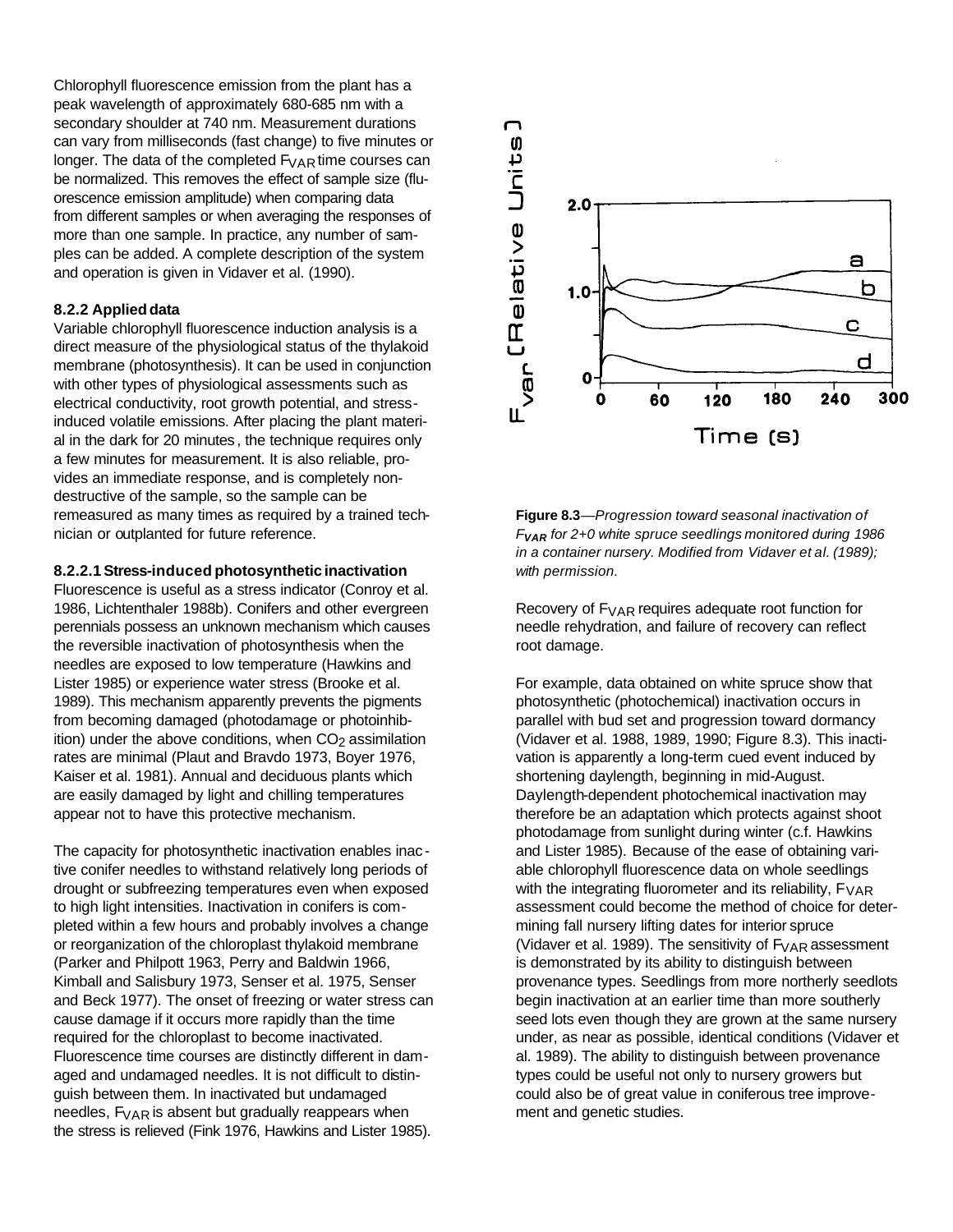

Figure 8.4—Recovery of F<sub>VAR</sub> activity in 2+0 white spruce seedlings upon removal from cold dark storage. The F<sub>VAR</sub> response *at 48h is near normal and indicates efficient root function. From Vidaver et al. (1989); with permission.*

#### **8.2.2.2 FVAR and other physiological responses**

Since the high quality of seedlings is a critical factor to plantation success, reliable assessments of seedling quailty are badly needed. Present tests, such as Root Growth Potential or Capacity (RGP or RGC), tend to be time consuming and controversial (Burdett 1987, Binder et al. 1988, Landis and Skakel 1988). Fluorescence data indicate the technique has the potential to become an extremely valuable tool for determining post-storage seedling quality. For example, seedlings that have high RGP values and optimum field performance in early farmfield tests show near pre-storage levels of  $F_{VAR}$  within 24 hours of removal from cold storage and complete recovery within 48 hours (Vidaver et al. 1989, Figure 8.4). Slower or incomplete recovery appears to indicate that the seedlings are physiologically impaired. After cold storage, white spruce seedlings were assessed for photosynthetic capacity (B.C. Ministry of Forests, Research Branch EP 737, Victoria, British Columbia). There was little. Within an hour of severing the roots and providing the shoot with ample water (base of shoot cut under water and immersed in a vial of water), photosynthetic capacity increased tenfold to about 5 mg  $CO_2h^{-1}g^{-1}$  (W.D. Binder and G.R. Lister, unpublished results). This is evidence that in some cases poor root function may be the cause of incomplete photosynthetic recovery.

In addition to the long-term daylength-dependent photochemical inactivation observed in spruce species, seedlings of all conifer species tested have shown that photosynthetic activity can be influenced by environmental changes (Vidaver et al. 1988, 1989, Brooke et al.

1989). Both exposure to water deficits, especially at high summer temperatures, and exposure to low temperatures will both induce inactivation. The extent of inactivation and subsequent recovery is dependent upon severity and duration of exposure (Brooke et al. 1989). In the case of spruce, the short-term inactivation was superimposable on the long-term daylength-dependent inactivation. Fluorescence monitoring of a crop could, therefore, warn when remedial measures should be taken to protect against the physiological stress which causes reduced growth potential and decreased seedling vigor.

Daylength-dependent fall inactivation has been observed in white and Engelmann spruce, but not in coastal Douglas-fir or any of the pines so far examined (Vidaver et al. 1990). In coastal Douglas-fir, in response to low temperature, provenance type elevational differences have been observed using  $F_{VAR}$  analysis (Brooke et al. 1989, Vidaver et al. 1989). Fluorescence inactivation was induced at lower temperatures on high elevation seedlings than on low elevation seedlings growing under the same conditions at the same nursery site. Such results provide evidence  $F_{VAR}$  could be useful in tree improvement as well as in nursery operations.

#### **8.2.3 Test potential (pros and cons)**

Variable chlorophyll fluorescence data, obtained to date, strongly indicate that such analyses could be highly useful to the conifer seedling industry. There is strong evidence in the literature suggesting that  $F_{VAR}$  measurements serve to indicate the physiological condition of conifer seedling shoots and roots, the status of chlorophyll, and other parts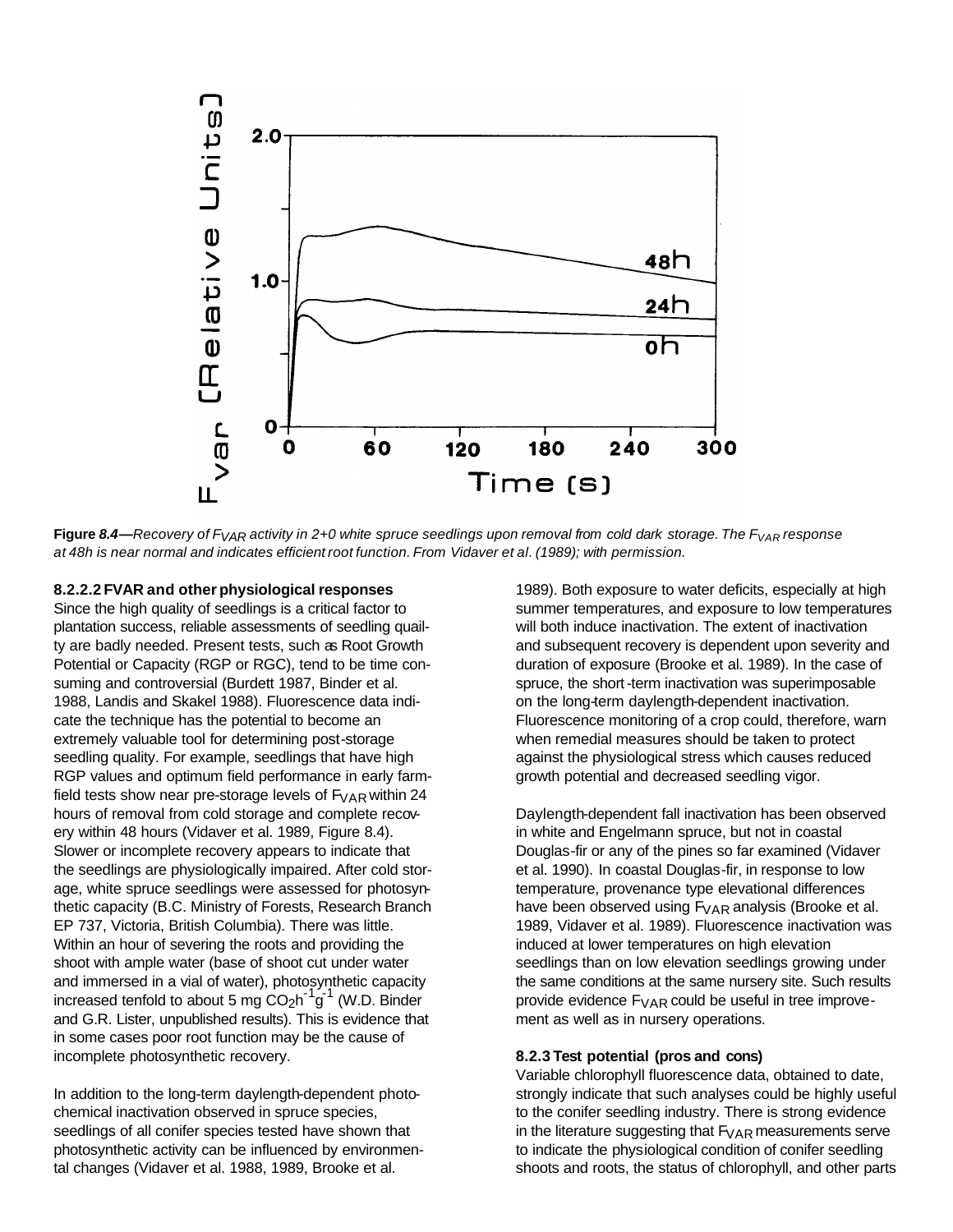of the photosynthetic apparatus necessary for carbon assimilation. In the shoot, such information is useful to growth and dry matter production. In the roots, it reflects the ability to provide water and nutrients to the needles, thereby optimizing conditions for photosynthetic processes.

Potential uses of  $F_{VAR}$  include:

- 1) determination of winter lifting window for white spruce and probably Engelmann spruce;
- 2) assessing post-cold storage seedling vigor in white spruce and probably other conifer species;
- 3) monitoring effects of environmental factors on photo chemical activities (i.e., stress) in most, if not all, conifer species; and
- 4) in all conifer species, detection of provenance photo chemical differences.

To date, the most reliable  $F_{VAR}$  results have been observed in species which are strongly cued by photopenod, such as the white and Engelmann spruces. Typically, "P" values greater than 1 .0 indicate high photosynthetic capacity while "P" values less than 0.25 indicate photosynthetic inactivation. The seasonal data interpretations are not as clear cut for temperature-cued species, such as Douglas-fir, western redcedar and hemlock. Their "P," values in the fall fluctuate, using the apparatus described by Toivonen and Vidaver (1984), between 0.5 and 1 .0 depending on the environment. The paucity of  $F_{VAR}$  data on these species must be overcome prior to  $F_{VAR}$  becoming a high utility, stock quality assessment tool. It should be noted that, while understanding of much of the physiological basis and scientific principles which underlie the changes in  $F_{VAR}$  are becoming clearer, more work is required before the technique can be readily extended to any wide variety of applications in operational forestry situations, either alone or in conjunction with other assessments.

### **8.3 Stress-Induced Volatile Emissions (SIVE)**

### **8.3.1 Backgroundand theory**

Most reforestation workers are familiar with the sweet odor emitted when a box of "not so good" seedlings is opened. The stress-induced volatile emissions (SIVE) test takes the "smell" several steps further and quantifies the odor. The test is based on low molecular weight hydrocarbons given off in response to stress events by conifer seedlings (Drakeford and Hawkins 1989, Hawkins and DeYoe 1990). The SIVE work is based, in part, on recent stress physiology research on *Pinus resinosa* and *Betula papyifera* (Kimmerer and Kozlowski 1982). Woody plants produce the gases ethylene, ethane, acetaldehyde and ethanol, among others, in response to stresses such as air pollutants ( $NO<sub>X</sub>$ ,  $O<sub>3</sub>$ ,  $SO<sub>2</sub>$ ), water deficits, and freezing (Kimmerer and Kozlowski 1982). The amplitude of gas production is a function of the stress intensity.

The idea of using volatile gas production to determine levels of seedling stress and injury is not original. Ethylene, a gaseous plant growth regulator, is an integral part of the seedling's stress response mechanism (Abeles and Abeles 1972, Jaffe and Telewiski 1984). The gas ethane is a sensitive indicator of cell injury, and more specifically membrane breakdown (Riely and Cohen 1974, Chia et al. 1984, Johnson and Gagnon 1988). The two gases have also been used in concert to describe stress and injury (Elstner and Konze 1976, Konze and Elstner 1978, Kobayashi et al. 1981). Ethanol and its biochemical precursor, acetaldehyde, have also been investigated as a stress response pair (Kimmerer and MacDonald 1987). All four gases have been used simultaneously to assess stress events in pine and birch (Kimmerer and Kozlowski 1982).

Of the four documented stress response gases, it appears that ethanol and acetaldehyde are the best for rapid screening of stress resistance or quality of plant tissue (Kimmerer 1987, Kimmerer and MacDonald 1987, Hawkins and DeYoe 1990). If a test is developed using a single gas, ethanol would be the gas of choice because it is produced continually in woody plant s (Kimmerer and Stringer 1988) under both aerobic and anaerobic conditions (Kimmerer and MacDonald 1987. MacDonald et al. 1989).

SIVE testing may have two major advantages over most of the presently used tests: speed and preventive maintenance. After the incubation time of one to two hours, the results are available immediately after the gas chromatograph (GC) run—minutes rather than hours, days or weeks after testing. SIVE distinguishes between stress and injury. This would allow remedial cultural corrections to be made prior to a crop stress becoming a crop injury. Crop injuries decrease the value and performance potential of nursery seedlings.

### **8.3.1.1 SIVEand other stock quality assessments**

Stock quality or seedling assessment is important at all phases of the regeneration continuum (Sutton 1988, Puttonen 1989, Ritchie 1989). High levels of seedling stress resistance correlate well to seedling survival and growth (Ritchie 1984ab, 1986, 1989, Glerum 1985) and can also be used to gauge when to lift and plant stock (Burdett and Simpson 1984). Functionally, cold hardiness induction or frost resistance, mechanisms separate but parallel to dormancy induction, prepares tissues to withstand stresses inherent to winter (Weiser et al. 1979, Levitt 1980). This intensifies the resistance of the seedling to a number of stresses (Levitt 1980, Lavender 1984, Ritchie 1984b, 1989, Glerum 1985), but does not preclude it from being stressed. Clearly, knowledge of the level of seedling stress resistance and a rapid means of determining it would aid in operational decision making.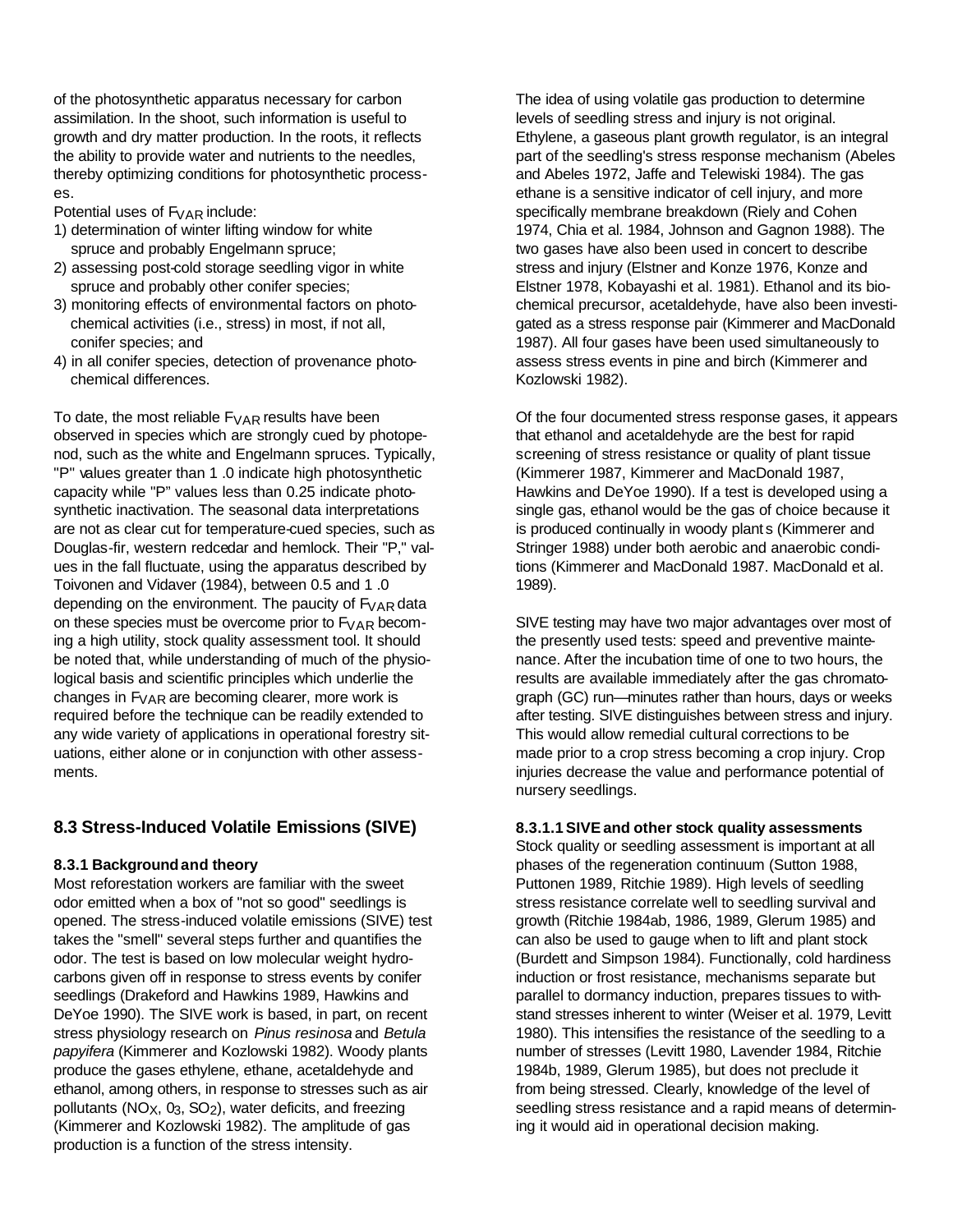Operationally, two techniques are used for assessing frost resistance (even though many techniques are available, Keates 1990): one which is qualitative and the other which is quantitative. Visual evaluation (browning) is the qualitative assessment. This assessment takes from 5 to 10 days to complete depending on the time of year. The quantitative assessment is electrical conductivity (leakage), see Section 8.5. Conductivity is either expressed as the ratio of fresh to killed or as an index of injury (Flint et al. 1967, Section 8.5.2). This assessment takes at least three days. Correlation of SIVE data to these assessments would promote its utility.

Seedlings are exposed to handling (mechanical and physical) stresses between the nursery and the planting site which can have deleterious effects on seedling performance (Tabbush 1986). An immediate means of determining the severity of such stresses has yet to be established. if mechanical and physical stresses alter volatile gas production, SIVE has the potential to be used for such assessments.

### **8.3.2 Applieddata**

Tests and their application described to this point, for the most part, have been done individually under standard defined conditions. The results from such tests provide the present health of the seedling but to date correlations allowing predictions have not been forthcoming. To move from tests which assess the past and present, to forward projections, requires that the batteries of tests be done under a range of environmental conditions. A stress test will allow the generation of a response surface for a variety of performance attributes, and from this a probabilitybased projection of seedling performance could be made.

This section will present individual assessment results and the results of a stress test.

#### **8.3.2.1 SIVEand freezing stress**

Starting in early August, Douglas-fir seedlings, half of which had been subjected to four weeks of nursery drought stress (Hawkins and DeYoe 1990), were transported from the nursery to the laboratory. They were subjected to five levels of temperature stress (Hawkins and DeYoe 1990).

The season can be divided into four phases in terms of frost tolerance as indicated by ethanol and acetaldehyde production and visual damage assessments (Hawkins and DeYoe 1990). The phases are late summer, early fall, late fall, and winter.

In late summer (August, September), during initiation of bud scales and filling of buds, exposure to lower temperatures resulted in unchanged or decreased ethanol produc tion and increased acetaldehyde production (Figure 8.5). Ethanol production peaked around the  $LT<sub>25</sub>$  (temperature



**Figure 8.5***—Typical August, September pattern of foliage damage as a proportion of total foliage* ( *p—p*), *conductivity damage ratio (*n*—*n *), ethanol* (*p*--*p*) *and acetaldehyde (*n *—*n *) production in response to decreasing temperature. Control and drought-treated stock were not separated during this time period. Modified from Hawkins and DeYoe (1990).*

resulting in damage to 25 percent of the sample) and acetaldehyde production peaked at the lowest temperature. Visual foliage damage and the electrical conductivity damage ratio both increased with decreased temperature (Figure 8.5). During this period, the  $LT<sub>25</sub>$  of foliage damage ranged from about -3 to -6.5°C.

During late September and October (early fall), both ethanol and acetaldehyde production increased with decreased temperature (Figure 8.6), though ethanol production tended to plateau. The conductivity damage ratio increased with decreased temperature and the  $LT_{25}$  of foliage ranged from -4 to -6°C. Generally, nursery drought-treated stock had lower levels of damage, regardless of the variable being examined.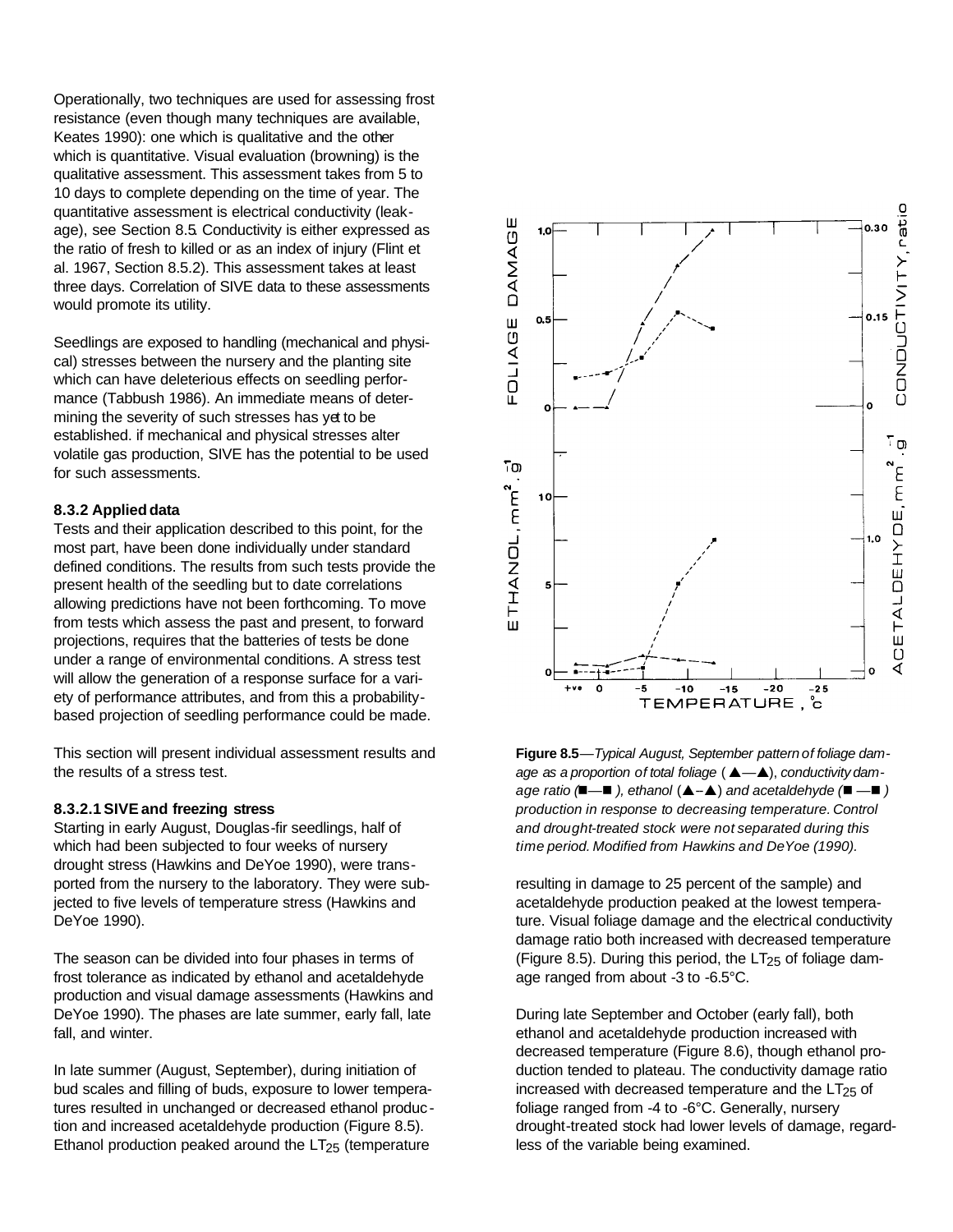

**Figure 8.6***--Typical September, October pattern of foliage damage* (▲), *conductivity damage ratio* (■), *ethanol* (▲) *and acetaldehyde* (■) *production in control* (▲ →▲ *or* ■ →■) *and drought-* (*p—p or* n*—*n *) treated Douglas-fir seedlings in response to decreasing temperature. Modified from Hawkins and DeYoe (1990).*

Ethanol production increased and acetaldehyde production decreased during late fall (October-early November) compared with the preceding period (Figure 8.7). Drought-treated stock generally had greater levels of damage. Interestingly, the foliage  $LT_{25}$  increased from that previously observed, and ranged from -2.5 to -4.7°C during the period. Again, the conductivity damage ratio increased with decreased temperature.

From late November through early February, maximum winter frost hardiness was achieved. Gas production and conductivity damage ratio were greatest in control stock while there was little difference between nursery treatments for foliage damage (Figure 8.8). Ethanol and acetaldehyde production increased throughout this period. The foliage LT<sub>25</sub> ranged from -9 to -18°C.



Figure *8.7—Typical October and early November pattern of foliage damage* ( $\blacktriangle$ ), *conductivity damage ratio* ( $\blacktriangle$ ), *ethanol* ( $\blacktriangle$ ) *and acetaldehyde* (■) *production in control* (▲ →▲ *or* ■ →■) *and drought* (*p—p or* n*—*n *) treated Douglas-fir seedlings in response to decreasing temperature. Modified from Hawkins and DeYoe (1990).*

Measurements were terminated when the stock was placed in storage.

Mathematical correlations have been done between gas production, visual damage and electrical conductivity damage ratio (Hawkins and DeYoe 1990). Correlations of ethanol and acetaldehyde production to the other variables were significant during the winter period. These data suggest that SIVE can be used in conjunction with and instead of slower, more established tests for the assessment of frost injury/stress resistance and for the prediction of optimum lifting windows.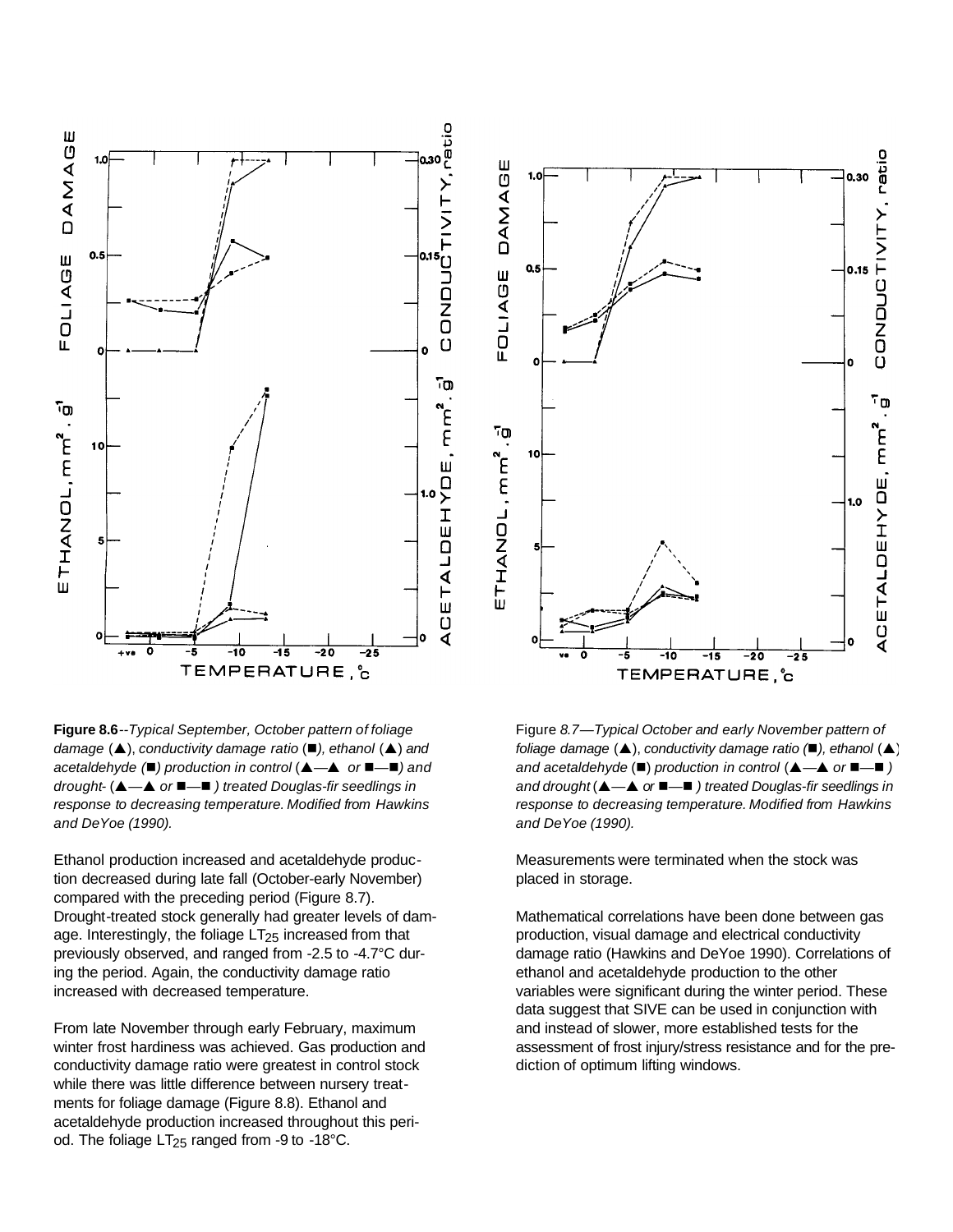

**Figure 8.8***--Typical late November through early February pattern of foliage damage (p), conductivity damage ratio* (n), *ethanol* ( $\triangle$ ) *and acetaldehyde* ( $\Box$ ) *production in control* ( $\triangle$ — $\triangle$ *or* ■ →■ *)* and drought- $(A - A)$  or ■ →■ *)* treated Douglas-fir *seedlings in response to decreasing temperature. Modified from Hawkins and DeYoe (1990).*

### **8.3.2.2 SIVEand handling stress**

Douglas-fir seedlings were sampled in the nursery as well as upon return of the seedlings to the laboratory for baseline ethanol production. Laboratory baseline samples were taken for several days. Seedlings were then moved within a styroblock (simulate a handling event) and left to stand for one hour prior to sampling and incubation.

Initially upon sampling and returning the seedlings from the nursery to the laboratory (Hawkins, unpublished results), gas emissions were high (Figure 8.9). A stable but gradually declining level of gas production was reached after 24 to 48 hours in the laboratory. After five days in the laboratory, a sub-sample was moved within the styroblock and this resulted in increased ethanol and acetaldehyde and decreased ethane production (Figure 8.9).



**Figure 8.9—***Mean +SE Douglas-fir seedling ethanol,* a*cetaldehyde (ACET) and ethane production with time from sampling in the nursery through eight days in the laboratory (p—p). Mean + SE gas production of seedlings subjected to physicalmechanical stress (*n*) on day 5 (the outlier). Modified from Hawkins and DeYoe (1990).*

The effect of movement of the seedlings on day five was detected by SIVE. Based on this, it is hypothesized that the rapid decline in gas production observed during the first few hours in the laboratory is the recovery from the stress of sampling and transporting the seedlings to the laboratory. The observed stress response could have a short- and a long-term component. Within hours, levels of gas production have returned to what they were in the nursery. However, due to the warm, long day, low humidity laboratory conditions (as opposed to greenhouse conditions in December and January), there is a slow, one week acclimation to the laboratory conditions until low levels of gas production are again observed.

These data, though preliminary, suggest that SIVE has the sensitivity to detect low levels of physical-mechanical stress. SIVE could prove a valuable tool in screening for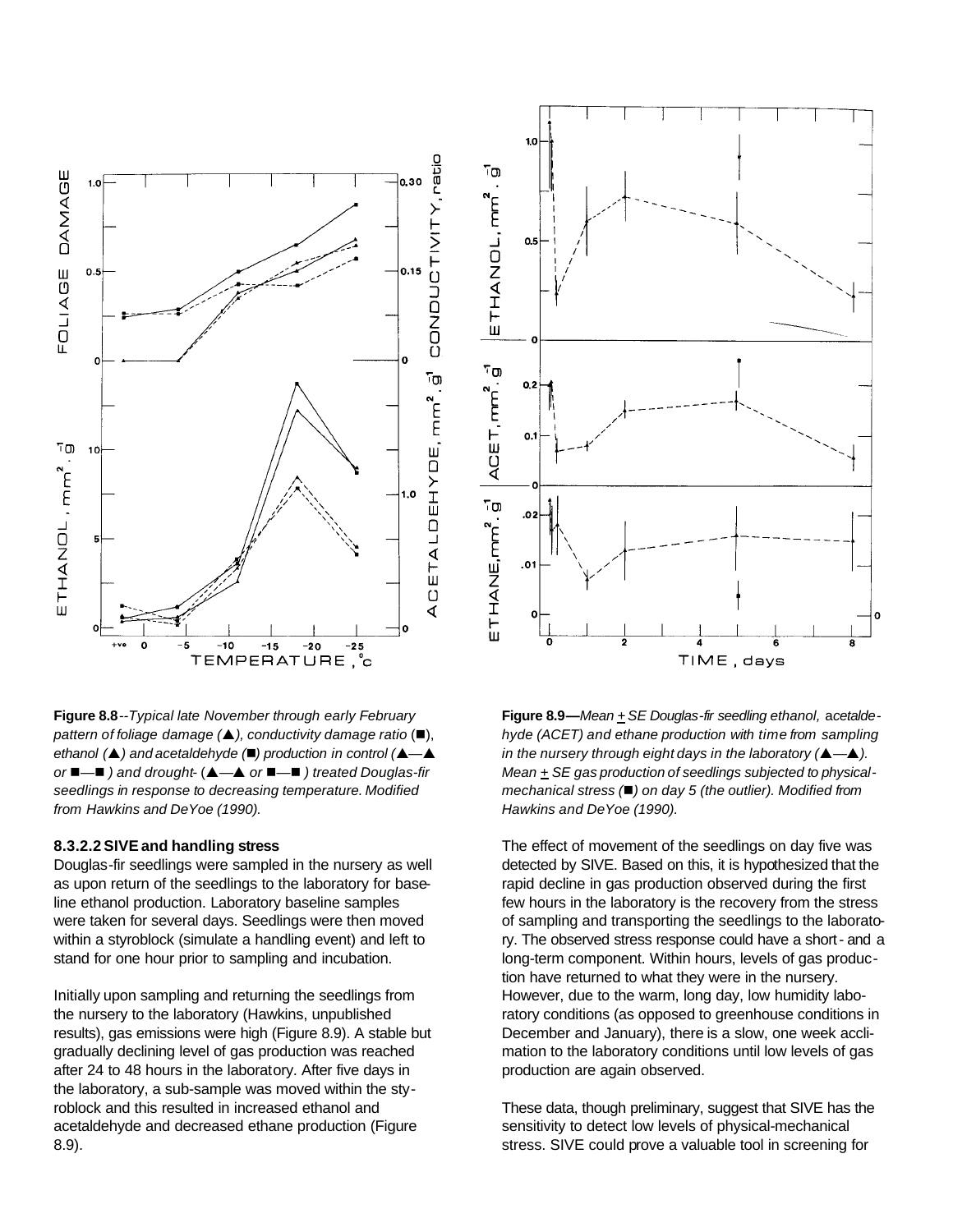

**Figure 8.10***—Mean + SEethanol and acetaldehyde production in Douglas-fir seedlings after one (p—p ) and two (*n*—*n *) exposures to the various temperatures. Mean (no SE because of small n) ethanol and acetaldehyde production (recovery) three* (*p—p*) *and five (*n*—*n *) days after exposure to the initial temperatures. Modified from Hawkins and DeYoe (1990).*

stress events between the nursery and the planting site once species' baseline values are established.

#### **8.3.2.3 SIVEas a "stress" test**

Douglas-fir seedlings were brought from the nursery to the laboratory, placed in the freezer, exposed to five temperatures, and subsamples at each temperature assessed for SIVE, EC, and visual damage after freezing. The remaining stock from each temperature exposure was placed under ambient climatic conditions, the temperature range being o to 9°C. Seventy-two hours after the initial temperature exposure, recovery gas production was determined. Two days later, seedlings from each test temperature were assessed for further recovery. The next day, the remaining seedlings from each temperature were placed in the freezer and re-exposed to the same temperatures as on day



**Figure 8.11**—Mean *+ SE conductivity damage ratio and mean proportion of foliage, cambia and bud damage in Douglas-fir seedlings after one* **(**l**—**l**)** *and two (*n*—*n *) exposures to the various temperatures. Modified from Hawkins and DeYoe (1990).*

zero. Seedlings were reassessed after the second freezing and root production was also determined.

Ethanol and acetaldehyde production increased signifycantly (Hawkins, unpublished results) between -15 and - 21°C after the first freeze (Figure 8.10). Recovery at all temperatures was greatest after five days (Figure 8.10). Recovery ethanol production was three to four times greater in stock exposed to temperatures of -9°C or less, indicating that while recovery occurs, it is not to prestressed levels. The similar level of recovery for seedlings exposed to the three lowest temperatures probably indicates that none of the temperatures constituted a lethal stress even though damage had been done.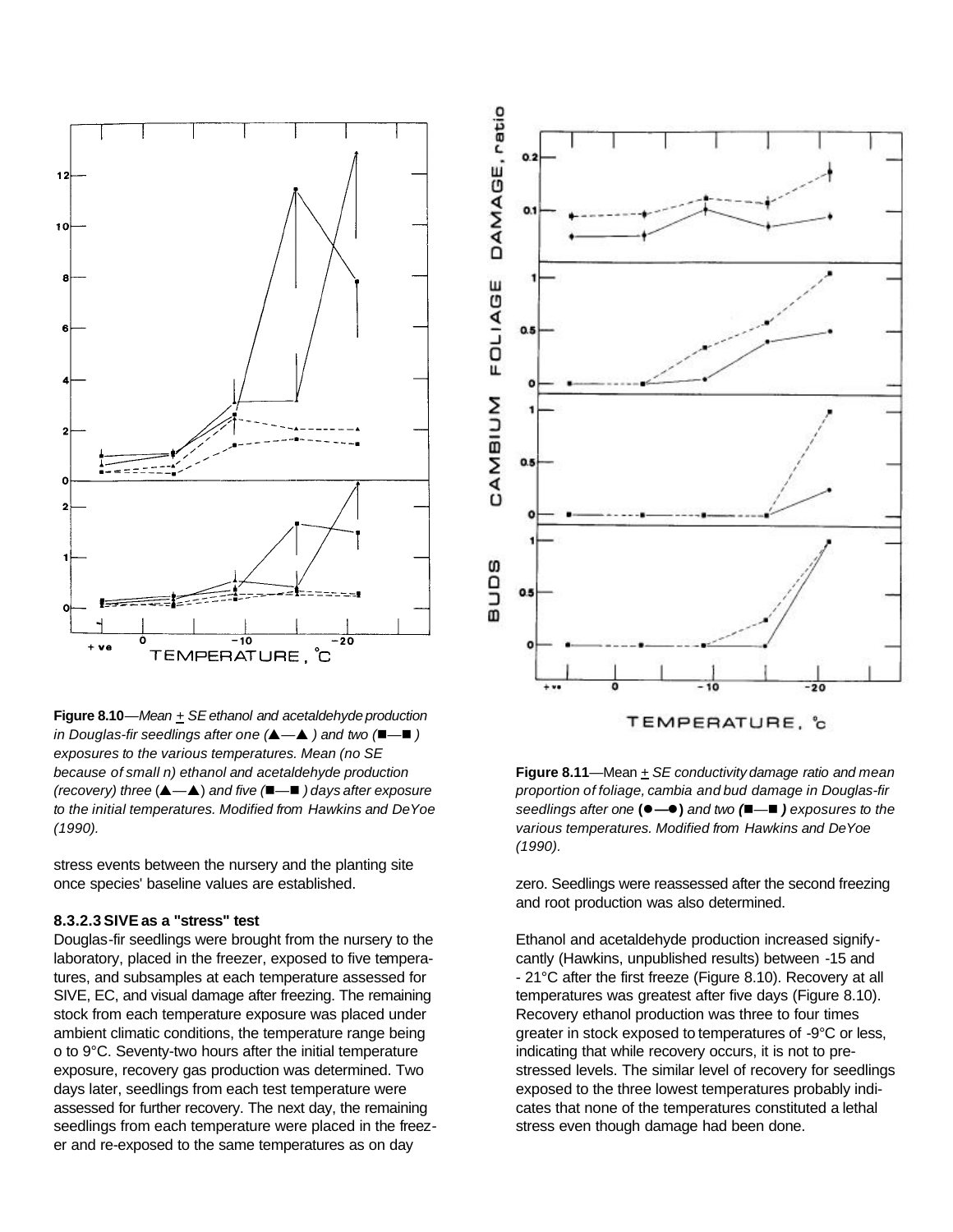Table 8.1 *–Mean number of roots* (+ *SE of mean) produced after one week in a misting (aeroponic) tank under continuous, full spectrum light (= 200 µ mols* ? *m -2* ? s-*<sup>1</sup> ) at 23°C for 1+0 Douglas-fir seedlings after two exposures to the temperatures noted.*

| Temperature<br>$\rm ^{\circ}C$ | Roots<br># |     |  |
|--------------------------------|------------|-----|--|
|                                |            |     |  |
| $+ve$                          | 13.3       | 1.2 |  |
| -3                             | 11.7       | 2.4 |  |
| -9                             | 7.0        | 2.0 |  |
| $-15$                          | 8.0        | 2.5 |  |
| $-21$                          |            | 0   |  |
|                                |            |     |  |

There was a significant increase in ethanol and acetaldehyde production between -9 and -15°C after the second freeze (Figure 8.10). A similar result was also observed for the other damage assessments (Hawkins, unpublished results) except on the cambium (Figure 8.11).

A large decrease in ethanol production with decreased temperature (as seen between -15 and -21°C) indicates significant lethal damage to the seedling. Foliage, buds, and cambium were completely damaged and conductivity ratio had its greatest value at -21°C. Root growth indicated the same (Table 8.1). No root growth was observed in seedlings exposed twice to -21°C while good root growth was observed at all other temperatures.

While preliminary, the assessment results are encouraging. It appears that once correlations are established with standard tests and the species baseline is increased, a

stress test with predictive capabilities can be successfully developed using the SIVE technique and ethanol produc tion as its backbone and other tests, such as  $F_{VAR}$  and EC, as adjuncts.

**8.3.3 Comparison of the assessment methodologies**

While untested operationally, SIVE has shown strong correlations to other established stock quality tests (Hawkins and DeYoe 1990, Hawkins unpublished results). The major advantage of SIVE over the tests with which it was compared is the speed with which results are obtained. Another potential advantage is that it can detect minor physical-mechanical stress events prior to symptoms appearing. Combined, the speed and sensitivity of the SIVE technique make it an excellent candidate for a remedial cultural program in the nursery. SIVE would also be a good screening assessment for seedlings during the storage transportation phase.

To date, the majority of SIVE analyses have been done destructively and this limits the utility of the test. However, this was for technical convenience rather than necessity. In the future in our laboratory, there will be a gradual move from destructive to non-destructive sampling. The present gas chromatograph (GC) program limits the number of samples which can be done in a day (four per hour), thereby increasing sample costs. Alternative column types and GC programs, and detection systems, are being investigated to overcome this problem. Once done, the major hurdle to SiVE testing will be in the capital cost of a GC. This may, in the short-term, restrict the SIVE test to fee for service, seedling quality assessment laboratories.

Regardless, SIVE is a test with great potential. If coupled to other tests, the SIVE technique could be developed during the next decade to become an important member of

|                     | Post dormancy, trees gradually<br>lose frost hardiness and will<br>Deep dormancy, trees will<br>resume growth when warm soil<br>not resume growth<br>temperatures occur |          |                            |                         | elongation | Predetermined shoot             | Terminal bud initiation.<br>free growth can occur in<br>favorable environments |        |  | Dormancy deepening, even in warm,<br>moist long day environments, trees will<br>seldom resume growth |                                                       |  |                            |  |             |
|---------------------|-------------------------------------------------------------------------------------------------------------------------------------------------------------------------|----------|----------------------------|-------------------------|------------|---------------------------------|--------------------------------------------------------------------------------|--------|--|------------------------------------------------------------------------------------------------------|-------------------------------------------------------|--|----------------------------|--|-------------|
| B<br>Bud dormancy   |                                                                                                                                                                         |          | Early bud scale initiation |                         |            | Late bud<br>scale<br>initiation | Early rapid<br>leaf initiation                                                 |        |  | Late slow leaf initiation                                                                            |                                                       |  | <b>Bud</b><br>Dor-<br>mant |  |             |
| Seed Stratification |                                                                                                                                                                         |          | Germination                | Primary Leaf Initiation |            |                                 |                                                                                |        |  | Bud-Scale<br>Initiation                                                                              | Performed Leaf initiation<br>Mitotic index decreasing |  |                            |  | MI<br>$= 0$ |
| December            | January                                                                                                                                                                 | February | March                      | April                   | May        | June                            | July                                                                           | August |  | September                                                                                            | October                                               |  | November                   |  | December    |

Figure 8.12—A general comparison of annual physiological events (A), growth patterns of young and mature trees (B), and events of growth and development in first year seedlings (C). Also shown in (C) is the mitotic index state in the terminal bud. *Modified from Carlson et al. (1980) and Fielder & Owens (1989).*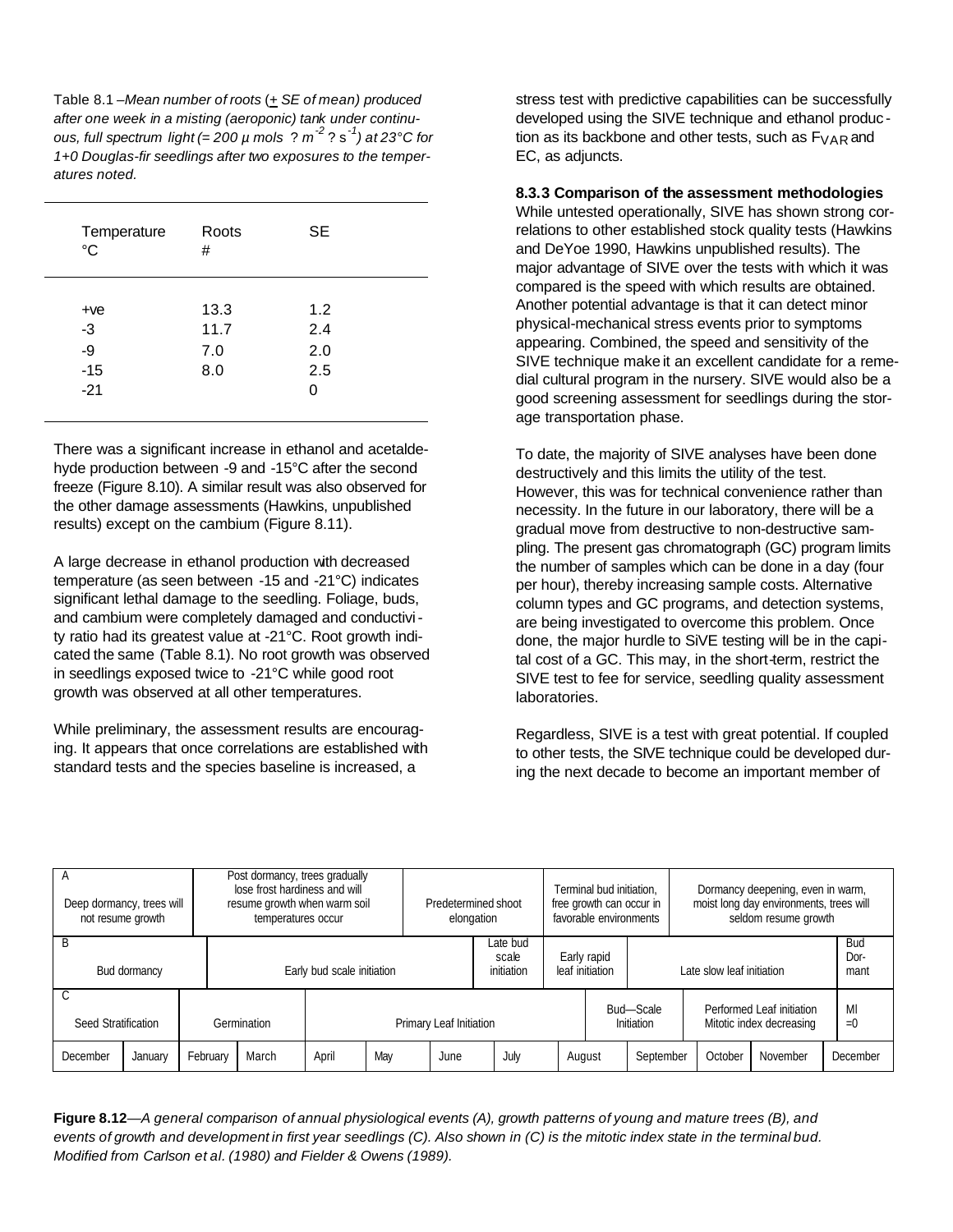the battery of predictive tests which will ensure seedling quality and plantation success.

### **8.4 Mitotic Index (Ml)**

### **8.4.1 Historical theory**

There has been considerable literature devoted to both the definition of dormancy and its developmental stages (see Carlson et al. 1980 for review). In conifers, dormancy is generally defined as any case in which elongation does not take place in a tissue predisposed to do so (Doorenbos 1953, Cleary et al. 1978). Owens and Molder (1973), in describing the annual growth cycle of mature

**Table 8.2***—The bud squash method for determining mitotic activity in conifer seedlings. After Car/son et al. (1980).*

| Step | Description of Step |  |
|------|---------------------|--|

- A Remove buds from seedlings, remove bud scales.
- B Fix buds in McClintoks [Conc. acetic acid: 100% ETOH; 1:3 v/v] for a minimum of 6h.
- C Hydrolyse buds in Warmk's solution [95% ETOH: Conc. HCL; 1:1 v/v] for 10-25 min<sup>1</sup>.
- D Place buds into Carnoy's [100% ETOH: Conc. acetic acid: Chloroform; 6:1:3 v/v/v] solution for 5-20 min<sup>2</sup>.
- E Stain buds with orcein or acetocarmin<sup>3</sup> 10-20 min. Halfway through the staining place a cover slip over the bud and press firmly down to flatten the bud to a near single layer on the slide.

Heat the slide over an open flame but not to boiling.

- F Count the number of cells using a microscope with a 12.5X ocular equipped with a counting grid and a 40X objective lens $^{\rm 4}$ .
- 1 To dissolve material between cell walls.
- 2 To counteract softening.
- 3 Preparation of 0.5% acetocarmin solution. 550mg in 45% acetic acid. Heat to boiling point, remove from heat, add dye, stir, and cool. After solution has cooled, filter through Whatman #1 or similar type filter paper.
- 4 To determine the onset of bud dormancy precisely the most mitotically active area of the squash should be counted.

Douglas-fir buds, defined dormancy as the absence of cell divisions in the apex. The work of Owens (1968) and Owens and Molder (1973) shows that the mitotic frequency (percentage of dividing cells in ten percent of apical volume of five median sections) clearly decreases with the onset of dormancy and becomes approximately zero (no cell divisions). This corresponds to the period of deep dormancy (Lavender and Cleary 1974) and lasts several months (Figure 8.12) and appears to be closely correlated with seedling resistance to stress (Lavender 1985).

Because the methodology of Owens (1968) for determining mitotic frequency was lengthy and fairly complex, Carlson et al. (1980) developed a bud squash method which is a comparatively rapid assessment of bud nuclear activity. In this method, buds are squashed on a microscope slide, stained, and the number of cells in division expressed as a percentage of all cells counted. This has been coined the "bud squash" method (Table 8.2) and has been used extensively since its development.

### **8.4.2 Applications of mitotic index**

Using the bud squash technique, Carlson et al. (1980) viewed a steady decrease in meristematic cell activity of coastal Douglas -fir during the fall. Cell divisions became essentially zero by December 15. Binder (1983) observed that for coastal Douglas -fir, cell divisions or MI became zero on about December 15 while in interior seedlots, activity ceased one month earlier, even though the seedlots were grown under similar conditions at the same location (Figure 8.13). Activity rapidly increased about the middle of February in greenhouse container stock and in early March for bareroot stock (Figure 8.13). Fielder and Owens (1989) in a detailed developmental study using sectioned embryonic shoots of coastal and interior Douglas-fir (Figure 8.14), confirmed the findings of Binder (1983). Carlson (1985) found that Ml on loblolly pine ranged from 17 percent in midsummer to 3 percent in midwinter. Comparative studies of three, open-pollinated, loblolly pine families showed significant differences in Ml at several points between late September and early March. These results are discussed in terms of loblolly pine bud dormancy (Carlson 1985). An MI study comparing western hemlock seedlings lifted and placed in cold storage in mid-November against seedlings that remained in the greenhouse was conducted by O'Reilly and Owens (1989). They observed that MI was zero by December 23 in the former, while Ml of the latter went to zero on January 13 and for less than one month.

O'Reilly and Owens (1987) did an extensive study on morphology, including Ml, on seven provenances of lodgepole pine from 50 to 60° N latitude and planted at one interior location near Prince George, British Columbia. (53° 46' N latitude.). Their data indicate that terminal apices of six of seven provenances were active mitotically by the end of March and began to decline in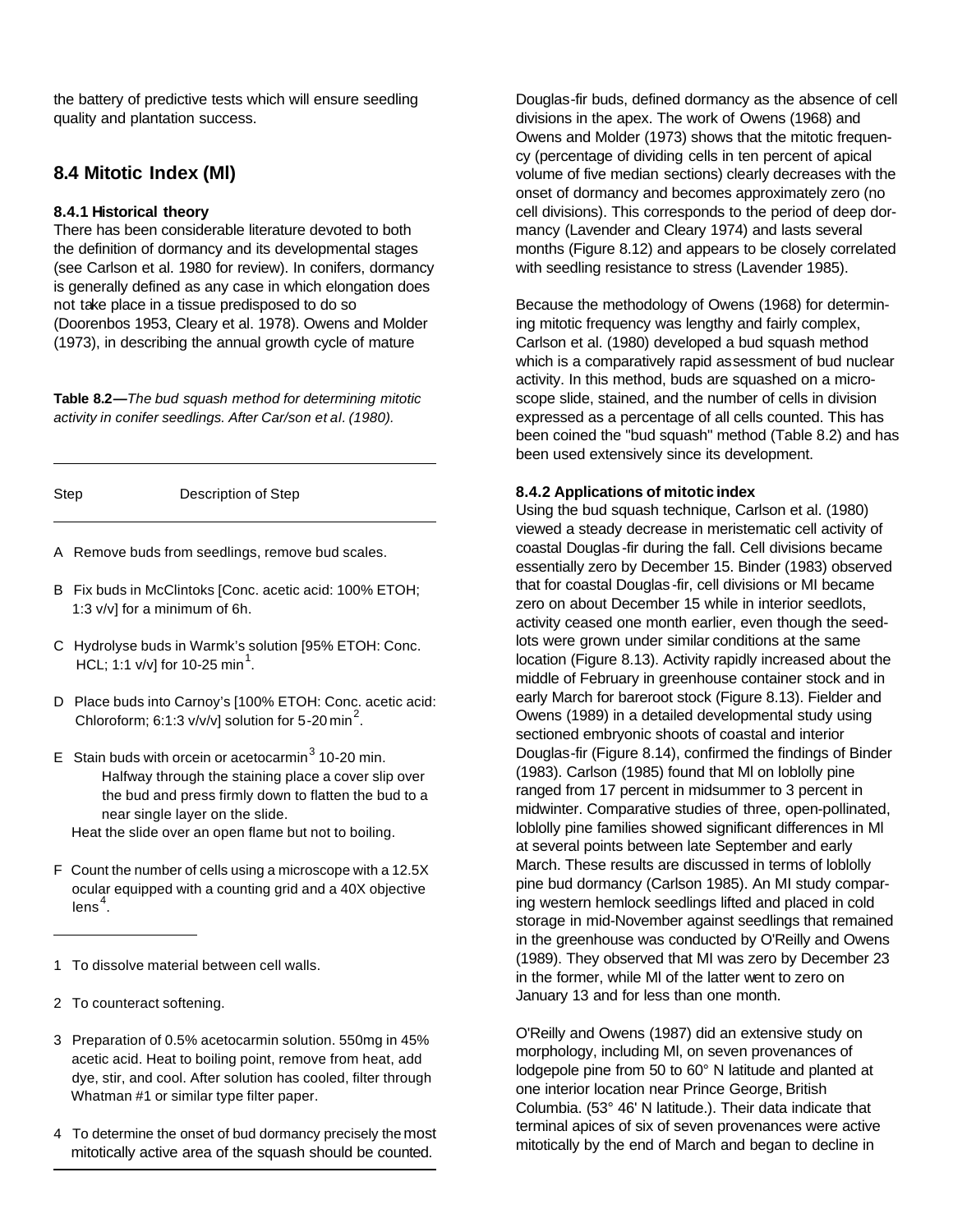

Figure 8.13—Mitotic activity of two coastal (1 bareroot,  $4 =$  container) and two interior (2 = drybelt and 3 = wetbelt) Douglasfir seedlots from September through April. All seedlings were held either in the greenhouse or the field under ambient conditions *during the test period.*

mid-August. They were bud dormant by mid- to late-September. Differences among provenances in this regard were significant.

Macey (1982) reported that Ml correlated well with frost hardiness in white spruce and that the technique may be used to predict the ability of seedlings to withstand cold storage. Because seedlings exposed to short days and warm temperatures into early winter formed mitotically inactive buds but flushed when exposed to favorable conditions, this worker suggests that MI does not reflect bud dormancy status. Therefore, MI cannot be used to predict lifting date. While this would appear to compromise the test's predictive capability, this is not so from an operational point of view. Operationally grown stock would never be exposed to such conditions. Therefore, the situation should never arise. Also, frost hardiness of black spruce seedlings exposed to different environments has been correlated with MI of the embryonic shoot (Colombo et al. 1989).

Dunsworth and Hartt (1987) found MI sensitive enough to discriminate among a variety of Douglas-fir seedlots. They indicate further study is required to correlate mitotic indexing with other physiological parameters in order to determine optimal lifting and storage times with respect to bud dormancy.

Dunsworth and Kumi (1982) applied the concept of Ml to study root activity. They found the technique was sensitive enough to detect seasonal variability in root activity of both Douglas-fir and amabilis fir. Their data indicate that high elevation natural amabilis fir was considerably more active and reached highest activity two weeks before natural Douglas-fir from low elevation. The technique may be useful to discriminate among stocktypes but this requires further study. Using mitotic indexing, Dunsworth (1989) also demonstrated that peak activity in both natural Douglas-fir and western hemlock for both spring and fall could be bracketed by soil climate conditions above -1 bar soil tension and 4°C. Based on mitotic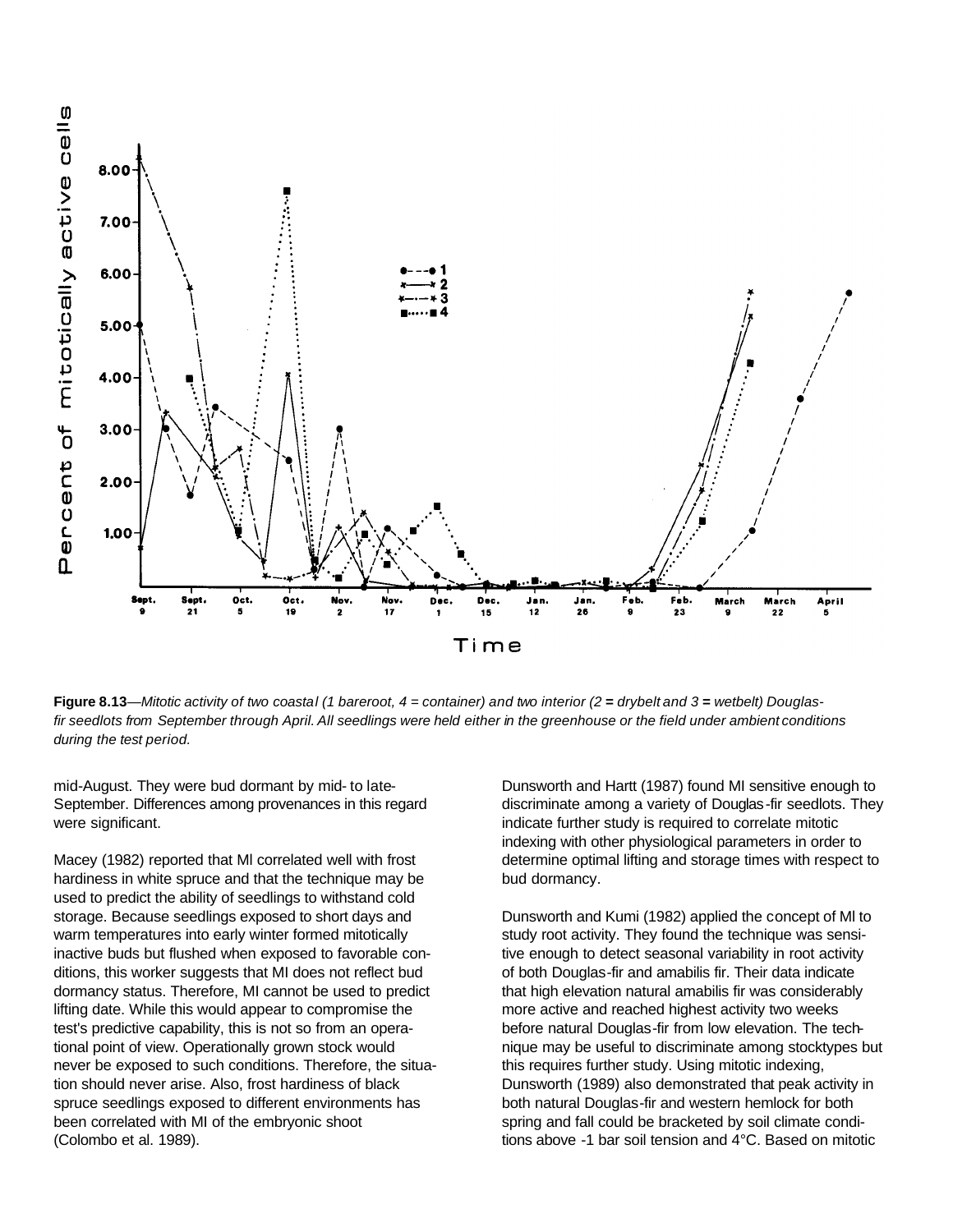

Figure 8.14—Average  $+1$  SE mitotic index (A) and average number of cells (B) per median section, based on four to nine apices per collection of coastal ( $\blacksquare$ ) and interior ( $\blacksquare$ ) Douglas-fir. End of cell division in subtending leaf primordia indicated by an open and a closed arrow for coastal and interior varieties, respectively. From Fielder and Owens (1989); with permission.

activity of roots, a survival and growth advantage of 10 percent to 15 percent can be gained by planting within this hypothetical window.

#### **8.4.3 Summary of MI application**

After the initial purchase of the microscope, Ml becomes a relatively inexpensive test to be done by a trained individual. The lack of wide operational use is probably due to its apparent complexity and lack of applied operational publications (method outlined in Table 8.2). However, this should not detract from the test. There are sufficient data to suggest that Ml could play an important role in the optimization of stock quality during the bridging phase (lifting to planting hole), in conjunction with testing of seedling stress resistance. For example in Douglas-fir, MI should remain at or near 0 for 7 consecutive days prior to lifting and storage and the seedlot at -18°C should have less than 25 percent foliage damage (i.e.,  $LT_{25}$ ).

### **8.5 Electrolyte Conductivity (EC)**

### **8.5.1 Historical theory**

The measurement of electrolyte conductivity (leakage) from stressed plant tissue to assess viability was developed by Dexter et al. (1930, 1932). The technique is based on the assumption that whatever the cause of injury to the plant, the result is always a loss of semipermeability of the protoplasmic membrane (Wilner 1960). This results in ion (electrolytes) flow out of the cells and it can be measured using a good quality conductivity meter. The amount of electrolytes which diffuse is assumed to be proportional to the injury. It should be noted here, in caution,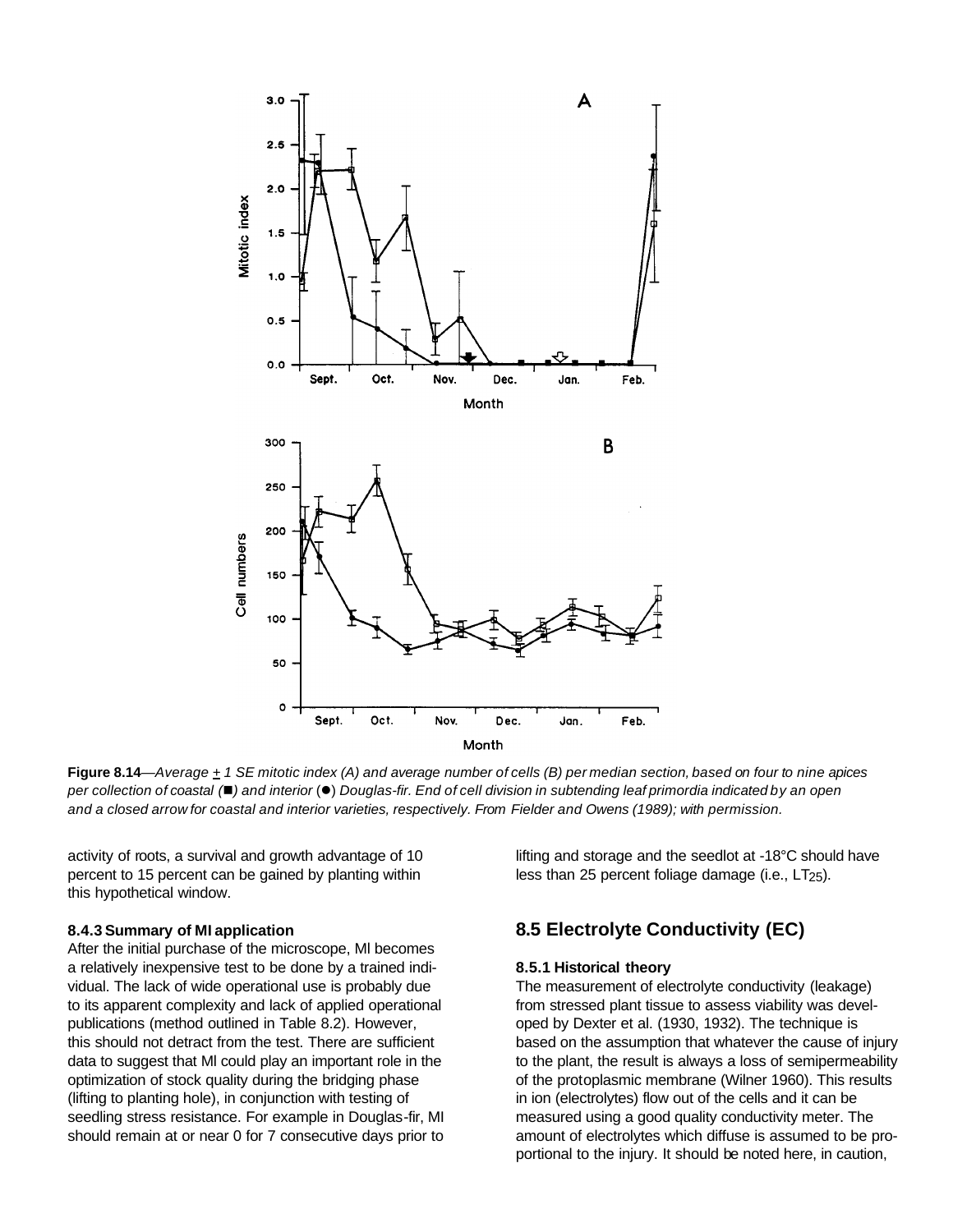that cell rupture and loss of semipermeable characteristics are generally inferred to be synonymous (see Palta and Li 1978). This, however, is not the case. The loss of plasma membrane semipermeability, as opposed to mechanical rupture, can be affected by other means (Steponkus 1984).

### **8.5.2 Electrolyte conductivity and cold—hardiness**

Most studies that use electrolyte leakage as an indicator of stress damage have used it to measure, for example, relative ratings of cold hardiness of both shoots and roots in several woody species (Wilner 1955, 1959, Wilner and Vaartaja 1958). Flint et al. (1967) improved the technique and developed the equation now known as the Index of Injury( $I_t$ ). See also Colombo and Glerum (1984), Colombo et al. (1984), and Glerum (1985).

 $I_t = 100[(R_t-R_0)/(1-R_0)]$ 

where:  $R_t = L_t/L_{k2}$  and  $R_0 = L_0/L_{k1}$ , and

- It = Index of injury resulting from exposure to freezing temperatures.
- $R_t$  = Fractional release of total electrolytes from sample exposed to freezing temperature (t0C).
- $R_0$  = Fractional release of electrolytes from unfrozen sample.
- $L_t$  = Specific conductivity of leachate from sample frozen to temperature (t0C).
- $L_{k2}$  = Specific conductivity of leachate from sample frozen to temperature (t0C) and then heat killed.
- $L_0$  = Specific conductivity of leachate from unfrozen sample.
- $L_{k1}$  = Specific conductivity of leachate from unfrozen sample after heat killing.

Early estimates of cold-hardiness using leakage were done in Douglas-fir (van den Driessche 1969, 1976), Scots pine (Aronsson and Eliasson 1970), Monterey pine (Green and Warrington 1978), and black and white spruce (Colombo et al. 1981, 1989). Burr et al. (1986) found freeze-induced electrolyte leakage of needle tissue to be a better predictor of cold hardiness than differential thermal analysis and even the whole plant test (visual damage) in Douglas -fir, ponderosa pine, and Engelmann spruce. According to Burr et al. (1986) the electrolyte leakage test, with the exception of the last week of deacclimation, tends to be somewhat more conservative than the whole plant freeze test. The  $LT_{50}$  (temperature at which 50 percent of the samples are killed) occurs at a higher temperature. Nevertheless, they (Burr et al. 1986) state that the EC test is the most precise of the three and detects slight changes in tissue cold-hardiness. Berrang and Steiner (1986) found they could detect seasonal differences in cold tolerance of needles, stems, and male and female strobili in pitch pine using this technique. However, van den Driessche (1976) found that hardiness level prediction of mean conductivity percent did not fully agree with controlled-environment survival results obtained from whole Douglas -fir seedlings after freezing tests.

Freeze-induced electrolyte leakage of shoot tips is used operationally for monitoring frost-hardiness of stock in extended greenhouse culture in Ontario (Colombo et al. 1984, Colombo and Cameron 1986).

In general, the electrolyte leakage method works well to detect tissue cold hardiness either as a direct test of cold hardiness or as a reaction to cold stress (Flint et al. 1967, Colombo et al. 1984). Two important advantages of the technique are: it is useful for measurement of all conifers, and a great many samples can be measured concurrently with no increase in equipment (Burr et al. 1986).

In this regard, the results of Zhang and Willison (1987) are very interesting. Using cultures of brome grass to measure cold-hardiness they found that electrolyte leakage always underestimated the frost hardiness by comparison to fluorescein diacetate (FD) vital staining. Fluorescein diacetate tests for metabolic activity, that is, the capacity of cells to display esterase activity. They found that there was a difference in ions leaked after 18 hours in deionized water and leakage after 1 hour in deionized water. They termed this differential percent leakage (DPL). They found that one-half the maximum DPL (DPL $_{max}$ ) was very similar to  $LT_{50}$  estimates of frost damage using the FD method. The value of the correlation between  $LT_{50}$  by  $DPL_{max}$  and  $LT_{50}$  by FD is just over 0.97. The physiological basis of the DPL<sub>max</sub> effect apparently is that frost-killed cells, on thawing, leak electrolytes rapidly while living cells with intact plasma membranes leak ions slowly. The rationale is that as more cells are damaged, the difference in leak age in relation to deionized water immersion time will decrease. Thus, if the maximum difference  $(DPL<sub>max</sub>)$  corresponds to 100 percent living cells, then one-half of this difference corresponds to 50 percent living cells. To our knowledge, this version of electrolyte leakage has not yet been applied to conifers and if used, may yet further improve the sensitivity of the test.

### **8.5.3 Electrolyte conductivity and otherassessments**

Electrolyte leakage has been used to assess genetic variations in cold tolerance (KoIb et al. 1985, Raymond et al. 1986) of tree species. It has also been used to assess damage to trees from air pollutants (Keller 1986, Leith et al. 1989) and other stresses such as leaf desiccation (Leopold et al. 1981). The technique has worked fairly well in such studies. Keller (1986), for example, reports that sulphur dioxide fumigations increased measurable leachate conductivity even at concentrations causing no visible symptoms of injury. KoIb et al. (1985) also commented that the technique may have practical value for tree improvement programs if differences remain reasonably consistent between years, as their results indicate.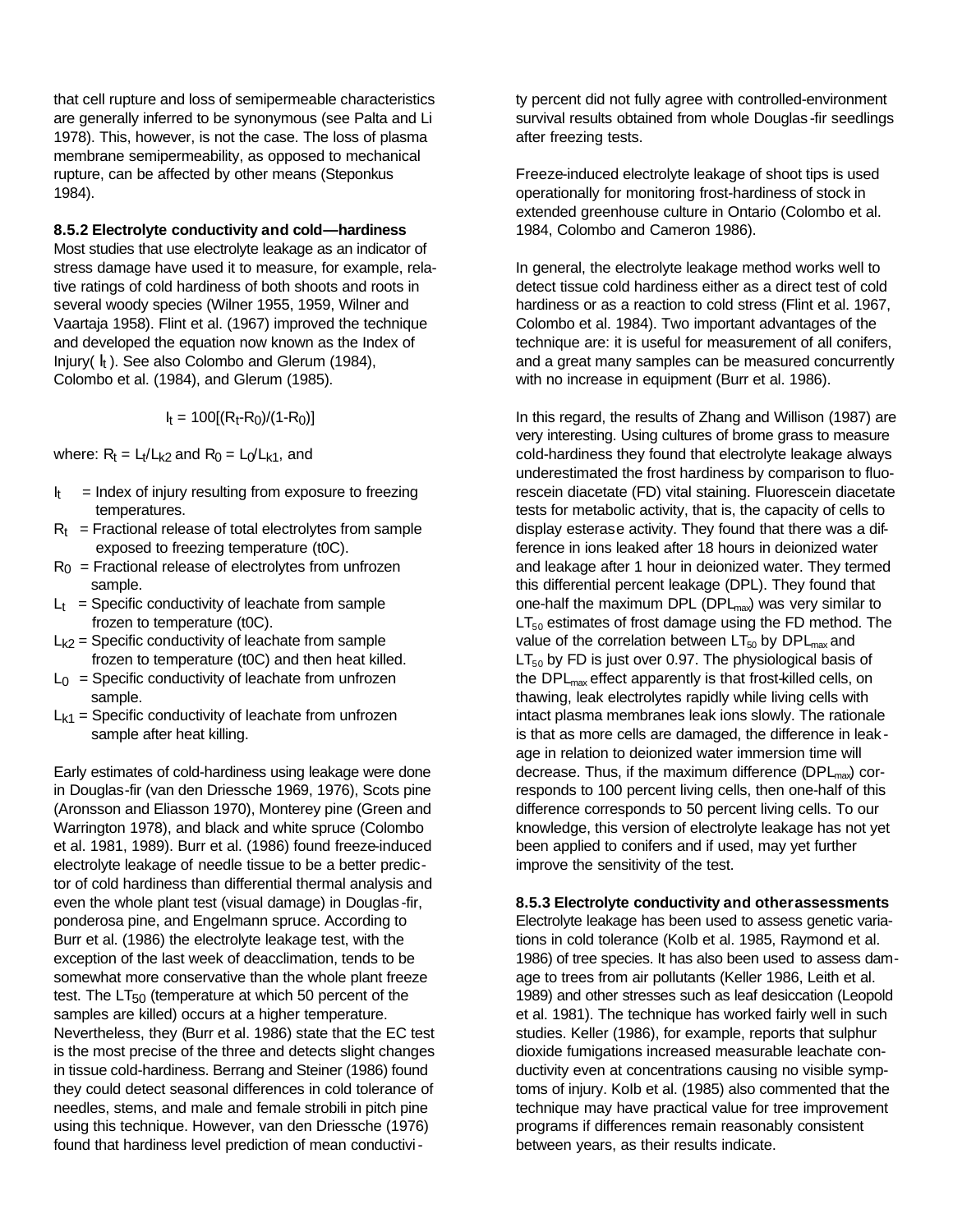

Figure 8.15—Relative conductivity of white spruce stems and needles after 5, 20, 30 and 40°C heat treatments for 0, 24, 48, 72 and 96h. The 10 percent mortality rate from outplanted test plots is indicated. Modified from Binder and Fielder (1990).

### **8.5.4 Electrolyte conductivity for stress evaluation in conifers**

Electrical conductivity has been recently used to evaluate heat stress resistance in white spruce seedlings prior to planting (Binder and Fielder 1990).

### **8.5.4.1 Heat-treated stem and needle segments**

After removal from cold storage, boxed seedlings were heated to 5, 10, 20, 30 and 40°C for 0, 24, 48, 72 and 96 hours. The conductivity of leachates were determined for untreated and killed controls, and frozen and frozen/killed treatments after incubation for 24 hours at 25°C. The It was calculated after Flint et al. (1967).

Temperature treatment and duration affected the fractional release of electrolytes from stem and needle segments (Figure 8.15). The rate of increase of mortality over time was dependent upon the treatment temperature. The results for needle and stem segments were similar except the response was greater and conformed closer to the expression of mortality at lifting time in the case of stem segments (Figure 8.15). Electrolyte leakage from needle segments was strongly correlated with field needle damage after 14 days (Figure 8.15). Fractional release of electrolytes above 0.5 for stem segments indicated a potential for mortality >10 percent for all temperature treatments. There appears to be close agreement between electrolyte leakage from stem and needle segments to high post-cold storage temperatures, and field results. This is opposed to the findings of van den Driessche's (1976) growth chamber survival assessment where changes in EC did not fully reflect field survival.

The development of damage over 48 hours at 40°C (Figure 8.1 5) indicates this was not due to direct primary heat injury (i.e., heatshock). It would suggest temperature and time of exposure were interacting to intensify indirect heat injury. Direct heat injury is manifested in the order of minutes or hours following the exposure (Levitt 1980). Field results show that needle damage was evident after 72 hours at 40°C, but not after 48 hours. Needle damage after the 48 hours at 40°C treatment increased over the season, this being consistent with the long-term effects of indirect heat injury.

The difference in response of stem and needle segments to post-cold storage heating also indicates the most probable chief cause of mortality. Electrolyte leakage from needle segments corresponded most closely to percent field needle damage after 14 days. On the other hand, electrolyte leakage from stem segments corresponded most closely with mortality at lifting time. These results suggest that membrane damage to stem tissues (i.e., cambium and conducting tissues) may be more important to eventual survival than damage to needle cells. Survival is dependent upon healthy conducting tissues.

**8.5.4.2Frost—hardiness testing by index ofinjurymethod** The hardiness of stems and needles can be determined by electrolyte conductivity. Binder and Fielder (1990) determined the temperature increase (i.e., to less negative value) to  $I_{50}$  (50 percent index of injury) for stem and needle segments of boxed, post-cold stored white spruce exposed to various heat treatments for up to 96 hours (Table 8.3). The extrapolated  $I_{50}$  for control stems and needles was -100°C and -79°C, respectively. Results sug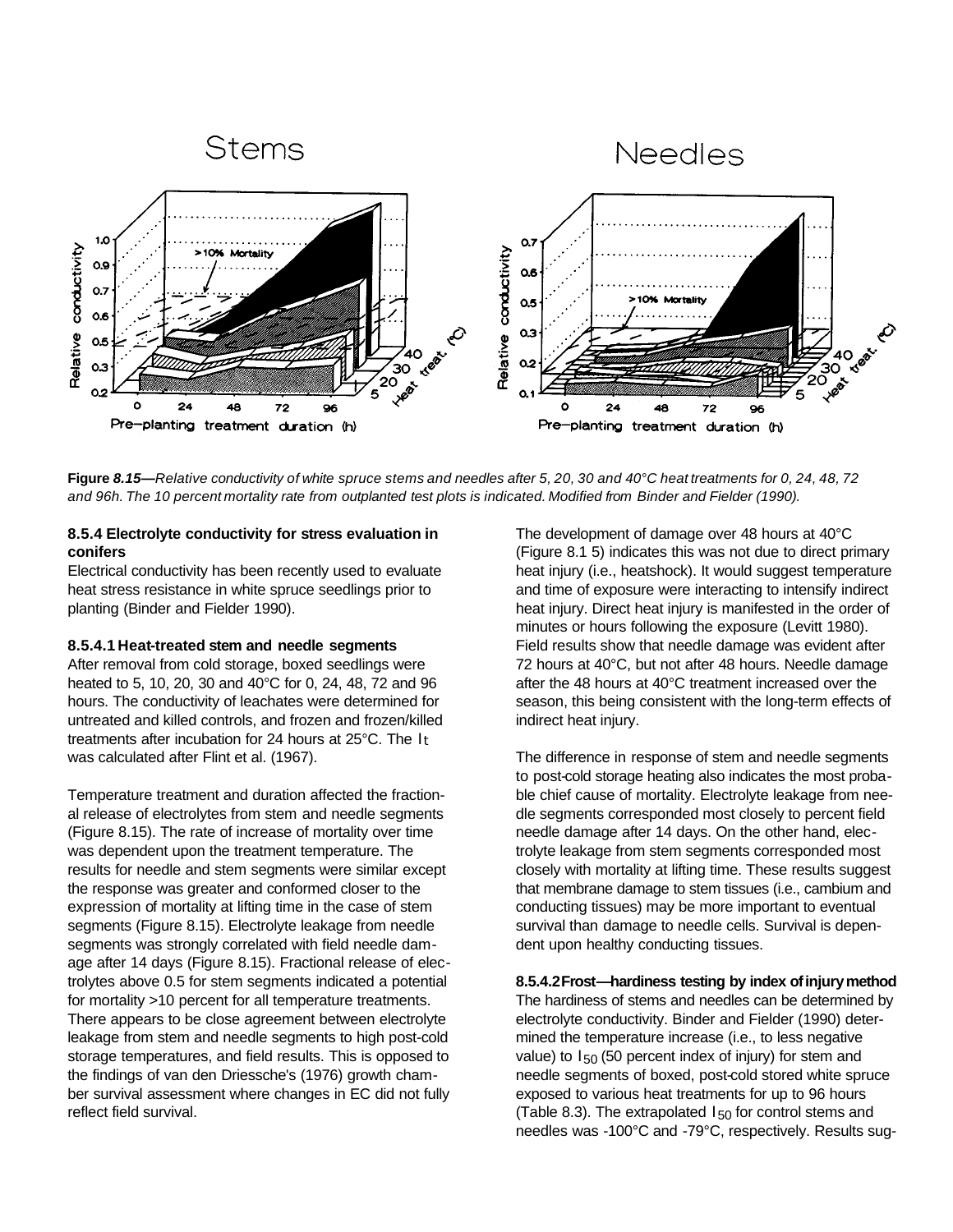**Table** *8.3—Average percent temperature increase (i.e., less negative) in the index of injury of 50% (I50) to stem and needle segments as a result of exposure of boxed white spruce seedlings to 5, 10, 20, 30 and 40°C temperature for up to 96 h*\*. *Freezing temperatures were determined from interpolation and extrapolation from regressions of index of injury with freezing treatments to -12, -20, -28 and -36°C. Regressions were fitted through 4 points with 3 measurements at each point (modified from Binder and Fielder 1990).*

| Temperature<br>Treatment °C | % of Control in $I_{50}$<br><b>Stems</b> | over 96 h<br><b>Needles</b> |
|-----------------------------|------------------------------------------|-----------------------------|
| 5                           | 100                                      | 100                         |
| 10                          | 59                                       | 58                          |
| 20                          | 36                                       | 44                          |
| 30                          | 26                                       | 32                          |
| 40                          | 35 (to 48 h)**                           | 58 (to 48 h)                |

\* Seedlings received 8 days of thawing at 5 *°*C before being heat treated

\*\*There were no live seedlings after 48h at 40*°*C.

gest that for both stems and needles, temperatures in excess of +5*°*C applied to stock thawed from the -2*°*C of storage reduced frost-hardiness. The magnitude of the reduction depends on the amount of heat and its duration. The reduction in I50 at 40*°*C after 48 hours was similar to 20*°*C and 10*°*C for 96 hours for stems and needles, respectively. Differences in frost hardiness between stems and needles after 48 hours at 40*°*C may point to a greater thermotolerance of needles (needles are subjected to

more direct thermal heating than stems), at least initially. Evidence suggests (Levitt 1980) that thermotolerance and winter freezing tolerance are related since high reduction capacity of the membrane is important to both.

#### **8.5.5 Assessment of electrolyte conductivity**

Electrolyte leakage has a wide range of potential applications in stock quality testing. Some of its advantages are that large numbers of samples can be done in a short period of time, it is statistically valid, a small tissue sample is required, and it is highly sensitive. However, disadvantages are that it is destructive and seasonal baseline trends have not been described for nursery monitoring programs.

Because of its mechanical simplicity, statistical rigor, and low initial cost of equipment, EC is a test that could be used increasingly in nursery and field diagnostic situations. EC provides good support data to almost all physiological tests. This test should be a part of any integrated assessment program.

### **8.6 Other Tests**

#### **8.6.1 Triphenyl tetrazolium chloride (TTC)**

The earliest reports of triphenyl tetrazolium chloride (TTC) as a test of tissue viability were by Roberts (1951, 1957), Parker (1951, 1953), Larcher and Eggarter (1960) and Purcell and Young (1963). These tests were generally of a qualitative nature. If color was observed, the tissue was considered to be viable. Steponkus and Lanphear (1967) refined the technique so that it was quantitative and could be analyzed statistically. This allowed testing of small



**Figure 8.16**—*The regression correlation (r<sup>2</sup> = 0.97) between TTC reduction and Douglas-fir callus tissue fresh weight*.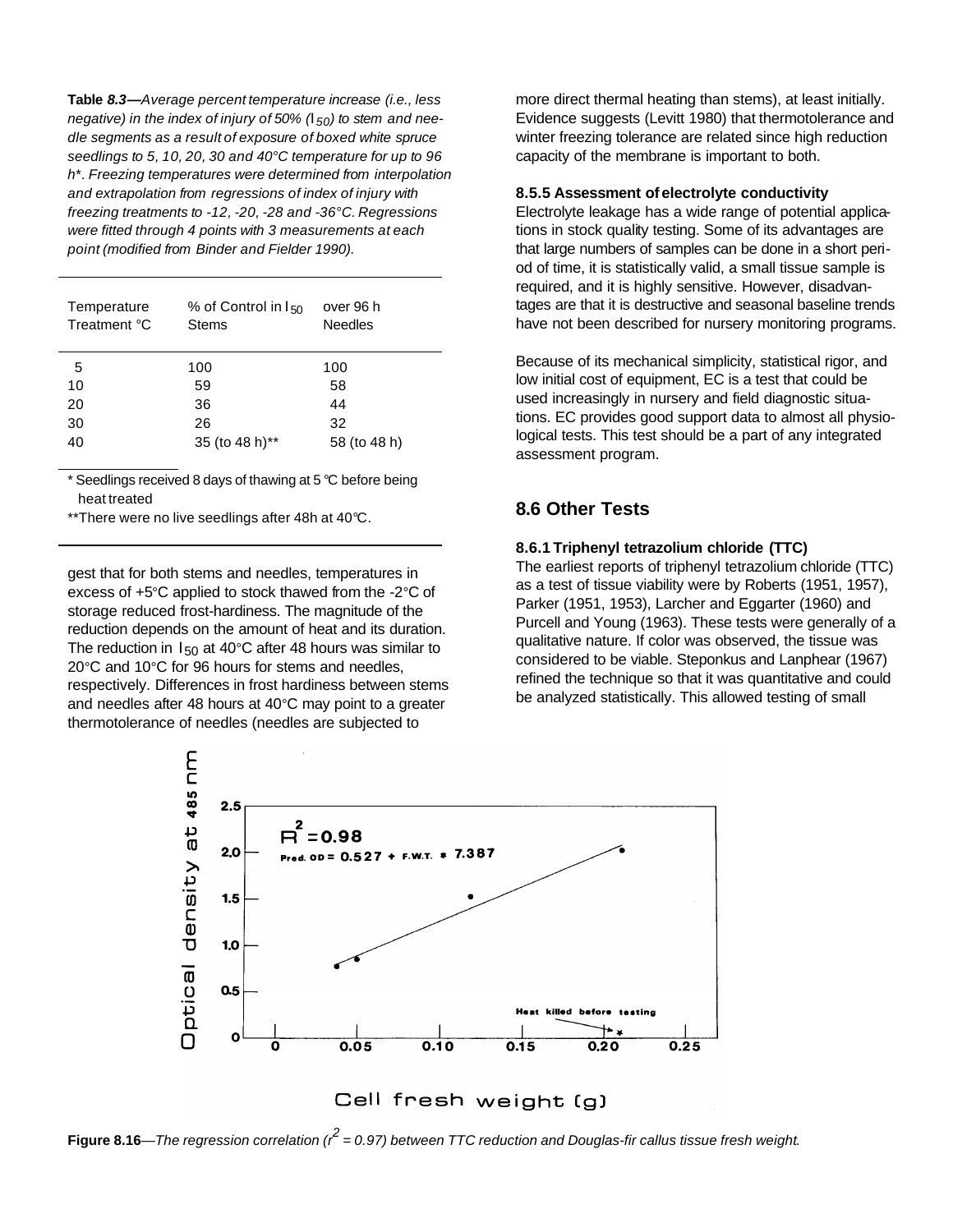pieces of tissue, the results of which were used to predict the future viability of the whole plant.

The technique estimates the activity of live tissue which has the capacity to display dehydrogenase activity. The test is, therefore, one of metabolic viability and is similar to the fluorescein diacetate method (Section 8.5.2). Dehydrogenase class enzymes are able to alter TTC, which is colorless and soluble in water, to its derivative, formesan, which is red and soluble in alcohol and can be boiled out of the tissue and measured optically in a spectrophotometer (Steponkus and Lanphear 1967). The procedure is outlined in Table 8.4.

There is a good correlation  $(r^2)$  between the amount of TTC reduced and tissue fresh weight using this method (Figure 8.16). Using this method, Sugawara and Sakai (1978) measured cold acclimation of callus cultures of Jerusalem artichoke. When calluses were hardened at 0°C for 18 days and then frozen to temperatures ranging from -3 to -20°C, they found a very good reciprocal correlation between TTC reduction rate and amino acid releases, and a parallel correlation between TTC reduction rate and regrowth after freezing. Chen and Gusta (1983) found

**Table 8.4***—The TTC procedure as modified from the findings of Steponkus and Lanphear (1967), Withers (1978) and Binder (1981).*

| Step | Description                                                                                                        |
|------|--------------------------------------------------------------------------------------------------------------------|
| A    | $X\%$ Buffered TTC <sup>1</sup> in 78% NaHPO <sub>4</sub> + 22%KH <sub>2</sub> PO <sub>4</sub> +<br>Wetting agent. |
| B    | Add above solution to small pieces of tissue (mg).                                                                 |
| C    | Vacuum infiltrate.                                                                                                 |

- D Incubate at 30°C for 15h.
- E Drain off TTC.
- F Wash with distilled water.
- G Extract with hot ethanol (95%) for 30 min. in water bath.
- H Bring to volume with 95% ethanol<sup>2</sup>.
- I Read in spectrophotometer<sup>3</sup>.

- 2 Amount of tissue should be enough to produce optical den sity readings below 2 absorbance units at 485 nm.
- 3 Use 430 nm (Steponkus and Lanphear 1967) or 485 nm (Withers 1978; Binder 1981)

good agreement between the TTC test, the fluorescein diacetate test (enzymatic and membrane permeability) and a regrowth test after freezing of cell suspension cultures of winter wheat and a winter rye. Zhang and Willison (1986) used the fluorescein diacetate method and adjusted electrolyte leakage method (see Section 8.5.2) to assess freeze damage and found close agreement between the two tests. Altmann (1969) used a variation of the TTC test to study freeze stress. The substrate is nitroblue tetrazolium and the product of the dehydrogenase activity is the green dimethyl-formamide molecule (c.f. Timmis 1976).

There are few reports in the literature which directly use TTC as a stress test in conifers. Timmis (1976) compared leaf segment flotation, seedling water stress, photosynthesis, impedance ratio, and needle dehydrogenase activity (TTC) to detect live and dead Douglas-fir seedlings after freezing stress during five different frost hardening stages. He found that TTC was the second best method of detecting live and dead seedlings (76 percent on average; the impedance test was first at 87 percent on average). However, the TTC test could not distinguish between dead and live groups when these seedlings were exposed to night frosts (i.e., quiescence after rest) when frost hardiness was maximum. The TTC test was not predictive of frost damage at any stage of frost hardiness if stem segments were used. The method has been used to estimate cell viability of Douglas -fir suspension cultures after freezing to -196°C (Binder 1981). The method has also been used to estimate the seasonal variation in root hardiness of container-grown Norway spruce, Scots pine, and lodgepole pine (Lindström and Nyström 1987). The test was able to distinguish between fall hardening and spring dehardening of roots, as well as distinguishing species differences in this regard. The test can also detect differences between cold hardiness of mature and young roots of the same species (Lindström and Mattsson 1989).

Binder and Fielder (1990) used TTC as an indicator of sensitivity to heat stress in white spruce buds after cold storage (Figure 8.1 7). Enzyme activity was significantly reduced after 12 hours at 40 and 60°C but not at 20 and 30°C. Activity was reduced after 24 and 48 hours at 20 and 30°C but this was not significant compared to 1 2 hours. Respiration measurements on these buds were erratic. Only buds treated at 60°C showed no respiration after 12 hours. Respiration was also significantly depressed after a 40°C treatment for 48 hours. Apparently the HG test is a better diagnostic measure of heat stress in buds than is respiration. However, what possible correlation there is between the buds increasing lack of ability to reduce HG with temperature and time and ability to flush, extend needles or elongate is not known at this time.

<sup>1</sup> Use between 0.1 and 0.7% TTC depending on the amount of tissue.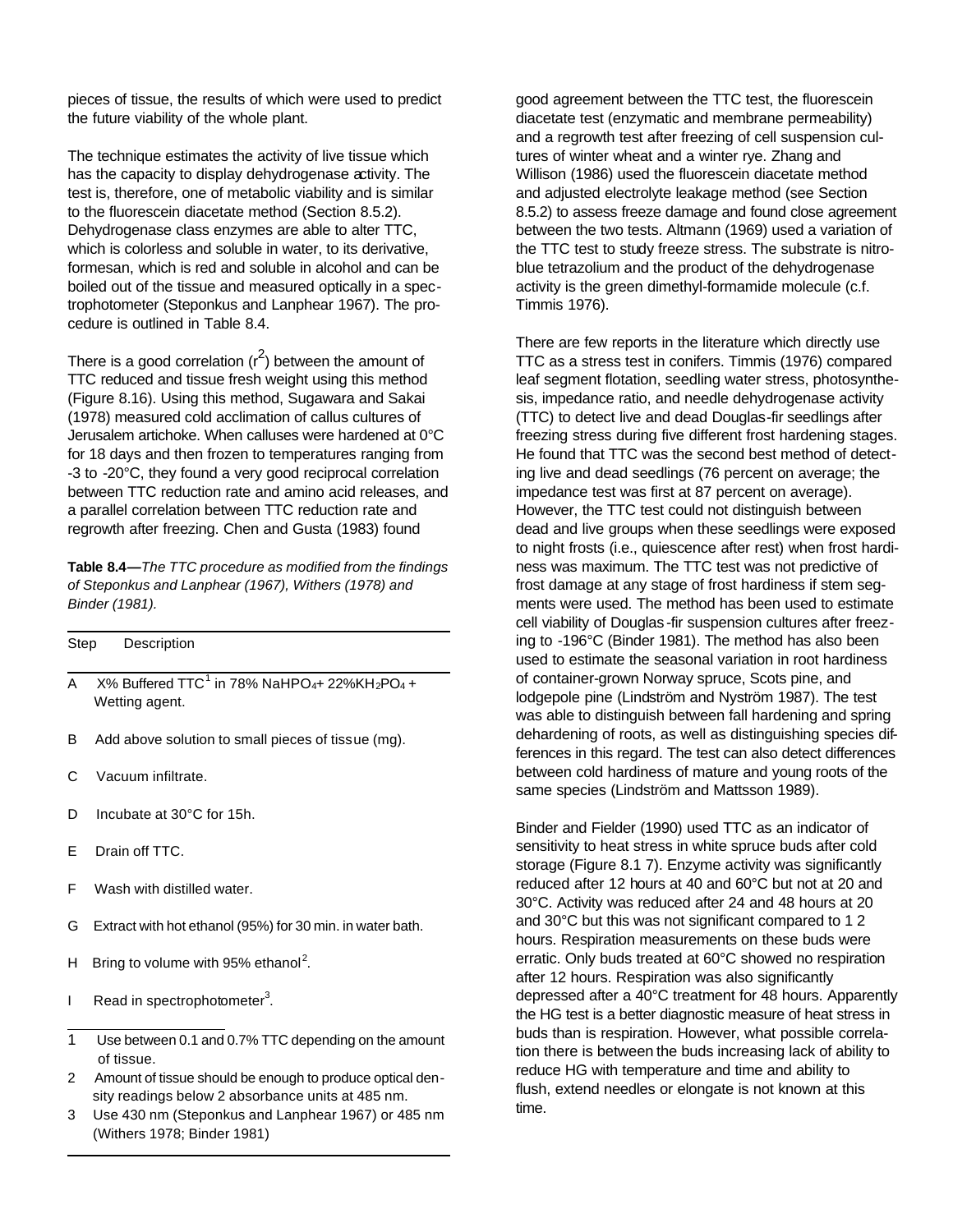**Table** *8.***5***—Days to budbreak at lift, during storage and at planting in a white spruce seedlot exposed to four different photoperiod durations to control height growth during the nursery cultural phase. Modified from Hawkins and Draper (1990).*

| Photoperiod<br>h   | November 88<br>lift | DBB<br>January 89<br>Store | <b>May 89</b><br>plant |  |  |
|--------------------|---------------------|----------------------------|------------------------|--|--|
|                    |                     |                            |                        |  |  |
| 13                 | 15.1                | 10.8                       | 7.9                    |  |  |
| 15                 | 20.2                | 11.7                       | 9.5                    |  |  |
| $\frac{17}{19}$ \$ | 20.0                | 12.6                       | 9.7                    |  |  |
|                    | 24.1                | 13.7                       | 9.7                    |  |  |
|                    |                     |                            |                        |  |  |

\$ Ambient photoperiod at Red Rock Research Station, near Prince George, B.C., = 54°N. latitude

To assess DBB, stock is placed in an optimizing environment, similar to that described for RGC (c.f. Binder et al. 1990) and the number of days required for the terminal bud scales to part and expose new, green needles is recorded. Ritchie (1986) used the days to bud break to develop a linearized "dormancy release index" (DRI). This index is calculated as the ratio of the number of days required to force bud burst in a fully chilled seedling over that in the seedling of interest. According to Hermann (1967) and Ritchie (1984a), a fully chilled coastal Douglas-fir seedling can be force-flushed in a minimum of 10 days. Therefore in Washington state, the Douglas-fir DRI is written as: DRI = 10/DBB.

However, for other geographic locales, the DRI numerator must be redefined. The DBB assessment, though timeconsuming, can provide valuable information about the effect of nursery cultural treatments on seedling dormancy intensity. Days to bud break has been used to define the relationship between bud dormancy, cold hardiness and stress resistance (Ritchie 1986) as well as root growth potential (Burr et al. 1986, 1989) in some western conifers. For example, according to Ritchie (1986), in Douglas-fir, maximum stress resistance and hence survival potential falls somewhat beyond the peak of dormancy after several hundred hours of chilling exposure.

When photoperiod is used to control height growth (photoperiod is often viewed as a "non-stress" method of achieving seedling height control) in white spruce, it can have a significant impact on DBB between nursery treatments (Table 8.5). This phenomenon has been reported for other spruce species and the result can be a significant perturbation on bud phenology and diminished field performance (Hawkins and Hooge 1988, OdIum and



**Figure 8.17***—TTC reduction in white spruce after 20, 30, 40 and 60°C heat treatments for 12, 24 and 48h. Results based on three replicates, each of six buds. At 20 and 30°C, the results are not significantly different. Results at 40 and 60°C after 12 and 24h were significantly different from each other and 20 and 30°C. After 48h, there was no difference between 40 and 60°C.*

Even though laboratory-based, TTC could be incorporated into a stress test to assess for functional levels of enzyme activity. Historically, this test has not been used to its fullest extent. During the planting of stock from storage, it could be an important aid in discriminating between viable, moribund, and dead stock. Clearly, there is a need to define the range and conditions under which this test can be used and which tests are best used in conjunction with it.

### **8.6.2 Days to bud break (DBB)**

Days to bud break can be used to assess the level of dormancy in conifer seedlings (Ritchie 1984a, Ritchie et al. 1985). In the simplest terms, the longer it takes for buds to break, the greater the level of dormancy (Campbell 1978, Ritchie 1984a, Lavender 1985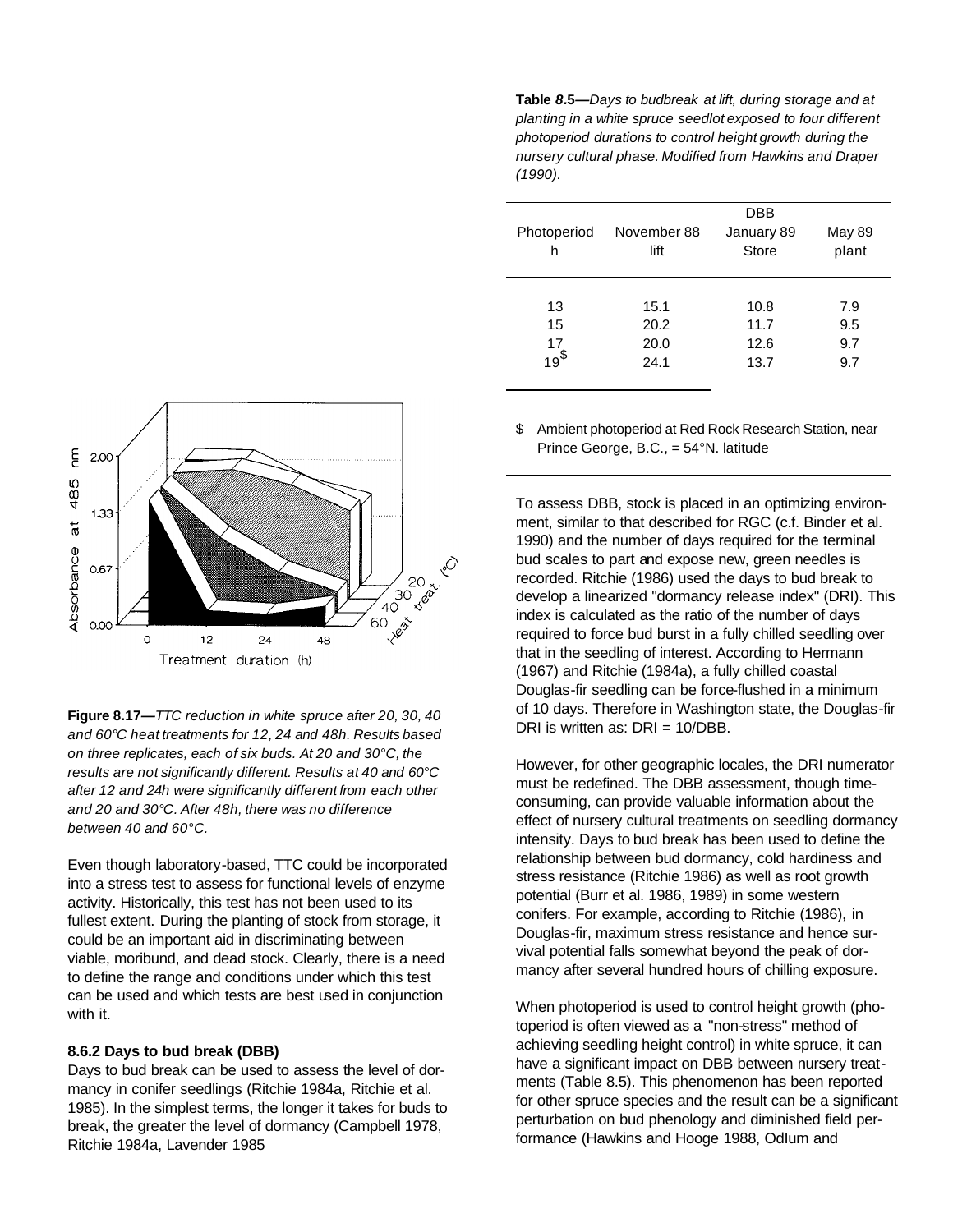Colombo 1988). The range of DBB at planting presented (Table 8.5) is much smaller than previously described (Hawkins and Hooge 1988). Whether the smaller range in DBB is of significance, under field conditions, has yet to be determined.

As dormancy intensity plays a crucial role in seedling establishment (Ritchie 1984b), nursery cultural modifications should be assessed for their impact on DBB, especially considering that cultural modifications, such as blackout, can elicit such marked performance responses. Douglas-fir seedlings in mid-dormancy release (i.e., that region between maximum dormancy [buds do not flush] and quiescence [buds flush] when placed in a growth permissive environment), apparently, are most resistant to stress (Ritchie 1986).

While DBB is inexpensive, simple and straightforward to conduct and assess, it seldom is done on an operational basis—presumedly because of the time involved (a minimum of 30 to 80 days depending on the species and the requirement to assess bud development at regular intervals). Perhaps, in the future, the time factor may be overcome by the establishment of correlations between DBB and some of the more rapid tests. Ritchie (1989) has shown that accumulation of about 1,400 natural chilling hours (air temperature below 6°C) equates with both DBB and DRI. Regardless of the time aspect, DBB is a test which should be encouraged operationally because of the valuable information it yields. Recently, Ritchie (1989) has outlined a strategy in which freeze or cold storage of conifer stock can be used to manipulate the release of dormancy and hence maximize seedling physiological quality at the time of planting. As a target in Douglas -fir, the DRI value should be between 0.25 and 0.40 (Ritchie 1989).

#### **8.6.3 Phytogram**

A protocol which may prove to be of immediate utility to bare root nurserymen and field foresters is the phytogram response. A noble metal (palladium) electrode is placed in the stem or lateral branch of the tree and a reference elec trode is placed in the soil (Gensler 1980, 1986, 1988, 1990). The two electrodes yield a dynamic extracellular electropotential for the tree. A phytogram is a plot of the continuous measure of the extracelIular electropotentials obtained from the tree.

Three zones of electropotential are found in plants (Gensler 1989ab). The normal range is from 300 to 700 mV. In this range a diurnal pattern is exhibited, rising in the morning to an afternoon plateau and then declining until the morning rise. The second zone is from 0 to 300 mV and is termed the hypo-potential range (Gensler 1989a). This range is characteristic of wet soil conditions. Time spent in this range is usually short but under prolonged saturated conditions, the potential will remain in

this range. Seven hundred mV up to 1,400 mV is the hyper-potential range, and movement into and out of this range is very rapid and is termed "spiking" (Gensler 1990). This range is entered only under relatively specific combinations of temperature and light (high stress). Not only are the dynamic potentials valuable, but daily, seasonal, and annual activity or vigor indices can be constructed (Gensler 1990). This provides the user with a number that can be used to compare two treatments, sites, or species separated in space and time.

Hypotheses have been put forward and related to empirical results for the three ranges of electropotential discussed above. In the hypo-potential range, the hypothetical causative reactant is the ethanol/acetaldehyde couple (Gensler 1989a). This assumes anaerobic root zone conditions. The oxygen hypothesis has been developed to deal with potentials in the normal range (Gensler 1986, 1988). The electropotential is a measure of the extracellular electrolyte concentration in this range. Oxygen diffuses to the extracellular spaces during active photosynthesis and away from the spaces during active respiration, thus accounting for the diurnal pattern. Hydrogen peroxide is the hypothetical causative reactant for the hyper-potential range (Gensler 1989a). Due to excess energy, a superoxide radical is formed and is then converted to hydrogen perox ide, preventing physical damage to the plant.

Regardless of what causes the potential to be generated, this technique has been successfully used as a water management tool for cotton crops in Arizona (Gensler 1983, 1988, 1989b). This indicates the technique has the ability to be used as an aid in monitoring the "physiological" impact and time line of droughting in bare root seedlings. The phytogram approach has also been used to distinguish between field site types and levels of tree vigor in established Douglas -fir plantations (Gensler 1990). This suggests the technique may also have a place in assisting the field forester with his silvicultural decision-making. However, these areas require an expanded understanding and application of the phytogram.

Because of its inherent diurnal periodicity, the phytogram technique could play a vital role is in container nursery crop management. This area is a must for research because it offers the opportunity of assigning phytogram (physiological) indices to nursery crops. Nursery phytogram indices in conjunction with other physiological assessments would allow stock to be better matched to its planting site, resulting in enhanced performance and reinforcing the target seedling concept.

### **8.7 Toward 2000**

The importance of the physiological state of a seedling as a component of "quality" is accepted today without ques -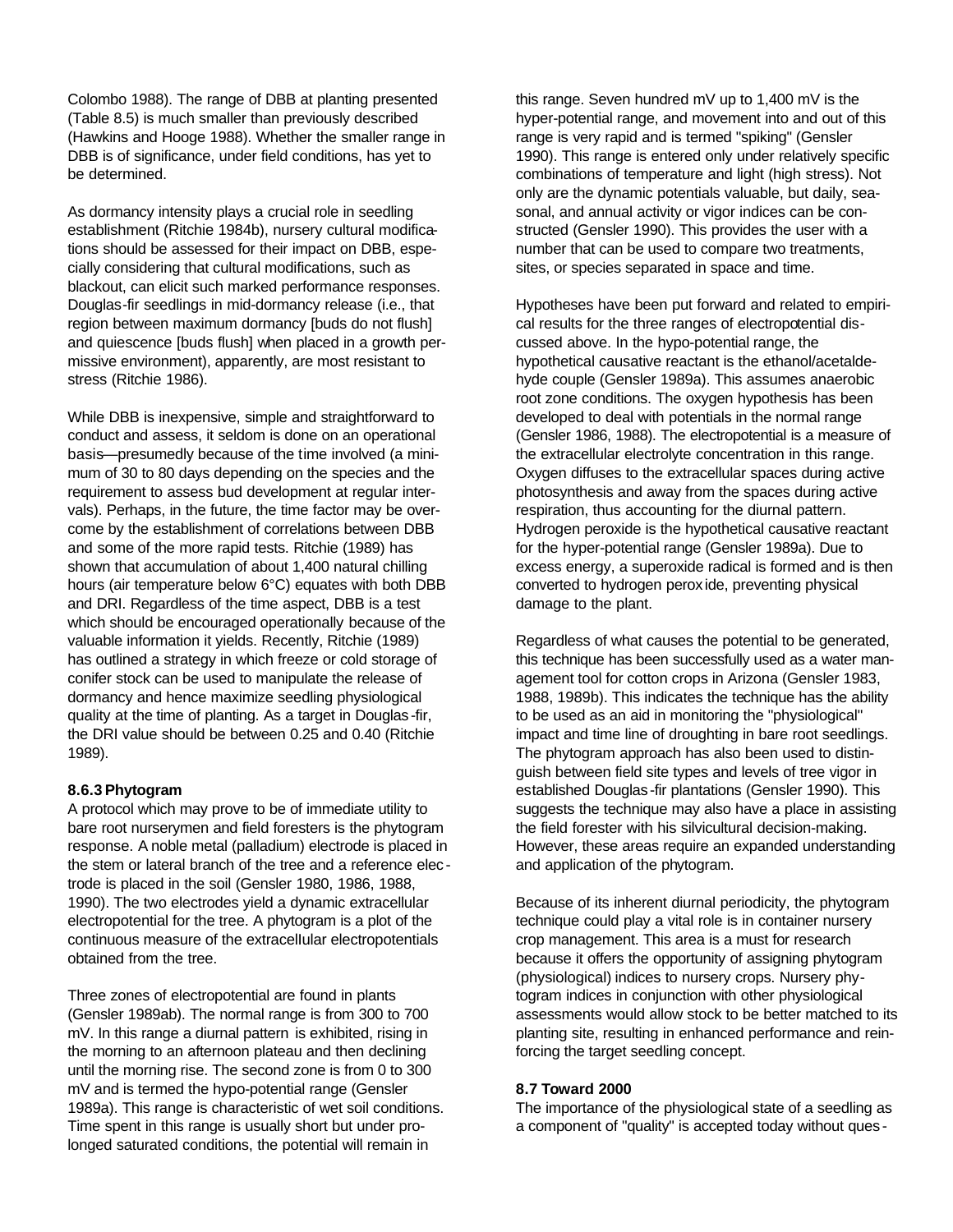**Table 8.6***--Description and rating scale of the nine criteria used for evaluating seedling stock quality tests. This is based on the conceptual framework proposed by Zaerr (1985). Two criteria added to Zaerr's list are basis of the test, that is what is it measuring, and predictiveness of the test, because of its relationship to plantation success.*

| Criterion | Scale<br>Description                                    |
|-----------|---------------------------------------------------------|
| BASIS:    | What is the test based on?                              |
|           | 0<br>Non-physiological                                  |
|           | 1<br>Physiology is inferred                             |
|           | 2<br>Physiology is directly measured                    |
| RAPID:.   | Time with which results are available                   |
|           | 1<br>>1 week                                            |
|           | 2<br>1-7days                                            |
|           | 3<br>$2 - 24h$                                          |
|           | 4<br>$<$ 2h                                             |
| SIMP:     | Simple, Ease of understanding/use, all levels of opera- |
|           | tion.                                                   |
|           | 1<br>Requires a researcher                              |
|           | 2<br>Requires a forestry/nursery professional           |
|           | 3<br>Requires a technician                              |
|           | 4<br>No formal training required                        |
| CHEAP:    | Cheap and accessible to all potential users.            |
|           | 1<br>Available only in a research laboratory            |
|           | 2<br>> \$1,000 and available in the marketplace         |
|           | 3<br>\$100-\$1,000 and available in the marketplace     |
|           | 4<br><\$100 and available in the marketplace            |
| RELI:     | Reliable, the test works every time.                    |
|           | 1<br>It works every time but is seasonally limited      |
|           | 2<br>It works every time                                |
| NON-D:    | The test is non-destructive.                            |
|           | 1<br>A non-tested sample is outplanted (destructive     |
|           | test)                                                   |
|           | 2<br>A portion of the plant is removed for testing and  |
|           | the plant outplanted                                    |
|           | 3<br>Same plant tested and outplanted                   |
| QUANT:    | The test is quantitative not qualitative.               |
|           | 1<br>The test is neither precise or repeatable          |
|           | 2<br>Precise or repeatable                              |
|           | 3<br>Precise and repeatable                             |
| DIAG:     | Diagnostic, cause of any past seedling damage is indi-  |
|           | cated.                                                  |
|           | 1<br>No specific diagnostic ability                     |
|           | 2<br>Physiological system specific diagnostic ability   |
|           | 3<br>Multisystem diagnostic ability                     |
|           | 4<br>Cause of any seedling damage is indicated          |
| PRED:     | Predictive, future performance of the seedling indicat- |
|           | ed.                                                     |
|           | 1<br>No indication of performance potential             |
|           | 2<br>Potential indicator of performance                 |
|           | 3<br>Predictor of performance                           |

tion (Ritchie 1984b, Duryea 1985a, Puttonen 1989). However, as recently as 1989, Ritchie (1989) pointed out there still is no consensus among workers as to what "physiological quality" means—even though the major concepts and principles of physiological quality are well documented (Duryea 1985a, Puttonen 1989). Therefore, one is forced to conclude that cohesive guidelines for the application of these concepts and principles to forest regeneration management are still required. We must define what management value is in the test results. In practical terms, why do we want to do the test and what do we expect to gain from it?

Zaerr's (1985) astute characterization that an ideal vigor test must be rapid, simple, accessible, reliable, nondestructive, quantitative, and diagnostic is even more crucial today. He (Zaerr 1985) aptly stated ". . . these characteristics can serve as goals for developing new methods and as benchmarks for judging existing techniques."

Several of the tests described in previous sections, as well as others (see Puttonen [19891 for a more detailed list), are evaluated using a modification of Zaerr's (1985) criteria (Table 8.6). Whether all nine criteria and the rating scales used are valid is open to debate. The criteria guidelines suggested here are meant only as a starting point to evolve from, not an end point. For instance, compared to a \$25,000 regeneration program, "simple" and "cheap" (Table 8.6) become less important when a \$1,000,000 program is at issue.

Clearly, based on our modified criteria, none of the tests, alone, go very far toward achieving high scores or maximum sum/products of 29/27648 (Table 8.7). There are three major surprises in Table 8.7: how poorly standard tests such as RGC rate, how well the EC technique rates compared to those in widespread operational use, and how the "up and coming" tests still have a distance to go to reach the level of the "ideal" single test. For simplicity, none of the tests were evaluated as a battery. Seedling stock quality tests must be evaluated, both alone and in conjunction with other tests that are frequently used with it. All seedling stock quality assessments must be evaluated using the same criteria, not different criteria for different tests.

Since seedling quality must potentially be capable of being evaluated at any stage from nursery tenure through planting, the utility and applicability of specific tests must be rigorously defined. The development and expression of root growth potential by Ritchie and Dunlap (1980) is an excellent example. A compiled list of specific physiological tests in relation to diagnostic utility at various cultural or lifting phases would be useful to forest nursery personnel, field foresters, and academics alike. This process has, in part, been initiated with *Evaluating Seedling Quality*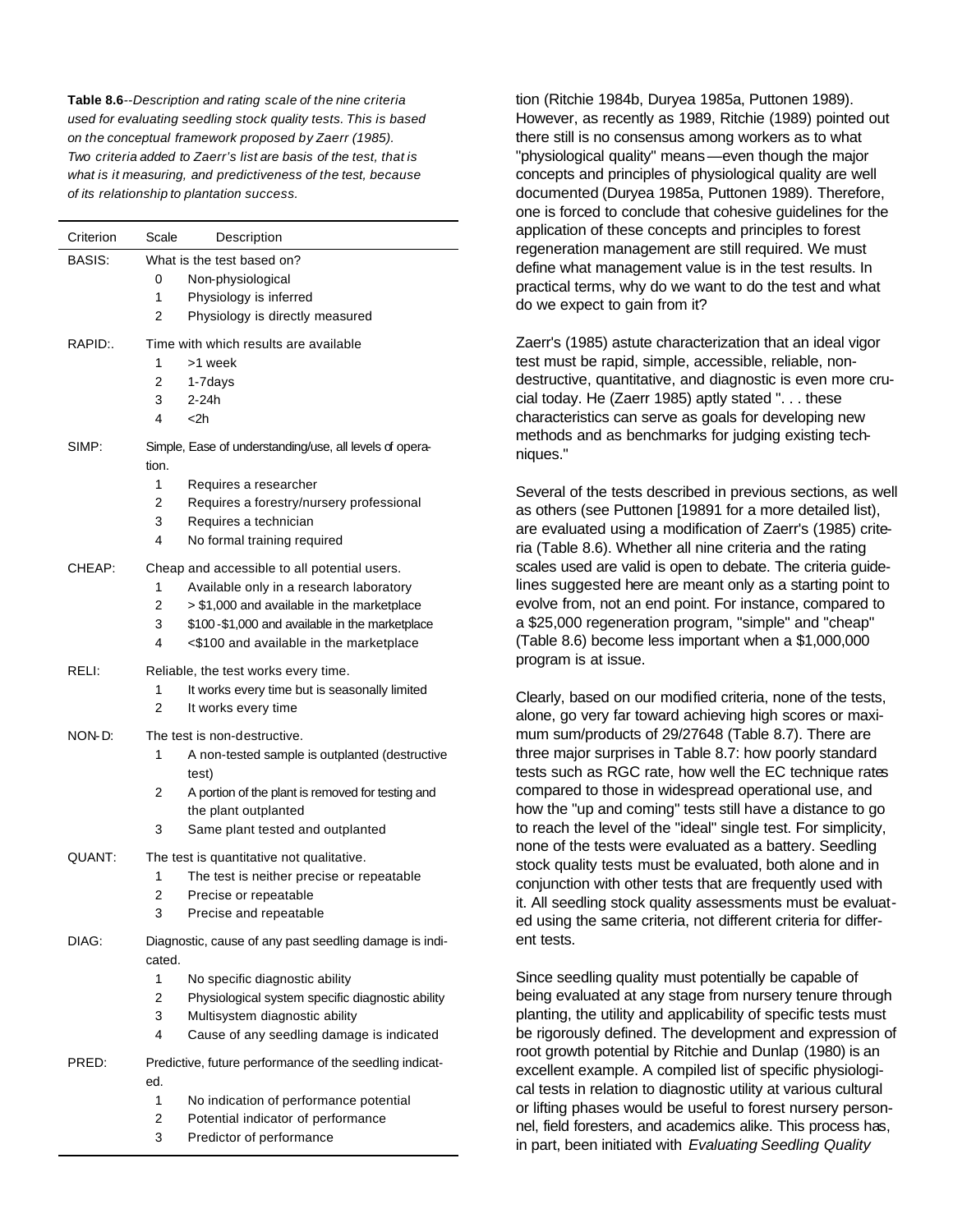| were the benchmarks for this work. |                |                |                |                |                |                |                         |                         |                |            |                |
|------------------------------------|----------------|----------------|----------------|----------------|----------------|----------------|-------------------------|-------------------------|----------------|------------|----------------|
| <b>TEST</b>                        | <b>BASIS</b>   | <b>RAPID</b>   | <b>SIMP</b>    | <b>CHEAP</b>   | <b>RELI</b>    | NON-D          | <b>QUANT</b>            | <b>DIAG</b>             | PRED           | <b>SUM</b> | <b>PRODUCT</b> |
| Morph <sup>a</sup>                 | 0              | 4              | 4              | 4              | 2              | $3^\sigma$     | 3                       | 1                       | 1              | 22         | 0              |
| <b>RGC</b>                         | 1              | $1^{\text{B}}$ | 4              | 3              | 1              | $1^{\Sigma}$   | 1                       | 1                       | $\overline{c}$ | 15         | 24             |
| M                                  | 1              | 3              | 3              | 3              | $\overline{c}$ | $\overline{c}$ | $\boldsymbol{2}$        | 1                       | 1              | 18         | 216            |
| FVAR                               | $\overline{c}$ | 4              | $\overline{c}$ | $1^{\pi}$      | $\overline{c}$ | 3              | $2^{\tau}$              | 2                       | 2              | $20\,$     | 768            |
| ${\sf EC}$                         | 1              | $\overline{2}$ | 3              | 3              | $\overline{c}$ | $\overline{c}$ | 3                       | $\overline{\mathbf{c}}$ | $\overline{c}$ | $20\,$     | 864            |
| <b>DBB</b>                         | 1              | $\mathbf{1}$   | $\overline{4}$ | 3              | 1              | $1^{\Sigma}$   | $\overline{c}$          | 1                       | $\overline{c}$ | 16         | 48             |
| <b>SIVE</b>                        | $\overline{2}$ | 4              | $\overline{c}$ | 1              | $\overline{c}$ | $1^{\mu}$      | 3                       | 2                       | 2              | 18         | 384            |
| Phytogram                          | $\mathbf{1}$   | $2^{\Gamma}$   | $\overline{2}$ | $\overline{c}$ | $\overline{c}$ | 3              | $\overline{\mathbf{c}}$ | 2                       | 2              | 18         | 384            |
| <b>TTC</b>                         | $\overline{c}$ | $\overline{c}$ | 3              | 2              | 2              | 2              | 3                       | 2                       | 1              | 19         | 576            |

**Table 8.7***—Sum and product rankings (maximum sum and product are 29 and 27648) of various stock quality tests using the nine criteria and their rating scales outlined in Table 8.6. The greater the sum and the product the greater the utility of the individual test. Evaluations are based on technology at the time of writing, not where it looks to be headed. RGC and morphology were the benchmarks for this work.*

a, Abbreviations: Morph, morphology; RGC, root growth capacity; MI, mitotic index;  $F_{VAR}$ , variable chlorophyll fluorescence; EC, electrical conductivity; DBB, days to bud break; SIVE, stress-induced volatile emissions; and TTC, triphenyl tetrazolium chloride.

- ß, Test can be done in seven days but generally is longer.
- Γ, About 3-7 days for wound to heal around electrode and for the signal to stabilize, then it is instantaneous, a 4; sum/product would then be 20/768.
- π,There are a limited supply of instruments in operational use, could be viewed as a 2, resulting in a sum/product of 22/2304.
- σ, If masses are done, this value becomes a 1, sum/product of 20/0.
- Σ, After the assessment is done the stock can be outplanted but this is not done operationally.
- µ, This can be done non-destructively too, resulting in a sum/product of 19/576.
- τ, FVAR transient quantification under analytical review.

(Duryea 1985a) and Purtonen's (1989) review. We propose, over the next ten years, that a handbook of rigorously defined tests displaying their utility and applicability be compiled. A periodic update of this handbook would serve two important functions. First, it would provide a useful dictionary of current tests; second, it would suggest areas, either with a test, its intent, or a particular species, in which gaps exist and more information is required.

In the preceding sections, we have generally viewed the physiology-based tests on an individual basis. This is,

however, a misrepresentation of how they should be used. Tests looking at different seedling systems must be incorporated into a test battery so as to allow overall seedling health and vigor to be established. Because of the application of individual tests, to date, we have no stock quality test(s) which can predict actual field performance (c.f. Lavender 1989). In Proser's (1958) terminology, acclimation is plant adaptation to a single factor while acclimatization is adaptation to a complex of environmental factors. To date, what we do have is a series of tests which indicate seedling potential of performance or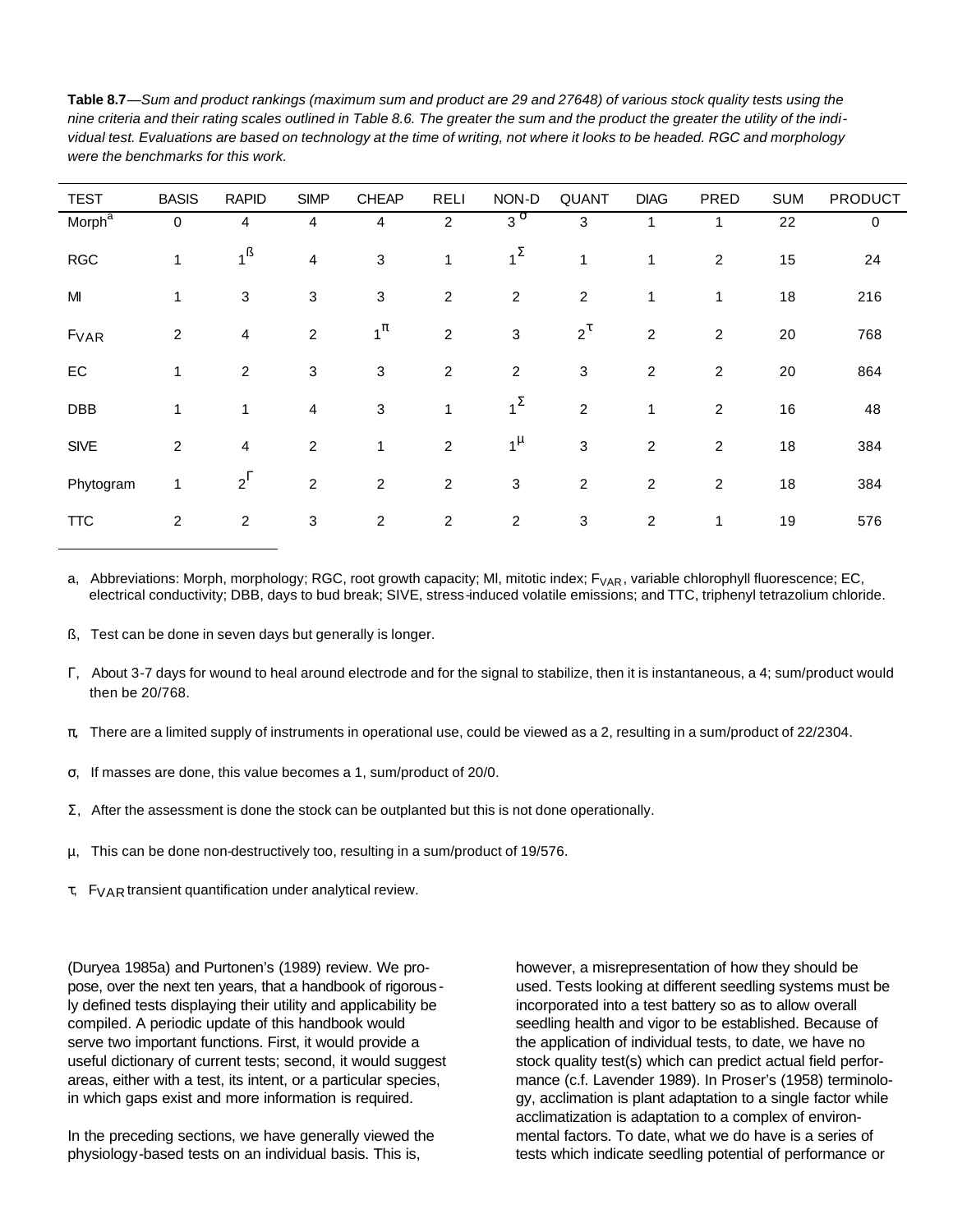

**Figure 8.18**—*A model for testing or determining seedling quality starting with a static phase I based on Ritchie's (1984b) conceptual framework for evolving to phase Iiwhich is predictive or dynamic in nature.*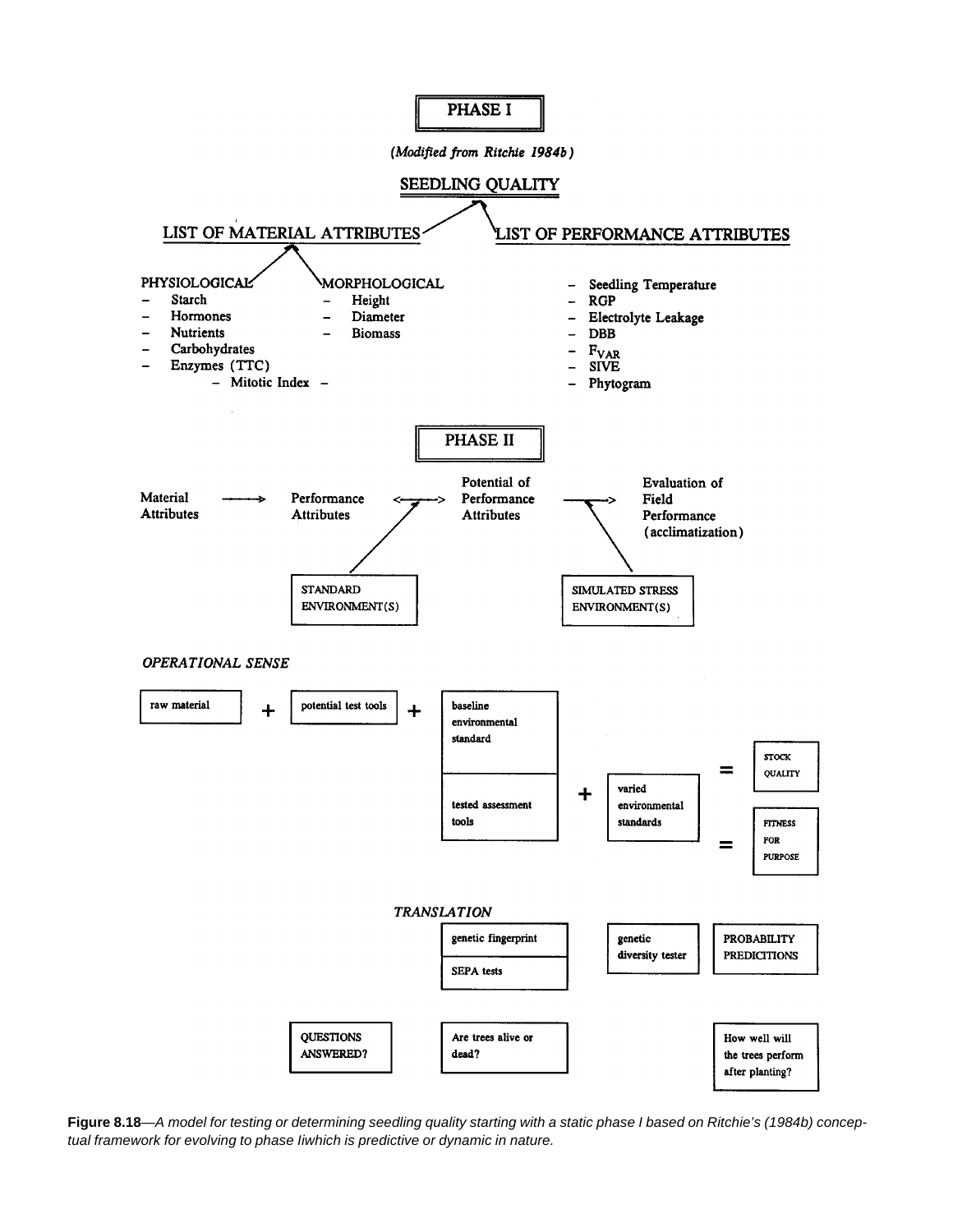

Figure 8.19—A generalized operational model of the Phase II concept (presented in Figure 8.18). Specific SEPA (simulated environmental physiological assessments ) tests and environmental parameters depend on management objectives. Glen Dunsworth is thanked for his contributions to this figure.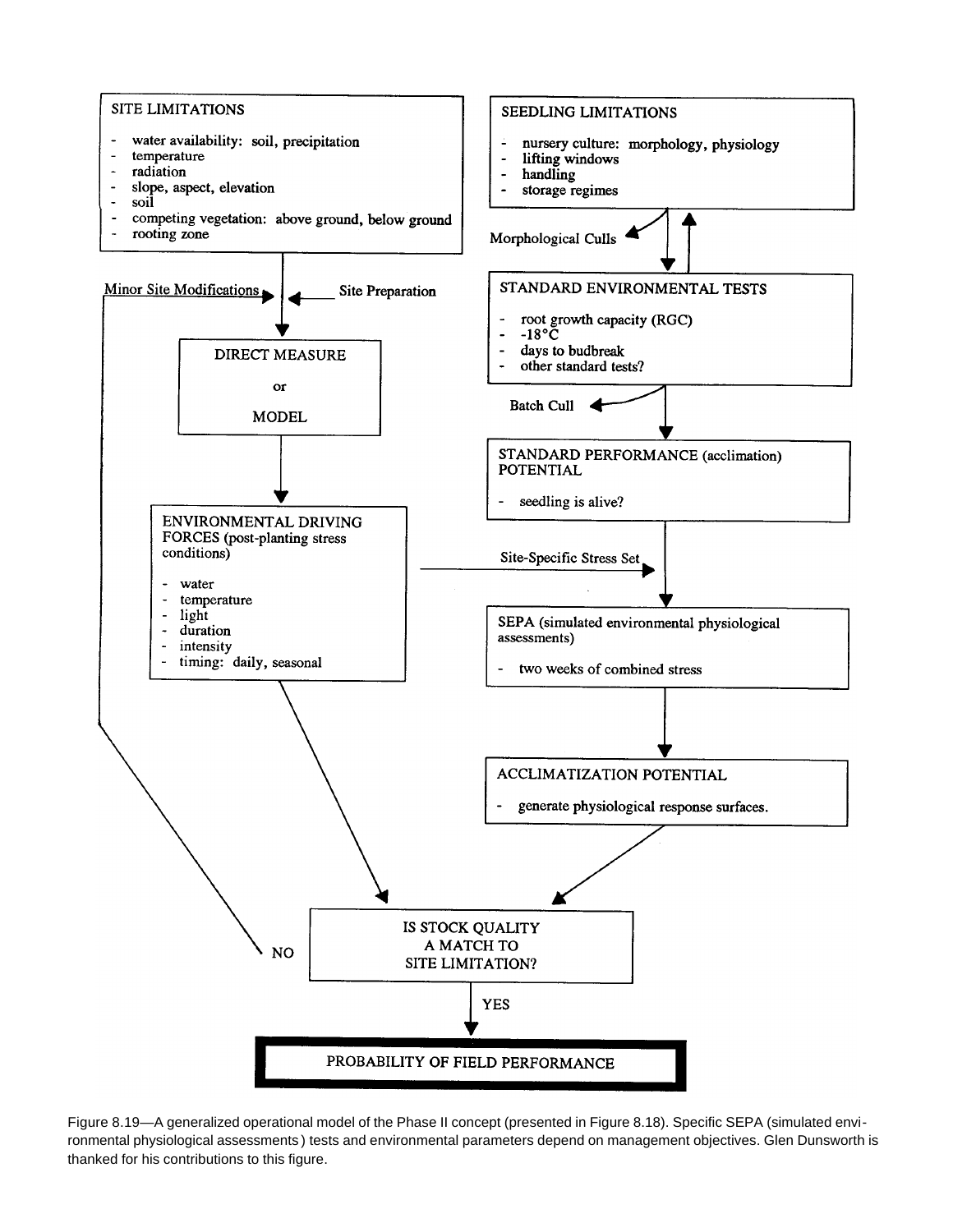acclimation (c.f. Sutton 1979, Ritchie 1984b, Puttonen 1989). However, as Puttonen (1989) indicated, prediction of seedling performance in the field (acclimatization) is the ultimate objective of seedling testing. The goal in the coming decade is to extend the potential of performance indicator assessments to prediction of acclimatization.

Based on Ritchie's (1984b) conceptual development of seedling material and performance attributes (Figure 8.18, Phase I), we propose to extend the use of this model from Phase I, a potential performance indicator (i.e., acclimation), to Phase II, a performance predictor (i.e., acclimatization). The largest difference between Phase I and Phase II is that Phase II relies on a sound basic, theoretical understanding of what is being measured. By definition, Phase I assessments must be carried out in strictly defined standardized environments and are unbiased. Phase II measurements will be conducted in a variety of environments and the specific physiological assessments will be based on management objectives, e.g., stock allocation and reallocation. In the Phase II context, Ritchie's (1984b) performance attributes are viewed as a potential of perforance, under standard defined conditions. While responses derived under standard conditions allow system performance function to be ascertained (put simply, the seedling is alive and performs under standard conditions, or it is dead), the ability to predict actual field performance of the tested stock is marginal at best. Witness the RGC controversy. Despite the vast sums riding on RGC test results, there still is uncertainty as to what is being measured and how RGC results relate to field performance (Burden 1987, Binder et al. 1988, Landis and Skakel 1988). We propose that a series of simulated, environmental-physiological assessments (SEPA) tests be conducted under varied environmental, perhaps stressful, conditions, so that seedling response surfaces can be generated. The response surfaces can then be used in probability based projections to answer that very important question: *How will the trees perform after planting?* This amounts to developing genetic-environment interaction performance ratings for a range of species. Clearly, realization of the completion of Phase II will require a comprehensive, well planned, multidisciplinary team approach.

In Figure 8.18 (Phase II), we present a hypothetical scheme using the SEPA approach to give an indication of how battery assessments could be done. The choice of assessments and environmental conditions used will depend on the management objectives for that stock (Figure 8.19). For example, Grossnickle et al. (1988) used a battery approach when looking at material and performance attributes—specifically, drought avoidance, drought tolerance, and cold tolerance. Environmental conditions could simulate specific low, moderate, or high stress sites. A high stress site would be a steep southerly aspect and the environmental variables could be high

temperature, high insolation, and low soil water potential (due to drought or low soil temperatures). Stock would undergo a two week acclimatization under these conditions with SIVE/F<sub>VAR</sub> monitoring throughout, followed by evaluation. Post environmental stress evaluations could include RGC, F<sub>VAR</sub>, EC, TTC, etc. In the short term, this would provide a response surface on which to base reforestation establishment decisions. In the long term, such tests performed in conjunction with field growth measurements will provide base values that ensure field performance of specific stocktypes. It must be demonstrated (cost effectiveness) to both producers and consumers of seedlings that the cost of ensuring seedling health is minor compared to the cost of plantation failure.

The mandated mission of stock quality physiologists for the next decade should be to move stock quality tests toward a greater score on all nine points (Tables 8.6 and 8.7) and to redefine rating criteria. This will be accomplished by test refinement, by developing and establishing new tests which meet the specific rating criteria, but above all, by integrating tests together so that seedling fitness (acclimatization) rather than plant system health (acclimation) is evaluated. When predictive test batteries with their corresponding goals and implications are achieved, the target seedling will no longer be a management concept but a physiological fact.

### **LITERATURE CITED**

- Abeles, A.L.; Abeles, F.B. 1972. Biochemical pathway of stress-induced ethylene. Plant Physiol. 50:496-498.
- Altmann, F.P. 1969. The quantitative elution of nitro-blue formazan from tissue sections. Histochimie 17:319- 326.
- Aronsson, A.; Eliasson, L. 1970. Frost hardiness in Scots pine *(Pinus silvestris* L.) I. Conditions for tests on hardy plant tissues and for evaluation of injuries by conductivity measurements. Studia For. Suec. 77:1- 30.
- Baillon, F.; Dalschaert, X.; Grasssi, S.; Geiss, F. 1988. Spruce photosynthesis: possibility of early damage diagnosis due to exposure to magnesium or potassium deficiency. Trees 2:173-179.
- Berrang, P.C.; Steiner, K.C. 1986. Seasonal changes in the cold tolerance of pitch pine. Can. J. For. Res. 16:408-410.
- Binder, W.D. 1981. Survival and some physiological aspects of tissue cultured cells from Douglas-fir *(Pseudotsuga menziesii* [Mirb.] Franco) and a poplar hybrid after freezing to liquid nitrogen temperature. Corvallis, Oregon: Oregon State University. Ph.D. Thesis.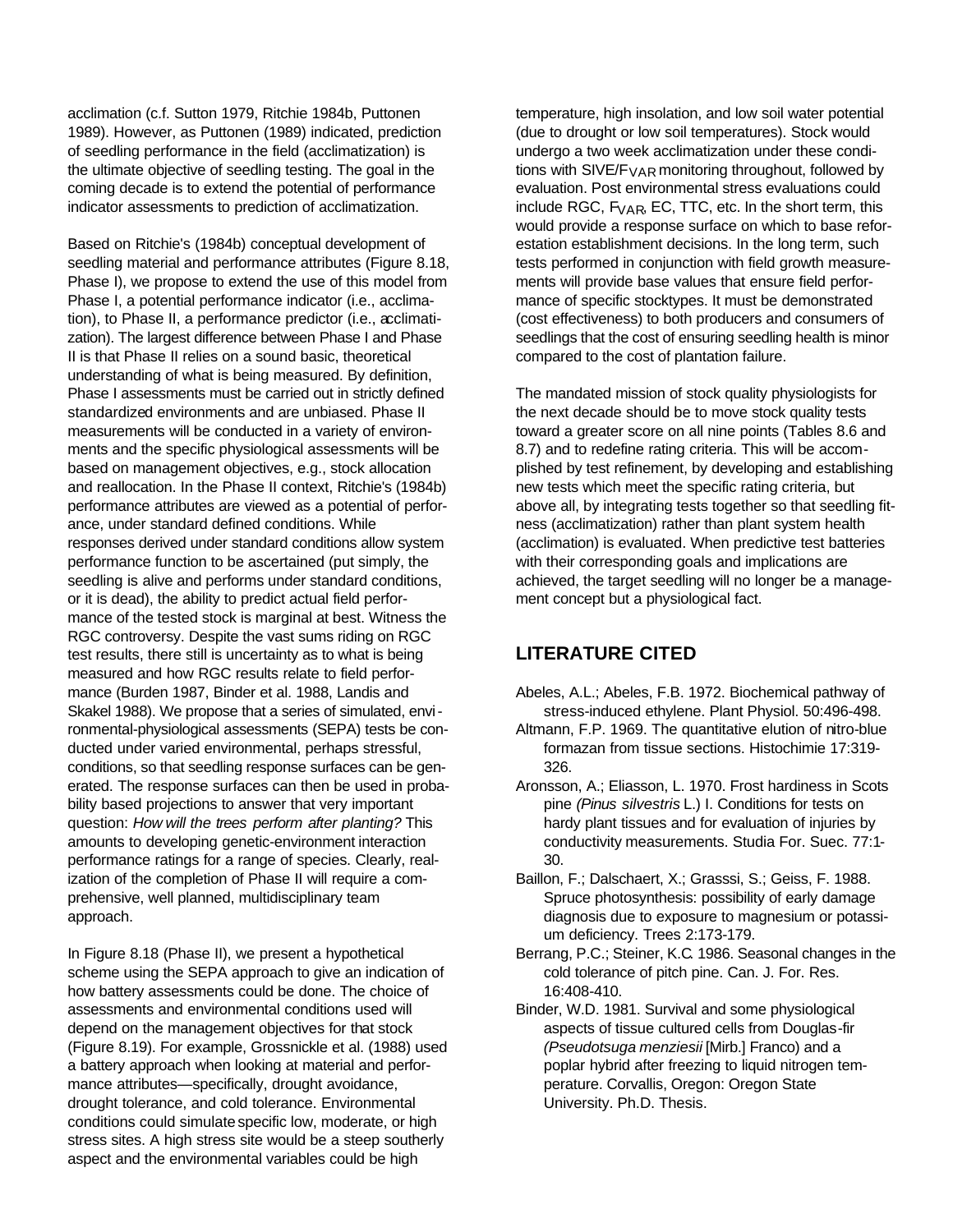Binder, W.D. 1983. Mitotic index as a physiological indicator of seedling dormancy. In: Forest Research Review, 1983-1984:24-25. Research Branch, British Columbia Ministry of Forests.

Binder, W.D.; Fielder, P. 1990. The effect of elevated post-cold storage temperatures on the physiology and survival of boxed white spruce seedlings. British Columbia Forest Service, FRDA Res. Report. (In press.)

Binder, W.D.; Fielder, P.; Scagel, R.; Krumlik, G.J. 1990. Temperature and time-related variation of root growth in some conifer tree species. Can. J. For. Res. 20. (In Press.)

Binder, W.D.; Scagel, R.K.; Krumlik, G.J. 1988. Root growth potential: facts, myths, value? In: Landis, T.D. Tech. Coord. USDA For. Serv. Gen. Tech. Rep. RM-1 67: 111-118. Proc. Combined Meeting West. For. Nursery Assoc, Vernon, British Columbia.

Bose, S. 1982. Chlorophyll fluorescence in green plants and energy transfer pathways in photosynthesis. Photochem. Photobiol. 36:725-731.

Bothar-Nordenkampf, H.R.; Lechner, E. 1988. Winter stress and chlorophyll fluorescence in Norway spruce. In: Lichtenthaler, H.K. ed. Applications of Chlorophyll Fluorescence:173-180. Dordrecht, The Netherlands: Kluwer Academic Publishers.

Boyer, J.S. 1976. Water deficits and photosynthesis. In: Kozlowski, T.T. ed. Water Deficits and Plant Growth: 153-190. New York: Academic Press.

Briantais, J-M.; Vernotte, C.; Krause, G.H; Weis, E. 1986. Chlorophyll fluorescence of higher plants: Chloroplasts and leaves. In: Govindjee and Fork, D.J. eds. Light Emission by Plants and Bacteria:539- A\*. New York: Academic Press.

Brooke, R.C.; Lister, G.R.; Toivonen, P.M.A.; Vidaver, W.E.; Binder, W.D. 1989. Fall physiological inactivation and spring reactivation in western conifer species. Poster, 40th Annu. AIBS Meeting, August 1989, Toronto, Ontario.

Bunting, W.R. 1980. Seedling quality: Growth and development--soil relationships, seedling growth and development, density control relationships. In: Brahamson, L.P.; Bickelhaupt, D.H. eds. Proc. N. Amer. For. Tree Nursery Soils Workshop: 21-42. College of Environ. Sci. For., State University of New York, Syracuse, New York.

Burdett, A.N. 1987. Understanding root growth capacity: Theoretical considerations in assessing planting stock quality by means of root growth tests. Can. J. For. Res. 17:768-775.

Burdett, A.N. and D.G. Simpson. 1984. Lifting, grading, packaging, and storing. In: Duryea, M.L.; Landis, T.D. eds. Forest Nursery Manual: Production of bareroot seedlings: 227-234. The Netherlands: Martinus Nijhoff/Dr. W. Junk.

Burr, K.E.; Tinus, R.W.; Wallner, S.J.; King, R.M. 1986. Comparison of four cold hardiness tests on three western conifers. USDA For. Serv. Gen. Tech. Rep. RM-137:87-95.

Burr, K.E.; Tinus, R.W.; Wallner, S.J.; King, R.M. 1989. Relationships among cold hardiness, root growth potential and bud dormancy in three conifers. Tree Physiol. 5:291-306.

Butler, W.L. 1977. Chlorophyll fluorescence: A probe for electron transport and energy transfer. In: Trebst, A.; Avron, M. eds. Encyclopedia of Plant Physiology. Springer-Verlag, Berlin: New Series Vol 5:149-167.

Campbell, R.K. 1978. Regulation of bud-burst timing by photoregime during dormancy. In: Proc. North Amer. For. Biol. Workshop, 5th, 1977:19-34.

Carlson, W.C. 1985. Seasonal variation in mitotic index in the stem apex of loblolly pine seedlings. In: Proc. International Symp. Nursery Manage. Practices S. Pines: Z-A. August 1985.

Carlson, W.C.; Binder, W.D.; Feenan, C.O.; Presig, C.L. 1980. Changes in mitotic index during onset of dormancy in Douglas-fir seedlings. Can. J. For. Res. 10:371-378.

Chen, T.H.H.; Gusta, L.V. 1983. Abscisic acid-induced freezing resistance in cultured plant cells. Plant Physiol. 73:71-75.

Chia, L.S.; Mayfield, C.I.; Thompson, J.E. 1984. Simulated acid rain induces lipid peroxidation and membrane damage in foliage. Plant Cell Environ. 7:333-338.

Cleary, B.D., Greaves, R.D.; Herman, R.K. 1978. Seedlings growth: dormancy and plant hormones. In: Cleary, B.D.; Greaves, R.D.; Herman, R.K. eds. Regenerating Oregon's Forests:63-97. Extension Service, Oregon State University, Corvallis, Oregon.

Colombo, S.J.; Cameron, R.C. 1986. Assessing readiness of black spruce container seedlings for frozen storage using electrical impedance, oscilloscope square wave and frost hardiness technique. Ontario Ministry of Natural Resources, Toronto, Ontario. For. Res. Note No. 42.

Colombo, S.J.; Glerum, C. 1984. Winter injury to shoots as it affects root activity in black spruce container seedlings. Can. J. For. Res. 14:31-32.

Colombo, S.J.; Glerum, C.; Webb, D.P. 1989. Winter hardening in first-year black spruce *(Picea mariana)* seedlings. Physiol. Plant. 76:1-9.

Colombo. S.J.; Webb, D.P.; Glerum, C. 1981. Cold hardiness and bud development under short days in black and white spruce seedlings. In: Scarratt, J.B.; Glerum, C.; Plesman, C.A. Proc. Can. Containerized Tree Seedling Symp: Can.-Ont. Joint For. Res. Comm. Proc. O-P-10:171-176.

Colombo. S.J.; Webb, D.P.; Glerum, C. 1984. Frost hardiness testing: An operational monitoring manual for use with extended greenhouse culture. Ontario Ministry of Natural Resources, Toronto, Ontario. For. Res. Report No. 110.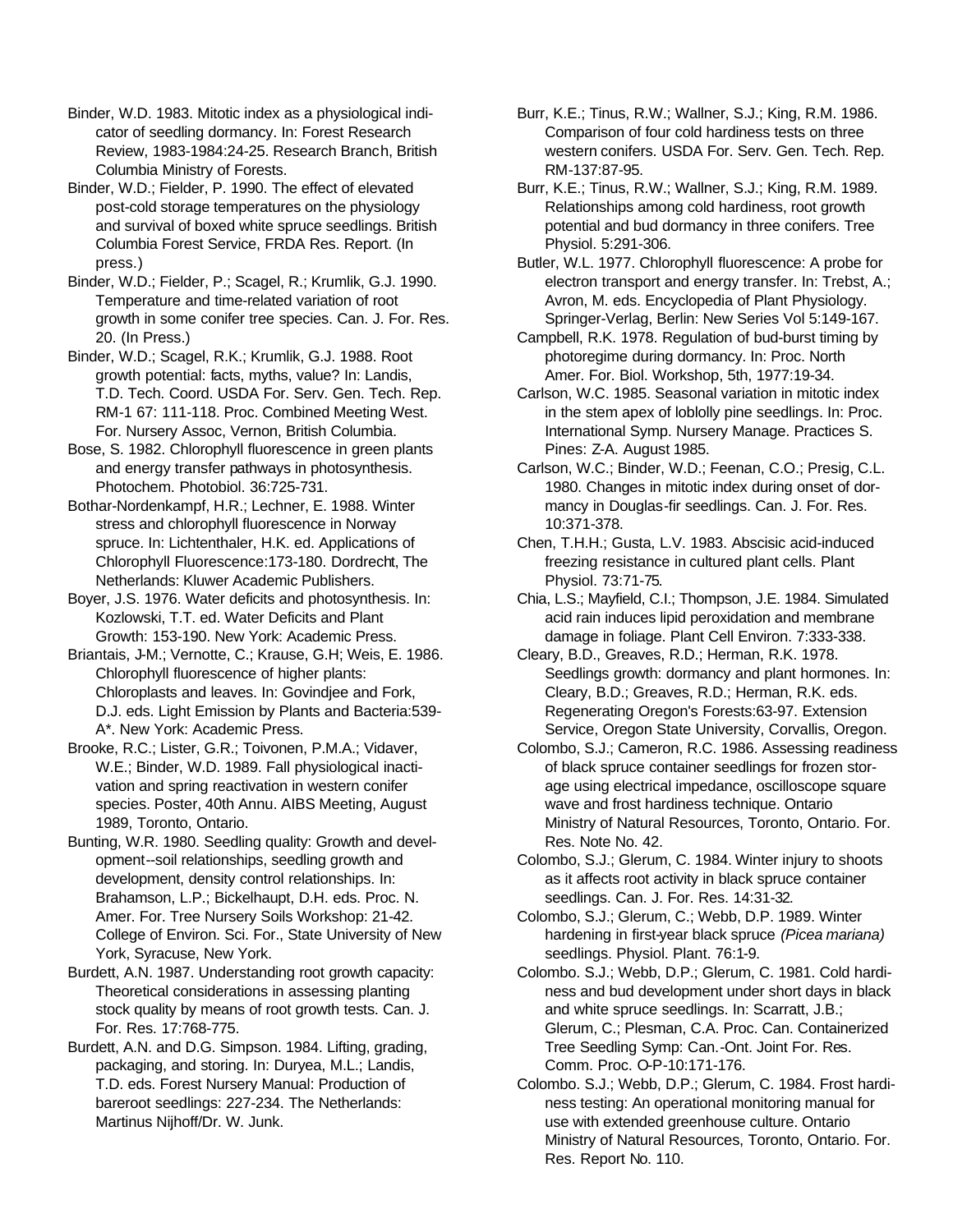Conroy, J.P.; Smillie, R.M.; Kupper, M.; Bevege, D.I.; Barlow, E.W. 1986. Chlorophyll a fluorescence and photosynthetic and growth responses of *Pinus radia*ta to phosphorous deficiency, drought stress, and high CO<sub>2</sub>. Plant Physiol. 81:423-429.

Dexter, S.T., Tottingham, W.E.; Gruber, L.F. 1930. Preliminary results in measuring the hardiness of plants. Plant Physiol. 5:315-223.

Dexter, S.T., Tottingham, W.E.; Gruber, L.F. 1932. Investigation on the hardiness of plants by measurement of electrical conductivity. Plant Physiol. 7:63- 78.

Doorenbos, J.C. 1953. Review of the literature on dormancy in buds of woody plants. Meded. Landbouwhogesch. (Wageningen) 53:1-24.

Drakeford, D.R.; Hawkins, C.D.B. 1989. The stressinduced volatile emissions (SIVE) technique for measuring levels of stress in conifer seedlings. Forestry Canada, Victoria, British Columbia. FRDA Res. Report No. 084.

Dunsworth, B.G. 1989. Douglas -fir fall root phenology: a bioassay approach to defining planting windows. In: Proc. North Amer. For. Biol. Workshop, 10th, 1988:295-307.

Dunsworth, B.G.; Hartt, S.R. 1987. Mitotic indexing as an indicator of dormancy status in Douglas-fir and mountain hemlock seedlings. MacMillan Bloedel Limited, LUPAT, Nanaimo, British Columbia. Final file report 315.11.

Dunsworth, B.G.; Kumi, J.W. 1982. A new technique for estimating root system activity. Can. J. For. Res. 12:1030-1032.

Duryea, M.L. ed. 1985a. Evaluating Seedling Quality: Principles, Procedures and Predictive Abilities of Major Tests. For. Res. Lab., Oregon State University, Corvallis, Oregon.

Duryea, M.L. 1985b. Evaluating seedling quality: Importance to reforestation. In: Duryea, M.L. ed. Evaluating Seedling Quality: Principles, Procedures and Predictive Abilities of Major Tests: 1-4. For. Res. Lab., Oregon State University, Corvallis, Oregon.

Elstner, E.F.; Konze, J.R. 1976. Effect of point freezing on ethylene and ethane production by sugar beet leaf disks. Nature 263:351-352.

Fielder, P. and J.N. Owens. 1989. A comparative study of shoot and root development of interior and coastal Douglas-fir seedlings. Can. J. For. Res. 19:539-549.

Fink, R.P. 1978. Winter inactivation of photosynthesis in *Abies amabilis* (Dougl.) Forbes. M.Sc. Thesis, Simon Fraser University, Burnaby, British Columbia.

Flint, H.L.; Boyce, B.R.; Beanie, D.J. 1967. Index of injury—a useful expression of freezing injury to plant tissues as determined by the electrolyte method. Can. J. Plant Sci. 47:229-230.

Geacintov, N.E.; Breton, J. 1987. Energy transfer and fluorescence mechanisms in photosynthetic membranes. In: CRC Crit. Rev. Plant Sci. 55:1-44. Chemical

Rubber Company, Boca Raton, Florida.

Gensler, W.G. 1980. An electrochemical instrumentation system for agriculture and the plant sciences. J. Electrochem. Soc. 127:2365-2370.

Gensler, W.G. 1983. An electrochemical water sensing system. In: Agricultural Electronics—1983 and Beyond, Vol. 1:299-308. Amer. Soc. Agric. Engineers, St. Joseph, Missouri.

Gensler, W.G. 1986. Stem diameter and electrochemical measurements. In: Gensler, W.G. ed. Advanced Agricultural Instrumentation, Design and Use: 457- 476. Martinus Nijhoff Publishers, Dordrecht.

Gensler, W.G. 1988. Apoplastic electropotentials in plants: measurement and use. In: Marino, A.A. Modern Bioelectricity:105-122. Marcel Dekker, Inc., New York.

Gensler, W.G. 1989a. Electrochemical aspects of the phytogram technique. In: Proc. National Cotton Conf. January 1989, Nashville, Tennessee. (In press.)

Gensler, W.G. 1989b. Phytogram response to irrigation and rainfall, in: Proc. National Cotton Conf. January 1989, Nashville, Tennessee. (In press.)

Gensler, W.G. 1990. The phytogram technique. In: Proc. 19th World Cong. IUFRO, August 1990, Montreal, Canada. (In press.)

Glerum, C. 1985. Fros t hardiness of coniferous seedlings: principles and applications. In: Duryea, M.L. ed. Evaluating SeedIing Quality: Principles, Procedures and Predictive Abilities of Major Tests:107-123. For. Res. Lab., Oregon State University, Corvallis, Oregon.

Goedheer, J.C. 1972. Fluorescence in relation to photosynthesis. Annu. Rev. Plant Physiol. 23:87-112.

Green. L.M.; Warrington, I.J. 1978. Assessment of frost damage in radiata pine seedlings using the diffusate electroconductivity technique. N.Z. J. For. Sci. 8:344-350.

Grossnickle, S.C.; Arnott, J.T.; Major, J.E. 1988. A stock quality assessment procedure for characterizing nursery-grown seedlings. In: Landis, T.D. Tech. Coord. USDA For. Serv. Gen. Tech. Rep. RM-167:77-88. Proc. Combined Meeting West. For. Nursery Assoc, Vernon, British Columbia.

Hawkins, C.D.B. and D.R. DeYoe. 1990. SIVE, a new stock quality test: The first approximation. FRDA Res. Report in review. Forestry Canada, Victoria, British Columbia.

Hawkins, C.D.B.; Draper, D.A. 1990. Nursery and first field season effects following blackout treatment of six seed lots of spruce at Red Rock Research Station. Submitted for review, FRDA Res. Report, British Columbia. For. Service, Victoria, British Columbia.

Hawkins, C.D.B.; Hooge, B.D. 1988. Blackout and post planting bud phenology in Sxs spruce seedlings. In: Landis, T.D. Tech. Coord. USDA For. Serv. Gen. Tech. Rep. RM-167:51-54. Proc. Combined Meeting West. For. Nursery Assoc, Vernon, British Columbia.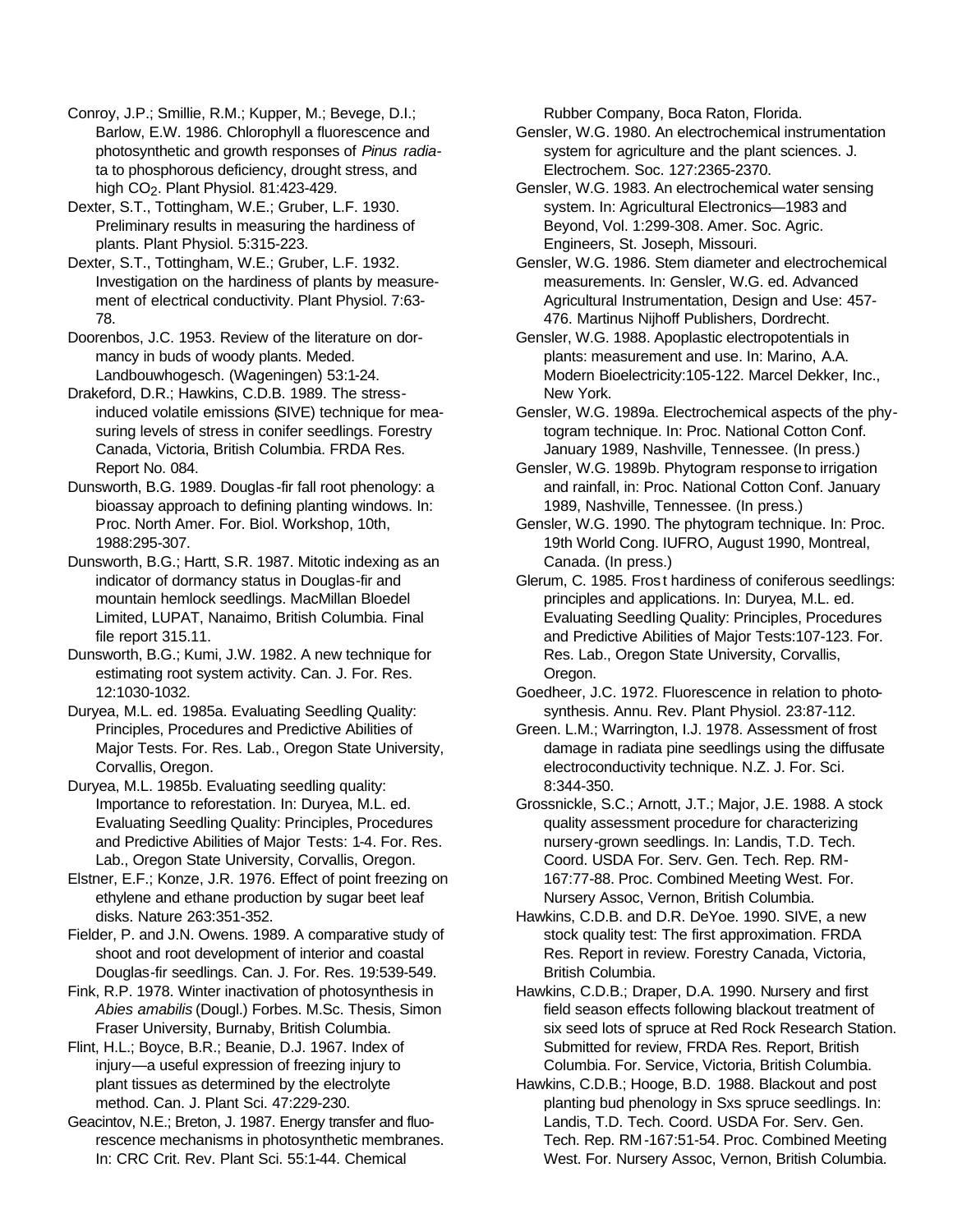Hawkins, C.D.B., and G.R. Lister. 1985. In vivo chlorophyll fluorescence as a possible indicator of the dormancy stage in Douglas -fir seedlings. Can. J. For. Res. 15:607-612.

Hermann, R.K. 1967. Seasonal variation in sensitivity of Douglas-fir seedlings to exposure of roots. For. Sci. 13:140-149.

Hetherington, S.E. and G. Öquist. 1988. Monitoring chilling injury: A comparison of chlorophyll fluorescence measurements, post chilling growth and visible symptoms of injury in Zea maize. Physiol. Plant. 72:241-247.

Hipkins, M.F.; Baker, N.R. eds. 1986. Photosynthesis energy transduction: A practical approach. IRL Press, Oxford.

Holzwarth, A.R. 1988. Time resolved chlorophyll fluorescence. What kind of information on photosynthetic systems does it provide. In: Lichtenthaler, H.K. ed. Applications of Chlorophyll Fluorescence:21-31. Dordrecht, The Netherlands: Kluwer Academic Publishers.

Jaffe, M.J.; Telewiski, F.W. 1984. Thigmomorphogenesis: Callose and ethylene in the hardening of mechanically stressed plants. In: Timmerman, B.N.; Streelink, C.; Loewes, F.A. eds. Phytochemical Adaptations to stress:79-95. Plenum Publ. Corp., New York.

Johnson, J.D.; Gagnon, K.G. 1988. Assessing freezer damage in loblolly pine seedlings: A comparison of ethane production to electrolyte leakage. New For. 2:65-72.

Kaiser, W.M.; Kaiser, G.; Prauchab, P.K.; Wildman, S.G.; Heber, V. 1981. Photosynthesis under osmotic stress. Planta 153:416-422.

Kautsky, H.; Hirsch, A. 1931a. Neue Versuche zur Kohlenstoffussimilation. Naturwissenschaften 19:964-977.

Kautsky, H.; Hirsch, A. 1931 b. Das Fluoreszenzverhalten grüner Pflanzen. Biochem. Z. 274:422-431.

Kautsky, H.; Frank, V. 1943. Chlorophyllfluoreszenz und Kohlensäureassimilation. Biochem. Z. 315:1 76-232.

Keates, S.E. 1990. Frost hardiness testing in conifers: a problem analysis. FRDA Res. Report No. 106. British Columbia. Forest Service, Victoria, British Columbia.

Keller, T. 1986. The electrical conductivity of Norway spruce needle diffusate as affected by certain air pollutants. Tree Physiol. 1:85-94.

Kimball, St.L.; Salisbury, F.B. 1973. Ultrastructural changes or plants exposed to low temperatures. Amer. J. Bot. 60:1028-1033.

Kimmerer, T.W. 1987. Alcohol dehydrogenase and pyruvate decarboxylase activity in leaves and roots of eastern cottonwood *(Populus deltoides* Bartr.) and soybean *(Glycine max* L.). Plant Physiol. 84:1210- 1213.

Kimmerer, T.W.; Kozlowski, T.T. 1982. Ethylene, ethane, acetaldehyde and ethanol production by plants under stress. Plant Physiol. 69:840-847.

Kimmerer, T.W.; MacDonald, R.C. 1987. Acetaldehyde and ethanol biosynthesis in leaves of plants. Plant Physiol. 84:1204-1209.

Kimmerer, T.W. and M.A. Stringer. 1988. Alcohol dehydrogenase and ethanol in stems of trees. Plant Physiol. 87:693-697.

Kobayashi, K.; Fuchigama, L.H.; Brainerd, K.E. 1981. Ethylene and ethane production and electrolyte leakage of water stressed 'Pixie' plum leaves. HortScience 16:57-59.

KoIb, T.E.; Steiner, K.C.; Barbour, H.F. 1985. Seasonal and genetic variations in loblolly pine cold tolerance. For. Sci. 31:926-932.

Konze, J.R.; Elstner, E.F. 1978. Ethane and ethylene formation by mitochondria as indication of aerobic lipid degradation in response to wounding of plant tissue. Biochim. Biophys. Acta. 528:213-221.

Kramer, P.J. 1956. The role of physiology in forestry. For. Chron. 32:297-308.

Krause, G.H.; Weis, E. 1984. Review. Chlorophyll fluorescence as a tool in plant physiology. II. Interpretation of fluorescence signals. Photosynthesis Res. 5:139- 157.

Krause, G.H.; Weis, E. 1988. The photosynthetic apparatus and chlorophyll fluorescence. An Introduction. In: Lichtenthaler, H.K. ed. Applications of Chlorophyll Fluorescence:3-11. Dordrecht, The Netherlands: Kluwer Academic Publishers.

Landis, T.D.; Skakel, S.G. 1988. Root growth potential as an indicator of outplanting performance: problems and perspectives. In: Landis, T.D. Tech. Coord. USDA For. Serv. Gen. Tech. Rep. RM-167:106-110. Proc. Combined Meeting West. For. Nursery Assoc, Vernon, British Columbia.

Larcher, W.; Eggarter, H. 1960. Anwendung das Triphenyltetrazolium Chloride zur Beurteilung von Frostschaeden in Verschiedenen Achsengeweben bei Pirus -Arten, und Jahresgang der Resistenz. Protoplasma. 51:595- 619.

Lavender, D.P. 1984. Plant physiology and nursery environment interactions affecting seedling growth. In: Duryea, M.L.; Landis, T.D. eds. Forest Nursery Manual: Production of Bareroot Seedlings: 133-142. Martinus Nijhoff/Dr. W. Junk, The Hague.

Lavender, D.P. 1985. Bud Dormancy. In: Duryea, M.L. ed. Evaluating Seedling Quality: Principles, Procedures and Predictive Abilities of Major Tests: 7- 16. Proc. Workshop 1984, For. Res. Lab., Oregon State University, Corvallis, Oregon.

Lavender, D.P. 1989. Characterization and manipulation of the physiological quality of planting stock. In: Proc. North Amer. For. Biol. Workshop, 10th, 1988:32-57.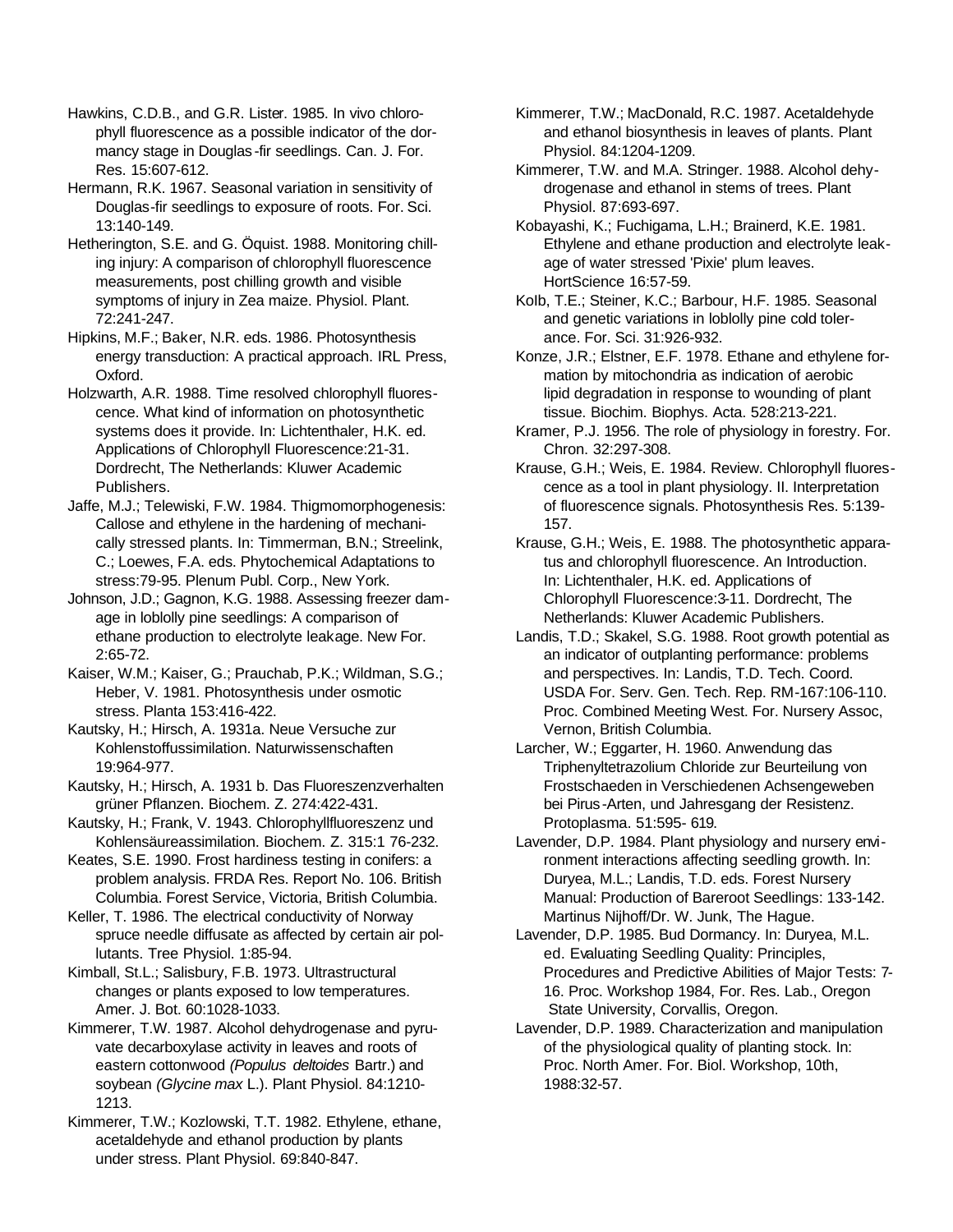Lavender, D.P.; Cleary, B.D. 1974. Coniferous seedling production techniques to improve seedling establishment. In: Tinus, R.W.; Stein, W.I.; Balmer, W.E. eds. Proc. N. Amer. Containerized For. Tree Seedling Symp., Denver, Colorado:177-180.

Leith, I.D.; Cape, J.N.; Sheppard, L.J.; Murray, M.E.; Deans, J.D.; Fowler, D. 1989. Frost hardiness and visible injury of spruce seedlings subjected to simulated acid mist. In: Bucher, J.B.; Bucher-Wallin, I. Air Pollution and Forest Decline:175-180. Proc. 14th mt. Meeting for Specialists in Air Pollut.: Effects on Forest Ecosystems. IUFRO. P2.05. Interlaken, Switzerland, Oct. 1988. Birmensdorf.

Leopold, A.C.; Musgrave, M.E.; Williams, K.M. 1981. Solute leakage resulting from leaf desiccation. Plant Physiol. 68:1222-1225.

Levitt, J. 1980. Responses of plants to environmental stress, 2nd Ed. Vol. I. Chilling, freezing and high temperature stress. Academic Press, New York.

Lichtenthaler, H.K. ed. 1988a. Applications of chlorophyll fluorescence: in photosynthesis research, stress physiology, hydrobiology and remote sensing. Dordrecht, The Netherlands: Kluwer Academic Publishers.

Lichtenthaler, H.K. 1988b. In vivo chlorophyll fluorescence as a tool for stress detection in plants. In: Lichtenthaler, H.K. ed. Applications of Chlorophyll Fluorescence:129-142. Dordrecht, The Netherlands: Kluwer Academic Publishers.

Lichtenthaler, H.K.; Rinderle, V. 1988a. Chlorophyll fluorescence signatures as a vitality indicator in forest decline research. In: Lichtenthaler, H.K. ed. Applications of Chlorophyll Fluorescence:143-150. Dordrecht, The Netherlands: Kluwer Academic Publishers.

Lichtenthaler, H.K. and V. Rinderle. 1988b. The role of chlorophyll fluorescence in the detection of stress conditions in plants. CRC Crit. Rev. Anal. Chem. 19 (Suppl. 1):529-585. Chemical Rubber Company, Boca Raton, Florida.

Lichtenthaler, H.K.; Buschmann, C.; Rinderle, V.; Schmuck, G. 1986. Applications of chlorophyll fluorescence in ecophysiology. Radiat. Environ. Biophys. 25:297-308.

Lichtenthaler, H.K.; Rinderle, V.; Haitz, M. 1988. Seasonal variation in photosynthetic activity of spruces as determined by chlorophyll fluorescence: 22, C-7. 1988 IUFRO Meeting, Nancy, France.

Lindström, A; Mattsson, A. 1989. Equipment for freezing roots and its use to test cold resistance of young and mature roots of *Picea abies* seedlings. Scand. J. For. Res. 4:59-66.

Lindström, A.; Nystrom, C. 1987. Seasonal variation in root hardiness of container-grown Scots pine, Norway spruce, and lodgepole pine seedlings. Can J. For. Res. 17:787-793.

MacDonald, R.C.; Kimmerer, T.W.; Razzaghi, M. 1989. Aerobic ethanol production by leaves: evidence for air pollution stress in trees of the Ohio River Valley, USA. Envrion. Pollut. 62:337-351.

Macey, D.E. 1982. The effect of photoperiod and temperature regimes on bud dormancy, frost hardiness and root growth capacity on Picea glauca (Moench) Voss. seedlings. B.Sc. Hons. Thesis (Biology), University of Victoria, Victoria, British Columbia. 1982.

Mugnozza, G.S.; Valentini, R.; Hinckley, T.; Giordano, E.; Mazzinghi, P. 1988. Chlorophyll fluorescence and net photosynthetic activity of hybrid poplar clones in response to different water regimes:22, P-15. 1988 IUFRO Meeting, Nancy France.

Navratil, S.; Bruce, L.G.; Edwards, I.K. 1986. Planting stock quality monitoring. North. For. Centre, Can. For. Service, Edmonton, Alberta. Report No. Fo46- 12/279E.

O'Reilly, C.; Owens, J.N. 1987. Long-shoot bud development, shoot growth, and foliage production in provenances of lodgepole pine. Can. J. For. Res. 17:1421-1433.

O'Reilly, C.; Owens, J.N. 1989. Bud and shoot development in different seedling types of western hemlock during nursery growth. FRDA Res. Res. Report 053. Forestry Canada/British Columbia Ministry of Forests, Victoria, British Columbia.

OdIum, K.D. and S.J. Colombo. 1988. Short day exposure to induce budset prolongs shoot growth in the following year. In: Landis, T.D. Tech. Coord. USDA For. Serv. Gen. Tech. Rep. RM-167:57-59. Proc. Combined Meeting West. For. Nursery Assoc, Vernon, British Columbia.

Öquist, G.; Malmberg, G. 1989. Light and temperature dependent inhibition of photosynthesis in frost-hardened and un-hardened seedlings of pine. Photosynth. Res. 20:261-277.

Öquist, G.; Wass, R. 1988. A portable microprocessor operated instrument for measuring chlorophyll fluorescence kinetics in stress physiology. Physiol. Plant. 73:211-217.

Owens, J.N. 1968. Initiation and development of leaves in Douglas-fir. Can. J. Bot. 46:271 -278.

Owens, J.N.; Molder, M. 1973. A study of DNA and mitotic activity in the vegetative apex of Douglas-fir during the annual growth cycle. Can. J. Bot. 51:1395-1409.

Palta, J.P.; Li, P.H. 1978. Cell membrane properties in relation to freezing injury. In: Li, P.H.; Sakai, A. eds. Plant Cold Hardiness and Freezing Stress:93-115. Academic Press, New York.

Papageorgiou, G. 1975. Chlorophyll fluorescence: an intrinsic probe of photosynthesis. In: Govindjee, ed. Bioenergetics of Photosynthesis:319-371. Academic Press, New York.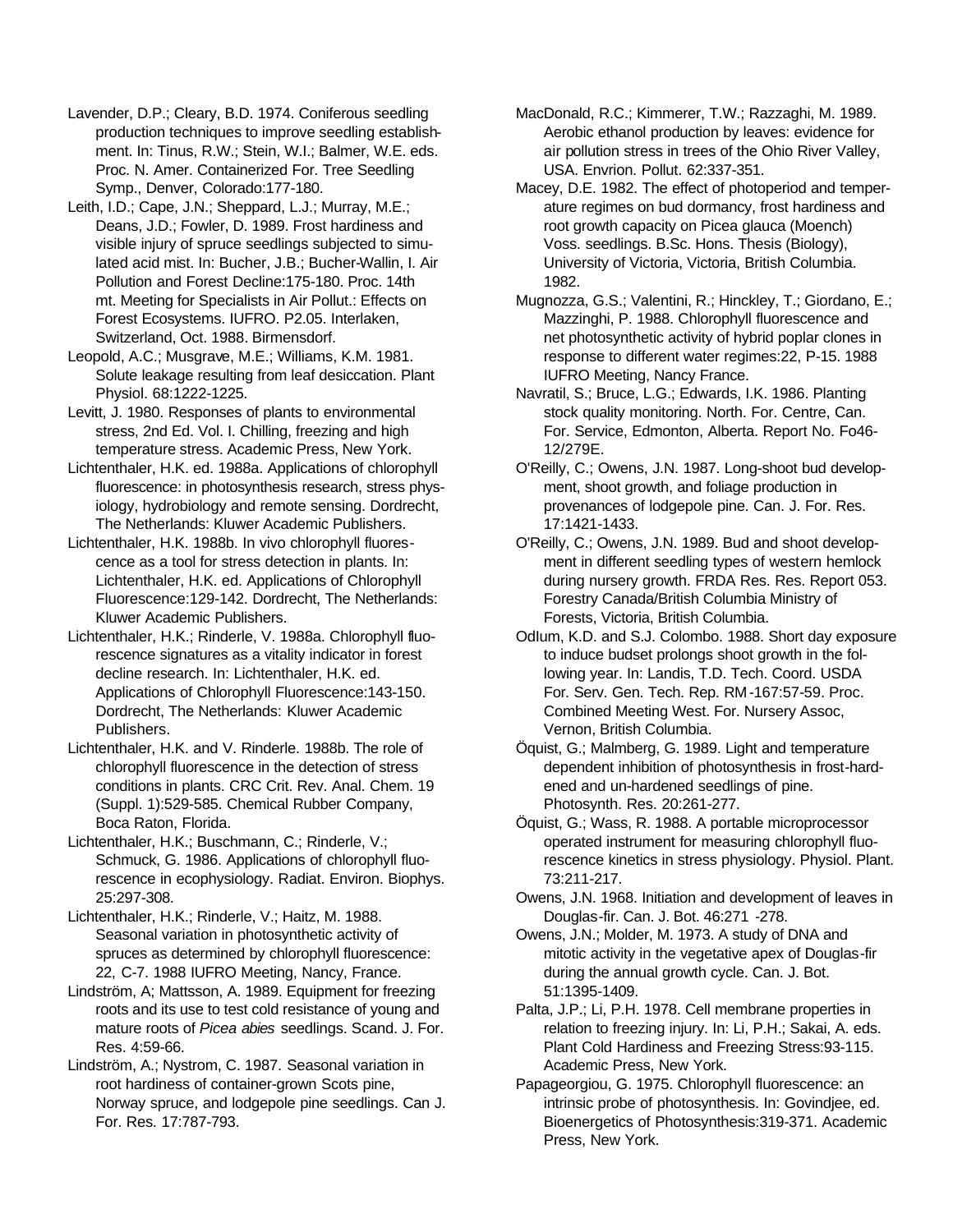Parker, J. 1951. Moisture retention in leaves of conifers on the Northern Rocky mountains. Bot. Gaz. 113:210- 216.

Parker, J. 1953. Some applications and limitations of tetrazolium chloride. Science 118:77-79.

Parker, T.O.; Philpott, D.E. 1963. Seasonal continuity of chloroplasts in white pine and rhododendron. Protoplasma. 56:355-361.

Perry, T.O.; Baldwin, G.W. 1966. Winter breakdown of the photosynthetic apparatus of evergreen species. For. Sci. 12:298-300.

Plaut, Z.; Bravdo, B. 1973. Response to carbon dioxide fixation to water stress. Parallel measurements on isolated chloroplasts and intact spinach leaves. Plant Physiol. 52:28-32.

Proser, C.L. 1958. Physiological Adaptation. American Physiological Society. Washington, DC.

Purcell, A.E.; Young, R.H. 1963. The use of tetrazolium in assessing freeze damage in citrus trees. Proc. Amer. Soc. Hort. Sci. 83:352-358.

Puttonen, P. 1989. Criteria for using seedling performance potential tests. New For. 3:67-87.

Raymond, C.A.; Harwood, C.E.; Owen, J.V. 1986. A conductivity method for screening populations of Eucalypts for frost damage and frost tolerance. Aust. J. Bot. 34:377-393.

Riely, C.A.; Cohen, G. 1974. Ethane evolution: A new index of lipid peroxidation. Science 183:208-210.

Ritchie, G.A. 1984a. Effect of freezer storage on bud dormancy release in Douglas-fir seedlings. Can. J. For. Res. 14:186-190.

Ritchie, G.A. 1984b. Assessing seedling quality. In: Duryea, M.L.; Landis, T.D. eds. Forest Nursery Manual: Production of Bareroot Seedlings:243-259. Martin us Nijhoff/Dr. W. Junk, The Hague.

Ritchie, G.A. 1986. Relationship among bud dormancy status, cold hardiness, and stress resistance in 2+0 Douglas-fir. New For. 1:29-42.

Ritchie, G.A. 1989. Integrated growing schedules for achieving physiological uniformity in coniferous planting stock. Forestry 62(Suppl):213-227.

Ritchie, G.A.; Dunlap, J.R. 1980. Root growth potential: its development and expression in forest tree seedlings. N.Z.J. For. Sci. 10:21 8-248.

Ritchie, G.A.; Roden, J.R.; Kleyn, N. 1985. Physiological quality of lodgepole pine and interior spruce seedlings: effects of lift date and duration of frozen storage. Can. J. For. Res. 1 5:636-645.

Roberts, L.W. 1951. Survey of factors responsible in reduction of 2,3,5- triphenyltetrazolium chloride in plant tissues. Science 113:692-693.

Roberts, L.W. 1957. Eliminating technically induced variations in the tetrazolium reaction in plant material. Stain Technol. 32:98-99.

Schapendink, A.H.C.M.; Dolstra, O.; van Kooten, O. 1989. The use of chlorophyll fluorescence as a screening method for cold tolerance in maize. Photosynthesis Res. 20:235-247.

Schreiber, U. 1983. Chlorophyll fluorescence yield changes as a tool in plant physiology. I. The measuring system. Photosynthesis. Res. 4:361-373.

Schreiber, U.; Vidaver, W.E. 1976. The I-D. fluorescence transient. An indicator of rapid energy distribution changes in photosynthesis. Biochim. Biophys. Acta 440:205-214.

Schreiber, U.; Kolbow, K.; Vidaver, W. 1976. Analysis of temperature-jump chlorophyll fluorescence induc tion in plants. Biochim. Biophys. Acta 423:249-263.

Senser, M.; Beck, E. 1977. On the mechanisms of frost injury and frost hardening of spruce chloroplasts. Planta 137:195-201.

Senser, M.; Schöts, F.; Beck, E. 1975. Seasonal changes in the structure and function of spruce chloroplasts. Planta 126:1-10.

Serrano, L.F.; Chaves, M.M.; Almeida, M.H.; Pereira, J.S. 1988. Assessment of the effects of below-zero temperatures in leaf discs of Eucalyptus globulis: 22, P-15. 1988 IUFRO Meeting, Nancy, France.

Steponkus, P.L. 1984. Role of the plasma membrane in freezing injury and cold acclimation. Annu. Rev. Plant Physiol. 35:543-584.

Steponkus, P.L.; Lanphear, F.O. 1967. Refinement of the triphenyl tetrazolium chloride method of determining cold injury. Plant Physiol. 42:1423-1426.

Strand, M.; Öquist, G. 1988. Effects of frost hardening, dehardening and freezing stress on in vivo chlorophyll fluorescence of seedlings of Scots pine *(Pinus sylvestris* L.). Plant Cell Environ. 11:231 -238.

Sugawara, Y.; Sakai, A. 1978. Cold acclimation of callus cultures of Jerusalem artichoke. In: Li, P.H.; Sakai, A. eds. Plant Cold Hardiness and Freezing Stress:197- 210. Academic Press, New York.

Sutton, R.F. 1979. Planting stock quality and grading. For. Ecol. Manage. 2:123-132.

Sutton, R.F. 1988. Planting stock quality is fitness for purpose. In: Smith, C.R.; Riffle, R.J. Taking Stock: The Role of Nursery Practice in Forest Renewal:39-43. Ontario For. Res. Council, Toronto, Ontario. Symp. Proc. O-P-16.

Tabbush, P.M. 1986. Rough handling, soil temperature, and root development in outplanted Sitka spruce and Douglas-fir. Can. J. For. Res. 16:1385-1388.

Timmis, R. 1976. Methods of screening tree seedlings for frost hardiness. In: Cannell, M.G.R.; Last, F.T. eds. Tree Physiology and Yield Improvement:421-435. Academic Press, New York.

Toivonen, P.M.A. 1985. The development of a photophysiological assessment system for white spruce *(Picea glauca* (Moench.) Voss.) seedlings and micropropagated plantlets. Burnaby, British Columbia: Simon Fraser University, Ph.D. Thesis.